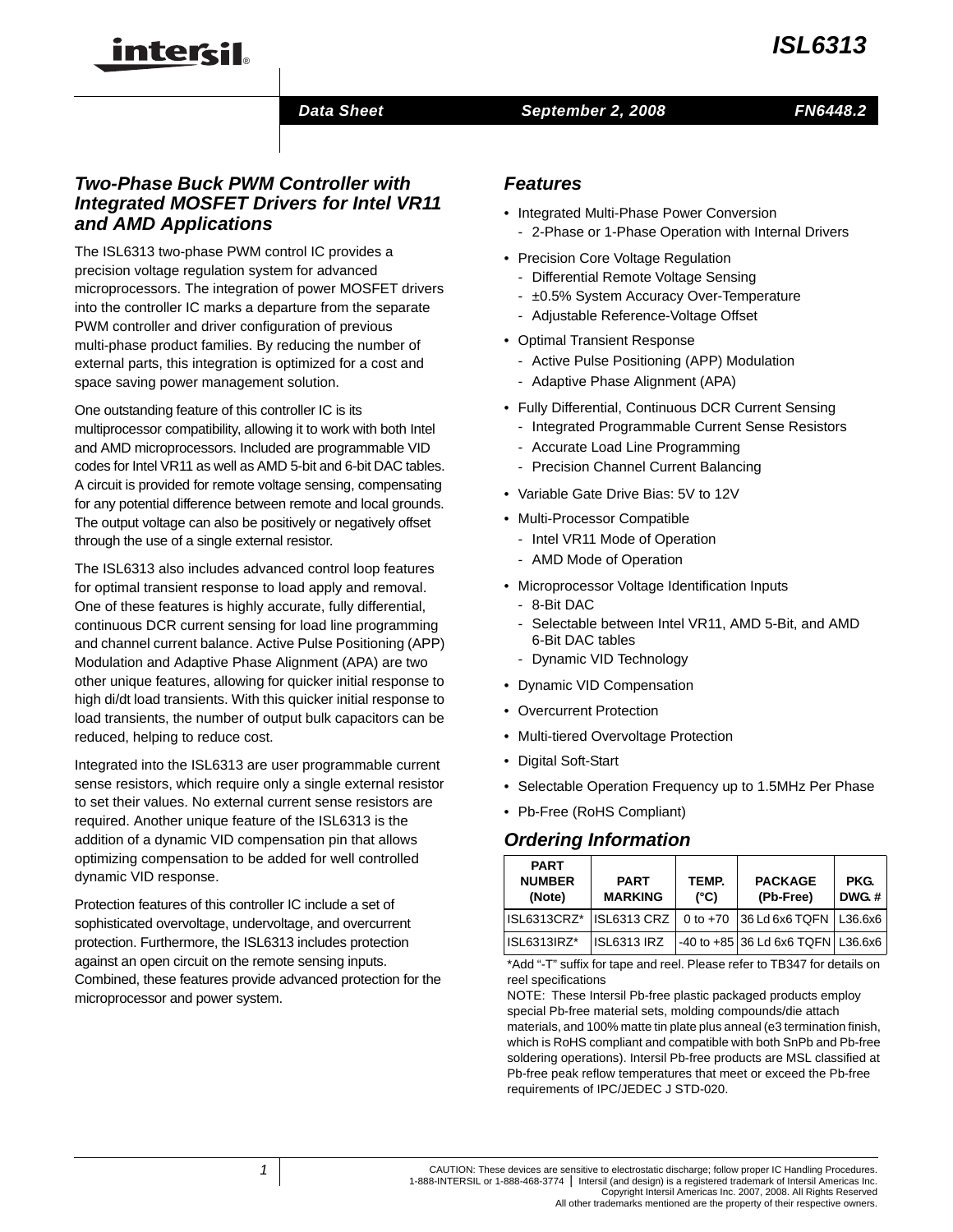*Pinout*



*ISL6313 Integrated Driver Block Diagram*

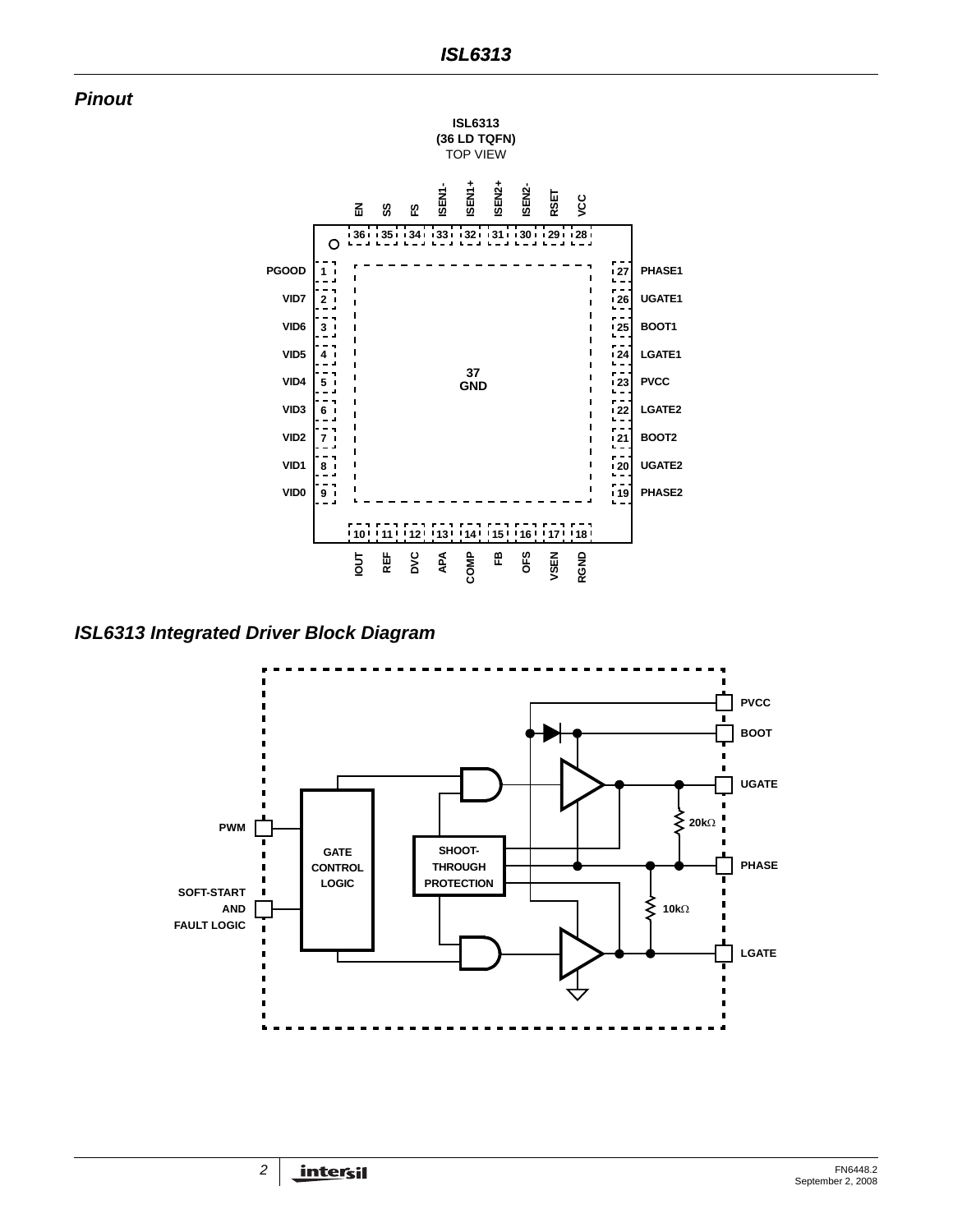

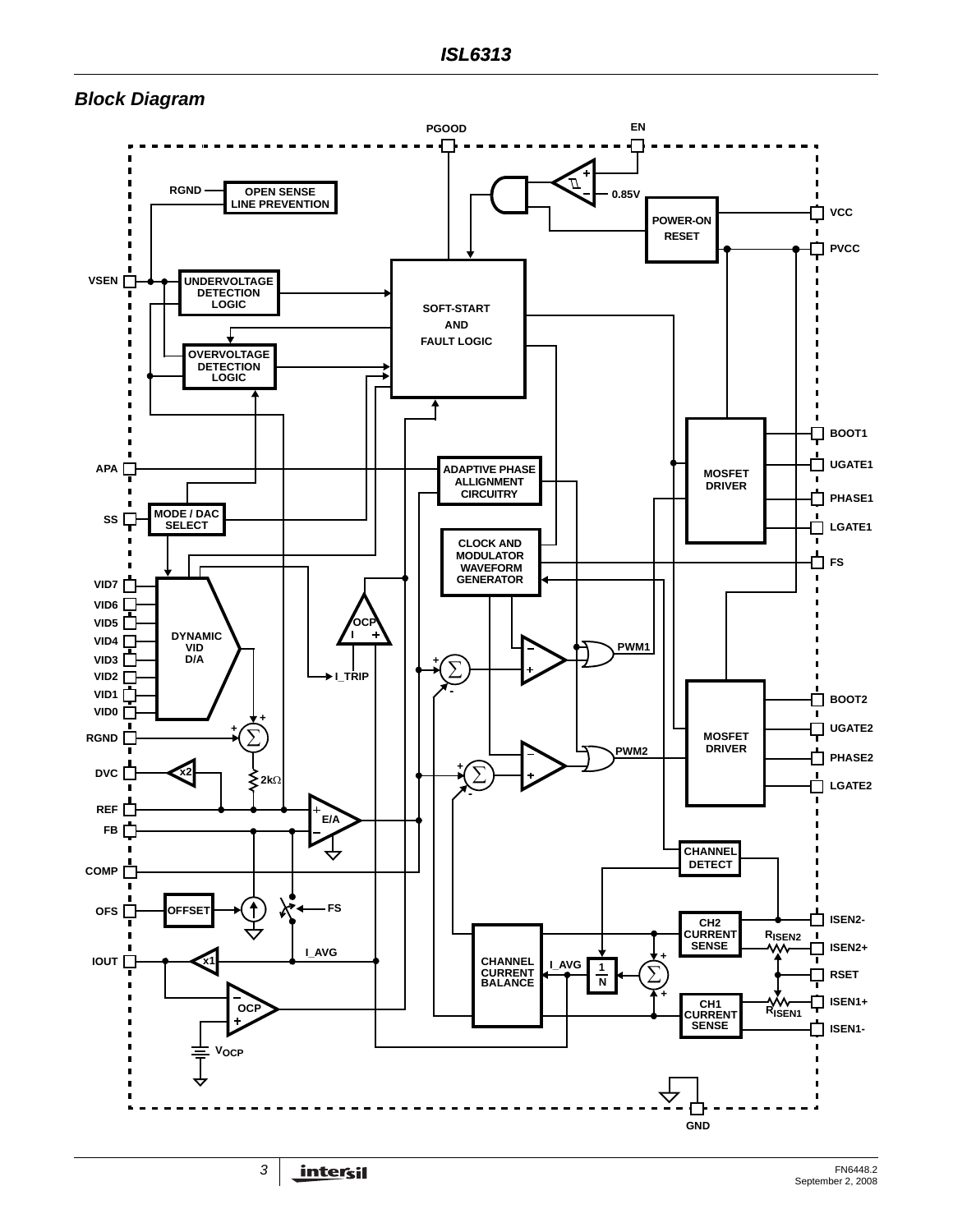# *Typical Application - ISL6313*

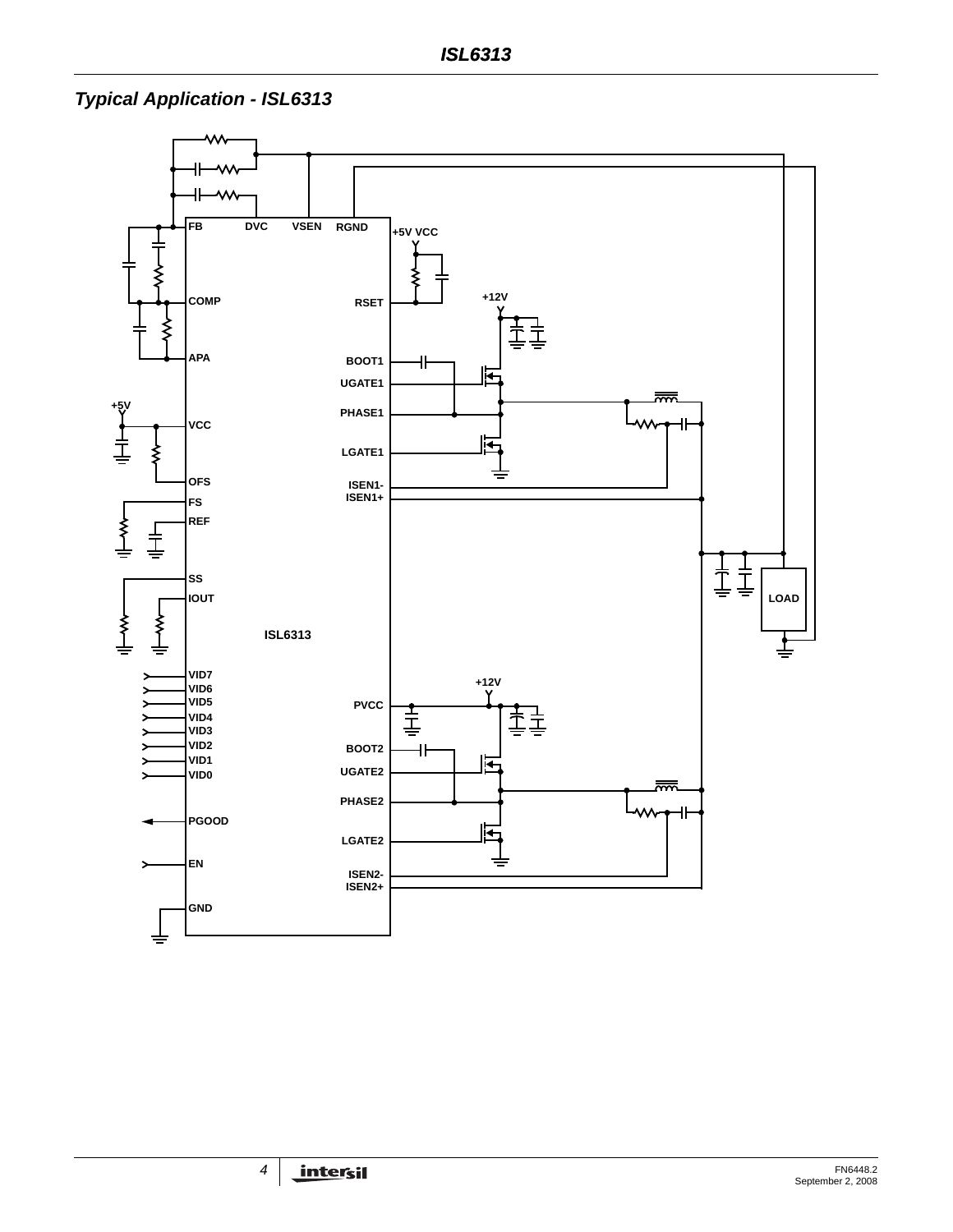

# *Typical Application - ISL6313 with NTC Thermal Compensation*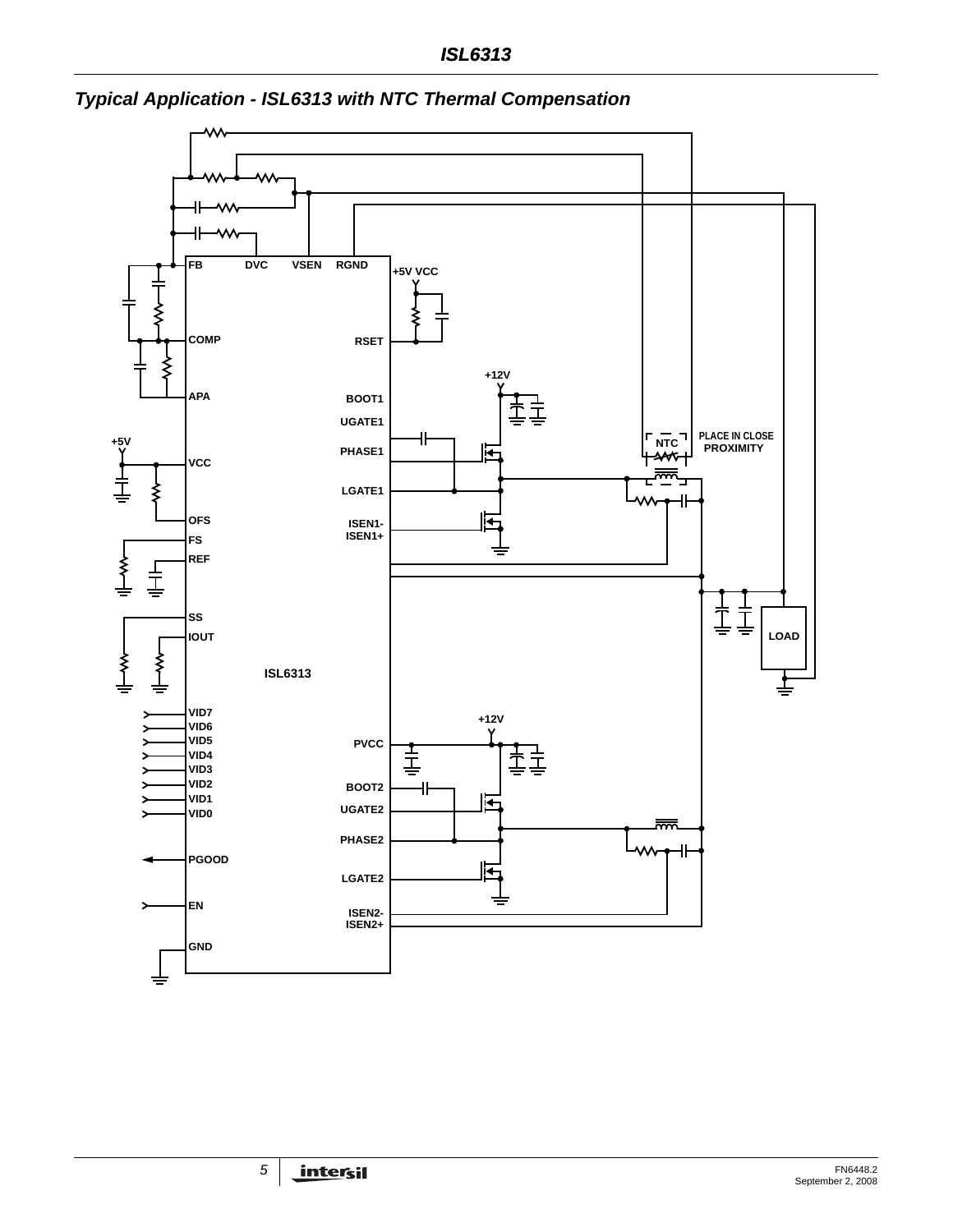#### **Absolute Maximum Ratings**

| BOOT Voltage, V <sub>BOOT</sub> GND - 0.3V to GND + 36V                                   |
|-------------------------------------------------------------------------------------------|
| BOOT to PHASE Voltage, V <sub>BOOT-PHASE</sub> - 0.3V to 15V (DC)                         |
| $-0.3V$ to 16V (<10ns, 10µJ)                                                              |
| PHASE Voltage, $V_{PHASE}$ GND - 0.3V to 15V (PVCC = 12)                                  |
| GND - 8V (<400ns, 20µJ) to 24V (<200ns, V <sub>BOOT</sub> - PHASE = 12V)                  |
| UGATE Voltage, V <sub>UGATE</sub> . V <sub>PHASE</sub> - 0.3V to V <sub>BOOT</sub> + 0.3V |
| $V_{\text{PHASE}}$ - 3.5V (<100ns Pulse Width, 2µJ) to $V_{\text{BOOT}}$ + 0.3V           |
| LGATE Voltage, V <sub>LGATE</sub> GND - 0.3V to PVCC + 0.3V                               |
| GND - 5V (<100ns Pulse Width, $2\mu$ J) to PVCC + 0.3V                                    |
| Input, Output, or I/O Voltage  GND - 0.3V to VCC + 0.3V                                   |

#### **Thermal Information**

| <b>Thermal Resistance</b>                        |     | $\theta$ JA (°C/W) $\theta$ JC (°C/W) |
|--------------------------------------------------|-----|---------------------------------------|
| TQFN Package (Notes 1, 2)                        | -32 | 2.0                                   |
|                                                  |     |                                       |
| Maximum Storage Temperature Range65°C to +150°C  |     |                                       |
|                                                  |     |                                       |
| http://www.intersil.com/pbfree/Pb-FreeReflow.asp |     |                                       |

#### **Recommended Operating Conditions**

| VCC Supply Voltage $\ldots \ldots \ldots \ldots \ldots \ldots \ldots \ldots \ldots \ldots +5V \pm 5\%$ |  |
|--------------------------------------------------------------------------------------------------------|--|
| PVCC Supply Voltage $\ldots \ldots \ldots \ldots \ldots \ldots \ldots +5V$ to 12V $\pm 5\%$            |  |
| Ambient Temperature                                                                                    |  |
|                                                                                                        |  |
|                                                                                                        |  |

*CAUTION: Do not operate at or near the maximum ratings listed for extended periods of time. Exposure to such conditions may adversely impact product reliability and result in failures not covered by warranty.*

NOTES:

- <span id="page-5-0"></span>1.  $\theta_{JA}$  is measured in free air with the component mounted on a high effective thermal conductivity test board with "direct attach" features. See Tech Brief TB379.
- <span id="page-5-1"></span>2. For  $\theta_{\text{JC}}$ , the "case temp" location is the center of the exposed metal pad on the package underside.
- 3. Limits established by characterization and are not production tested.

<span id="page-5-4"></span>**Electrical Specifications** Recommended Operating Conditions, Unless Otherwise Specified. Parameters with MIN and/or MAX limits are 100% tested at +25°C, unless otherwise specified. Temperature limits established by characterization and are not production tested.

<span id="page-5-3"></span><span id="page-5-2"></span>

| <b>PARAMETER</b>                                               | <b>TEST CONDITIONS</b>        | <b>MIN</b>     | <b>TYP</b>               | <b>MAX</b>     | <b>UNITS</b>  |
|----------------------------------------------------------------|-------------------------------|----------------|--------------------------|----------------|---------------|
| <b>BIAS SUPPLIES</b>                                           |                               |                |                          |                |               |
| Input Bias Supply Current                                      | $I_{VCC}$ ; EN = high         | 10             | 14                       | 17             | mA            |
| Gate Drive Bias Current - PVCC Pin                             | $I_{\text{PVCC}}$ ; EN = high | $\overline{2}$ | 4.2                      | 6              | mA            |
| VCC POR (Power-On Reset)                                       | VCC rising                    | 4.25           | 4.38                     | 4.50           | $\vee$        |
| Threshold                                                      | VCC falling                   | 3.75           | 3.87                     | 4.00           | $\vee$        |
| PVCC POR (Power-On Reset)                                      | PVCC rising                   | 4.25           | 4.38                     | 4.50           | $\vee$        |
| Threshold                                                      | <b>PVCC</b> falling           | 3.75           | 3.87                     | 4.00           | $\vee$        |
| <b>PWM MODULATOR</b>                                           |                               |                |                          |                |               |
| Oscillator Frequency Accuracy, F <sub>SW</sub><br>(ISL6313CRZ) | $R_T = 100k\Omega$ (±0.1%)    | 225            | 250                      | 275            | kHz           |
| Oscillator Frequency Accuracy, F <sub>SW</sub><br>(ISL6313IRZ) | $R_T = 100k\Omega$ (±0.1%)    | 215            | 250                      | 280            | kHz           |
| Adjustment Range of Switching<br>Frequency                     | (Note 3)                      | 0.08           | $\overline{\phantom{a}}$ | 1.0            | <b>MHz</b>    |
| Oscillator Ramp Amplitude, V <sub>P-P</sub>                    | (Note 3)                      | $\blacksquare$ | 1.50                     | $\Delta$       | $\vee$        |
| <b>CONTROL THRESHOLDS</b>                                      |                               |                |                          |                |               |
| <b>EN Rising Threshold</b>                                     |                               | 0.84           | 0.85                     | 0.88           | $\vee$        |
| <b>EN Hysteresis</b>                                           |                               | $\blacksquare$ | 100                      | $\blacksquare$ | mV            |
| <b>REFERENCE AND DAC</b>                                       |                               |                |                          |                |               |
| System Accuracy (1.000V to 1.600V)                             |                               | $-0.5$         | $\overline{\phantom{a}}$ | 0.5            | $\frac{6}{6}$ |
| System Accuracy (0.600V to 1.000V)                             |                               | $-1.0$         | $\overline{\phantom{a}}$ | 1.0            | %             |
| System Accuracy (0.375V to 0.600V)                             |                               | $-2.0$         | $\blacksquare$           | 2.0            | %             |
| DAC Input Low Voltage (INTEL)                                  |                               |                | $\blacksquare$           | 0.4            | $\vee$        |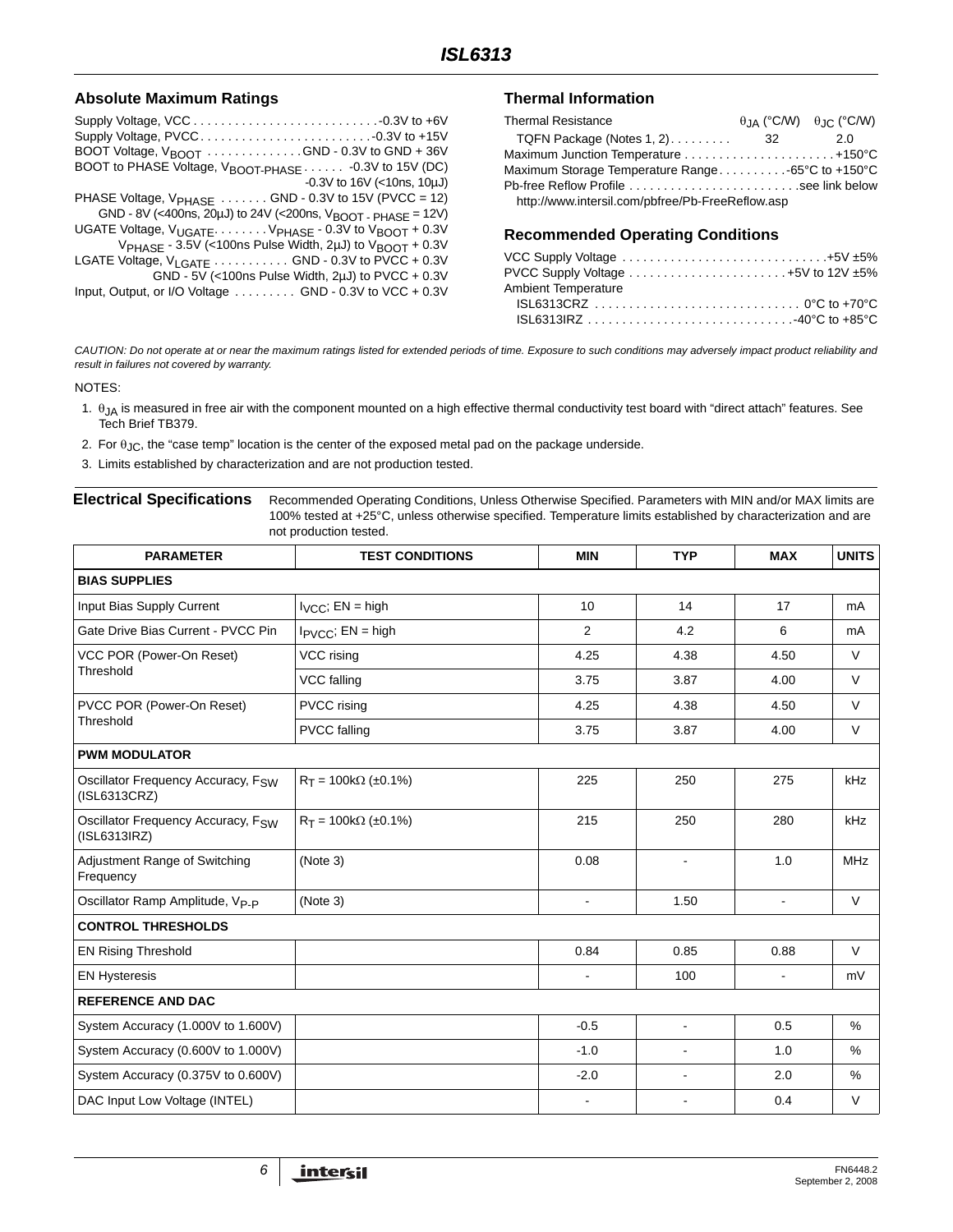**Electrical Specifications** Recommended Operating Conditions, Unless Otherwise Specified. Parameters with MIN and/or MAX limits are 100% tested at +25°C, unless otherwise specified. Temperature limits established by characterization and are not production tested. **(Continued)**

| <b>PARAMETER</b>                                        | <b>TEST CONDITIONS</b>                                                                        | <b>MIN</b>     | <b>TYP</b>     | <b>MAX</b>               | <b>UNITS</b> |
|---------------------------------------------------------|-----------------------------------------------------------------------------------------------|----------------|----------------|--------------------------|--------------|
| DAC Input High Voltage (INTEL)                          |                                                                                               | 0.8            |                |                          | V            |
| DAC Input Low Voltage (AMD)                             |                                                                                               | $\blacksquare$ | $\blacksquare$ | 0.8                      | V            |
| DAC Input High Voltage (AMD)                            |                                                                                               | 1.4            | $\blacksquare$ |                          | V            |
| <b>PIN-ADJUSTABLE OFFSET</b>                            |                                                                                               |                |                |                          |              |
| OFS Sink Current Accuracy (Negative<br>Offset)          | $ROFS = 32.4k\Omega$ from OFS to VCC                                                          | 47.0           | 50.0           | 53.0                     | μA           |
| <b>OFS Source Current Accuracy</b><br>(Positive Offset) | $ROFS = 6.04k\Omega$ from OFS to GND                                                          | 47.0           | 50.0           | 53.0                     | μA           |
| <b>ERROR AMPLIFIER</b>                                  |                                                                                               |                |                |                          |              |
| DC Gain                                                 | $R_L$ = 10k to ground, (Note 3)                                                               | $\blacksquare$ | 96             | $\blacksquare$           | dB           |
| Gain-Bandwidth Product                                  | $C_1 = 100pF$ , $R_L = 10k$ to ground,<br>(Note 3)                                            |                | 40             |                          | <b>MHz</b>   |
| <b>Slew Rate</b>                                        | $C_L$ = 100pF, Load = ±400µA, (Note 3)                                                        |                | 20             |                          | $V/\mu s$    |
| Maximum Output Voltage                                  | $Load = 1mA$                                                                                  | 3.90           | 4.20           |                          | V            |
| Minimum Output Voltage                                  | $Load = -1mA$                                                                                 | $\blacksquare$ | 1.30           | 1.52                     | V            |
| <b>SOFT-START RAMP</b>                                  |                                                                                               |                |                |                          |              |
| Soft-Start Ramp Rate                                    | $R_S = 100k\Omega$                                                                            | $\blacksquare$ | 1.26           | $\blacksquare$           | $mV/\mu s$   |
| Adjustment Range of Soft-Start Ramp<br>Rate (Note 3)    |                                                                                               | 0.156          | L,             | 6.25                     | $mV/\mu s$   |
| <b>CURRENT SENSING</b>                                  |                                                                                               |                |                |                          |              |
| <b>IOUT Current Sense Offset</b>                        | $R_{\text{SET}} = 40.2 \text{k}\Omega$ , $V_{\text{ISEN1+}} = V_{\text{ISEN2+}} = 0 V$        | $-2.5$         | 0              | 2.5                      | μA           |
| <b>IOUT Current Sense Gain</b><br>(ISL6313CRZ)          | $R_{\text{SET}} = 40.2 \text{k}\Omega$ , $V_{\text{ISEN1}} = V_{\text{ISEN2}} = 24 \text{mV}$ | 76             | 80             | 84                       | μA           |
| <b>IOUT Current Sense Gain</b><br>(ISL6313IRZ)          | $R_{\text{SET}} = 40.2 \text{k}\Omega$ , $V_{\text{ISEN1}} = V_{\text{ISEN2}} = 24 \text{mV}$ | 73             | 80             | 84                       | μA           |
| <b>OVERCURRENT PROTECTION</b>                           |                                                                                               |                |                |                          |              |
| Overcurrent Trip Level - Average                        | Normal operation (ISL6313CRZ)                                                                 | 88             | 100            | 112                      | μA           |
| Channel                                                 | Normal operation (ISL6313IRZ)                                                                 | 82             | 100            | 118                      | μA           |
|                                                         | Dynamic VID change                                                                            | 114            | 140            | 166                      | μA           |
| Overcurrent Trip Level - Individual                     | Normal operation                                                                              | 114            | 140            | 166                      | μA           |
| Channel                                                 | Dynamic VID change                                                                            | 166            | 196            | 226                      | μA           |
| <b>IOUT Pin Overcurrent Trip Level</b>                  |                                                                                               | 1.97           | 2.02           | 2.07                     | $\mathsf V$  |
| <b>PROTECTION</b>                                       |                                                                                               |                |                |                          |              |
| Undervoltage Threshold                                  | <b>VSEN falling</b>                                                                           | VDAC - 325mV   | VDAC - 350mV   | VDAC - 375mV             | V            |
| Undervoltage Hysteresis                                 | <b>VSEN</b> rising                                                                            | 85             | 100            | 125                      | mV           |
| Overvoltage Threshold During<br>Soft-Start              | VR11 and AMD                                                                                  | 1.220          | 1.260          | 1.300                    | $\vee$       |
| Overvoltage Threshold                                   | VR11, VSEN rising                                                                             | VDAC + 150mV   | $VDAC + 175mV$ | $VDAC + 200mV$           | $\vee$       |
|                                                         | AMD, VSEN rising                                                                              | $VDAC + 200mV$ | $VDAC + 225mV$ | $VDAC + 250mV$           | V            |
| Overvoltage Hysteresis                                  | <b>VSEN falling</b>                                                                           |                | 100            | $\overline{\phantom{a}}$ | mV           |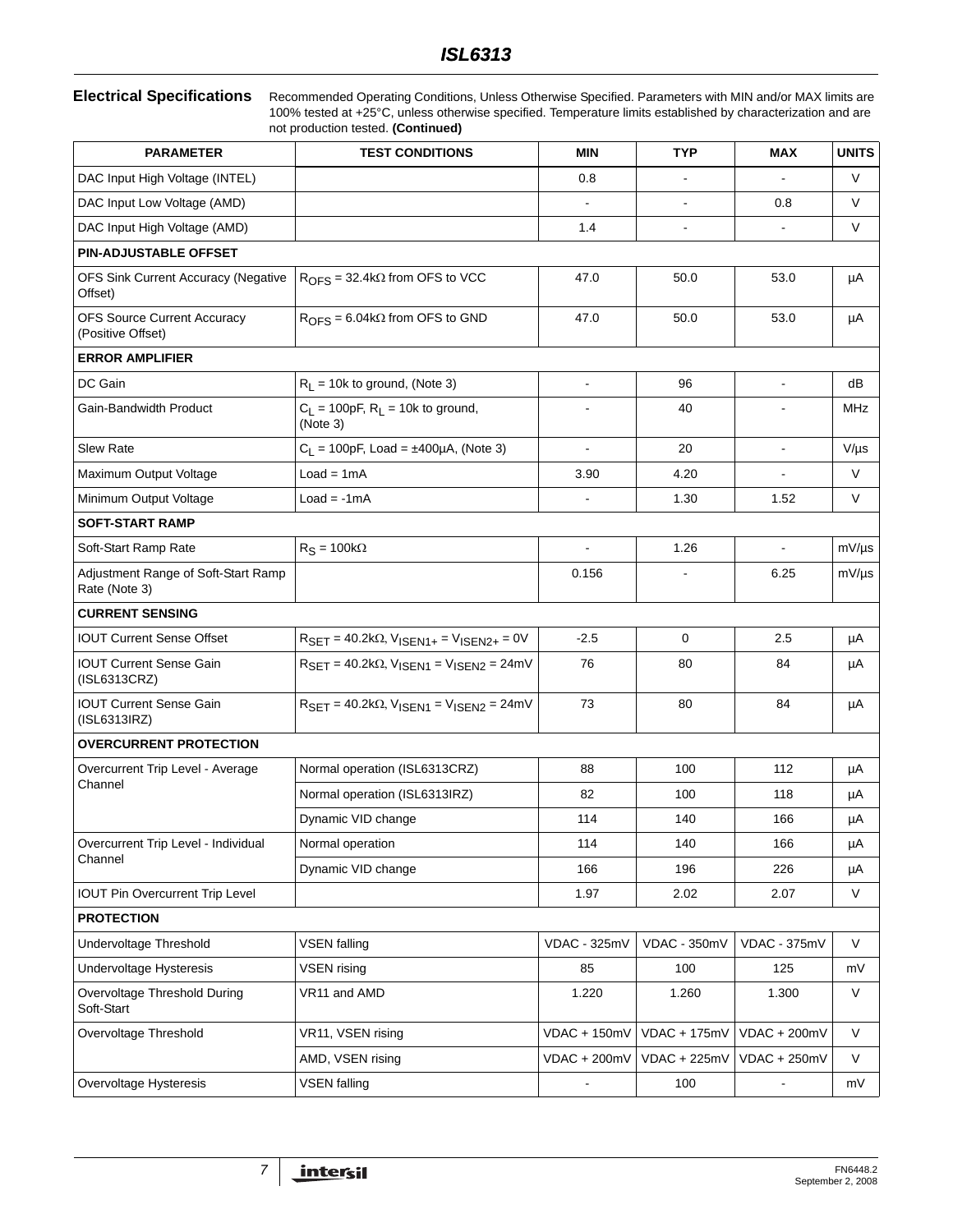**Electrical Specifications** Recommended Operating Conditions, Unless Otherwise Specified. Parameters with MIN and/or MAX limits are 100% tested at +25°C, unless otherwise specified. Temperature limits established by characterization and are not production tested. **(Continued)**

| <b>PARAMETER</b>                      | <b>TEST CONDITIONS</b>                                                  | <b>MIN</b>     | <b>TYP</b> | <b>MAX</b> | <b>UNITS</b> |  |  |  |
|---------------------------------------|-------------------------------------------------------------------------|----------------|------------|------------|--------------|--|--|--|
| <b>SWITCHING TIME (Note 3)</b>        |                                                                         |                |            |            |              |  |  |  |
| <b>UGATE Rise Time</b>                | $t_{\text{RUGATE}}$ V $V_{\text{PVCC}}$ = 12V, 3n F load, 10% to<br>90% |                | 26         |            | ns           |  |  |  |
| <b>LGATE Rise Time</b>                | $t_{\text{RLGATE}}$ ; $V_{\text{PVCC}}$ = 12V, 3nF load, 10% to<br>90%  |                | 18         |            | ns           |  |  |  |
| <b>UGATE Fall Time</b>                | t <sub>FUGATE;</sub> V <sub>PVCC</sub> = 12V, 3nF load, 90% to<br>10%   |                | 18         |            | ns           |  |  |  |
| <b>LGATE Fall Time</b>                | tFLGATE: VPVCC = 12V, 3nF load, 90% to<br>10%                           |                | 12         |            | ns           |  |  |  |
| <b>UGATE Turn-On Non-Overlap</b>      | tpDHUGATE; VPVCC = 12V, 3nF load,<br>adaptive                           |                | 10         |            | ns           |  |  |  |
| LGATE Turn-On Non-Overlap             | tpDHLGATE; VPVCC = 12V, 3nF load,<br>adaptive                           | $\blacksquare$ | 10         |            | ns           |  |  |  |
| <b>GATE DRIVE RESISTANCE (Note 3)</b> |                                                                         |                |            |            |              |  |  |  |
| <b>Upper Drive Source Resistance</b>  | $V_{PVCC}$ = 12V, 15mA source current                                   | 1.25           | 2.0        | 3.0        | Ω            |  |  |  |
| <b>Upper Drive Sink Resistance</b>    | $V_{PVCC}$ = 12V, 15mA sink current                                     | 0.9            | 1.65       | 3.0        | Ω            |  |  |  |
| Lower Drive Source Resistance         | $V_{\text{PVCC}} = 12V$ , 15mA source current                           | 0.85           | 1.25       | 2.2        | Ω            |  |  |  |
| Lower Drive Sink Resistance           | $V_{\text{PVCC}}$ = 12V, 15mA sink current                              | 0.60           | 0.80       | 1.35       | Ω            |  |  |  |
|                                       | <b>OVER-TEMPERATURE SHUTDOWN (Note 3)</b>                               |                |            |            |              |  |  |  |
| <b>Thermal Shutdown Setpoint</b>      |                                                                         |                | 160        |            | $^{\circ}C$  |  |  |  |
| <b>Thermal Recovery Setpoint</b>      |                                                                         |                | 100        |            | °C           |  |  |  |

## *Timing Diagram*

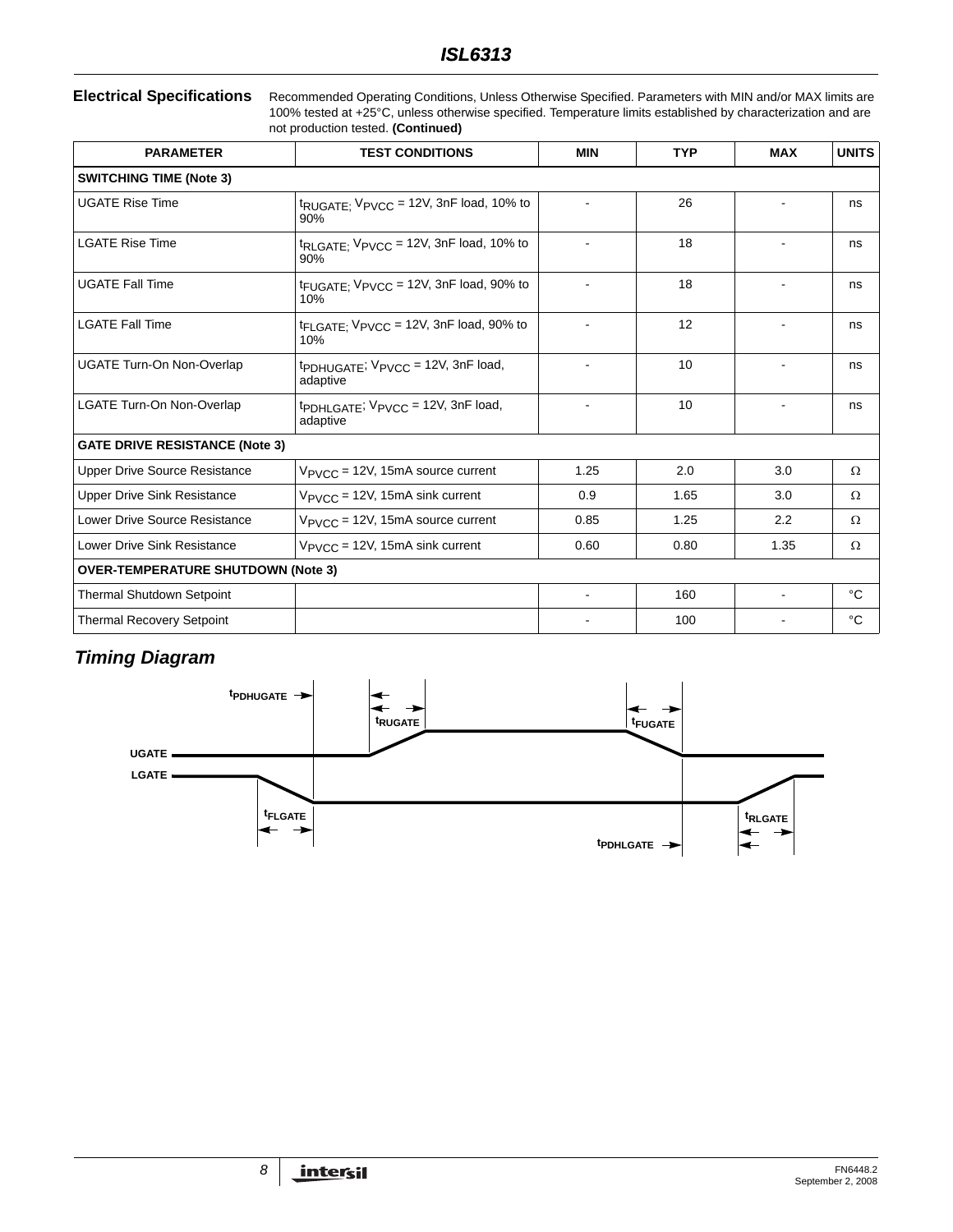## *Functional Pin Description*

#### *VCC*

VCC is the bias supply for the ICs small-signal circuitry. Connect this pin to a +5V supply and decouple using a quality 0.1µF ceramic capacitor.

### *PVCC*

This pin is the power supply pin for the channel MOSFET drivers, and can be connected to any voltage from +5V to +12V depending on the desired MOSFET gate-drive level. Decouple this pin with a quality 1.0µF ceramic capacitor.

### *GND*

GND is the bias and reference ground for the IC.

## *EN*

This pin is a threshold-sensitive (approximately 0.85V) enable input for the controller. Held low, this pin disables controller operation. Pulled high, the pin enables the controller for operation.

## *FS*

A resistor,  $R_S$ , tied to this pin sets the channel switching frequency of the controller. Refer to Equation 47 for proper resistor calculation.

The FS pin also controls whether the internal  $I_{AVG}$  current is connected to the FB pin or not. Tying the  $R<sub>S</sub>$  resistor to ground connects the  $I_{AVG}$  current internally to the FB pin, allowing the converter to incorporate output voltage droop proportional to the output current. Tying the  $R<sub>S</sub>$  resistor to VCC, disconnects the  $I_{AVG}$  current internally from the FB pin.

## *VID0, VID1, VID2, VID3, VID4, VID5, VID6, and VID7*

These are the inputs for the internal DAC that provides the reference voltage for output regulation. These pins respond to TTL logic thresholds. These pins are internally pulled high, to approximately 1.2V, by 40µA internal current sources for Intel modes of operation, and pulled low by 20µA internal current sources for AMD modes of operation. The internal pull-up current decreases to 0 as the VID voltage approaches the internal pull-up voltage. All VID pins are compatible with external pull-up voltages not exceeding the IC's bias voltage (VCC).

### *VSEN*

This pin senses the microprocessor's CORE voltage. Connect this pin to the CORE voltage sense pin or point of the microprocessor.

## *RGND*

This pin senses the local ground voltage of the microprocessor and offsets the internal DAC by this sensed voltage. Connect this pin to the Ground sense pin or point of the microprocessor.

## *FB and COMP*

These pins are the internal error amplifier inverting input and output respectively. The FB pin, COMP pin, and the VSEN pins are tied together through external R-C networks to compensate the regulator.

### *DVC*

A series resistor and capacitor can be connected from the DVC pin to the FB pin to compensate and smooth dynamic VID transitions.

## *IOUT*

The IOUT pin is the average channel-current sense output. This pin is used as a load current indicator to monitor what the output load current is.

This pin can also be used to set the overcurrent protection trip level if it desired that a lower level be used then the internal trip point. Connecting this pin through a resistor to ground allows the controller to set the alternate overcurrent protection trip level.

## *APA*

This is the Adaptive Phase Alignment set pin. A 100µA current flows into the APA pin and by tying a resistor from this pin to COMP the trip level for the Adaptive Phase Alignment circuitry can be set.

### *REF*

The REF input pin is the positive input of the error amplifier. It is internally connected to the DAC output through a 2kΩ resistor. A capacitor is used between the REF pin and ground to smooth the voltage transition during soft-start and Dynamic VID transitions. This pin can also be bypassed to RGND if desired.

## *RSET*

Connect this pin to VCC through a resistor to set the effective value of the internal R<sub>ISEN</sub> current sense resistors. It is recommended a 0.1µF ceramic capacitor be placed in parallel with this resistor for noise immunization.

## *OFS*

The OFS pin provides a means to program a dc current for generating an offset voltage across the resistor between FB and VSEN. The offset current is generated via an external resistor and precision internal voltage references. The polarity of the offset is selected by connecting the resistor to GND or VCC. For no offset, the OFS pin should be left unconnected.

### *ISEN1-, ISEN1+, ISEN2-, and ISEN2+*

These pins are used for differentially sensing the corresponding channel output currents. The sensed currents are used for channel balancing, protection, and load line regulation.

Connect ISEN1- and ISEN2- to the node between the RC sense elements surrounding the inductor of their respective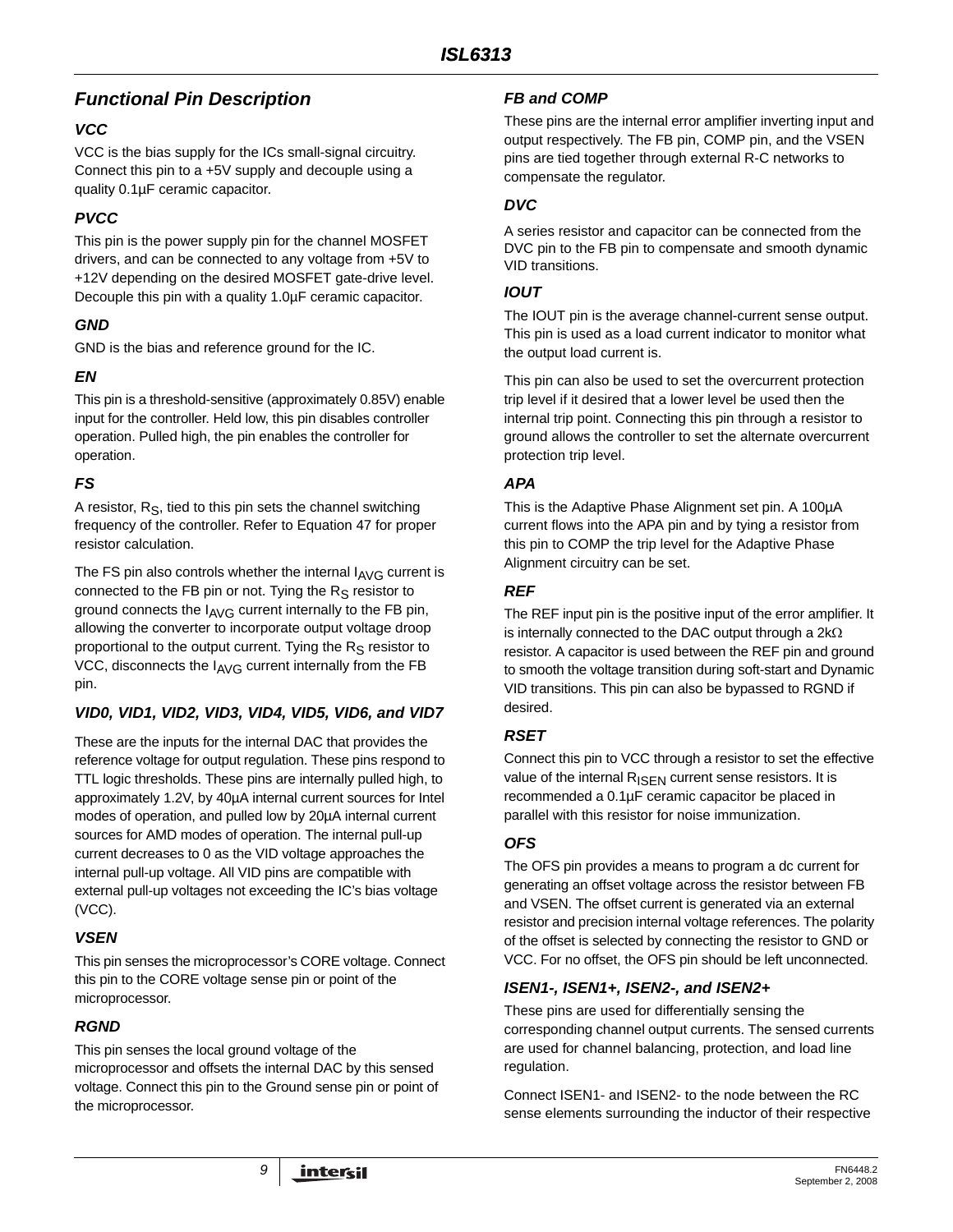channel. Tie the ISEN+ pins to the VCORE side of their corresponding channel's sense capacitor.

Tying ISEN2- to VCC programs the part for single phase operation.

#### *UGATE1 and UGATE2*

Connect these pins to the corresponding upper MOSFET gates. These pins are used to control the upper MOSFETs and are monitored for shoot-through prevention purposes.

#### *BOOT1 and BOOT2*

These pins provide the bias voltage for the corresponding upper MOSFET drives. Connect these pins to appropriately chosen external bootstrap capacitors. Internal bootstrap diodes connected to the PVCC pin provides the necessary bootstrap charge.

### *PHASE1 and PHASE2*

Connect these pins to the sources of the corresponding upper MOSFETs. These pins are the return path for the upper MOSFET drives.

#### *LGATE1 and LGATE2*

These pins are used to control the lower MOSFETs. Connect these pins to the corresponding lower MOSFETs' gates.

#### *SS*

A resistor, R<sub>SS</sub>, placed from SS to ground or VCC, will set the soft-start ramp slope. Refer to Equations 20 and 21 for proper resistor calculation.

The state of the SS pin also selects which of the available DAC tables will be used to decode the VID inputs and puts the controller into the corresponding mode of operation. For Intel VR11 mode of operation the R<sub>SS</sub> resistor should be tied to ground. AMD compliance is selected if the RSS resistor is tied to VCC.

### *PGOOD*

For Intel mode of operation, PGOOD indicates whether VSEN is within specified overvoltage and undervoltage limits after a fixed delay from the end of soft-start. If VSEN exceeds these limits, an overcurrent event occurs, or if the part is disabled, PGOOD is pulled low. PGOOD is always low prior to the end of soft-start.

For AMD modes of operation, PGOOD will always be high as long as VSEN is within the specified undervoltage, overvoltage window and soft-start has ended. PGOOD only goes low if VSEN is outside this window.

# *Operation*

### *Multiphase Power Conversion*

Microprocessor load current profiles have changed to the point that using single-phase regulators is no longer a viable solution. Designing a regulator that is cost-effective, thermally sound, and efficient has become a challenge that

only multi-phase converters can accomplish. The ISL6313 controller helps simplify implementation by integrating vital functions and requiring minimal external components. The "Block Diagram" on page 3 provides a top level view of multi-phase power conversion using the ISL6313 controller.



**FIGURE 1. PWM AND INDUCTOR-CURRENT WAVEFORMS FOR 3-PHASE CONVERTER**

#### *Interleaving*

The switching of each channel in a multi-phase converter is timed to be symmetrically out of phase with each of the other channels. In a 3-phase converter, each channel switches 1/3 cycle after the previous channel and 1/3 cycle before the following channel. As a result, the three-phase converter has a combined ripple frequency three times greater than the ripple frequency of any one phase. In addition, the peak-to-peak amplitude of the combined inductor currents is reduced in proportion to the number of phases (Equations 1 and 2). Increased ripple frequency and lower ripple amplitude mean that the designer can use less per-channel inductance and lower total output capacitance for any performance specification.

Figure 1 illustrates the multiplicative effect on output ripple frequency. The three channel currents  $(I<sub>L1</sub>, I<sub>L2</sub>, and I<sub>L3</sub>)$ combine to form the AC ripple current and the DC load current. The ripple component has 3x the ripple frequency of each individual channel current. Each PWM pulse is terminated 1/3 of a cycle after the PWM pulse of the previous phase. The peak-to-peak current for each phase is about 7A, and the DC components of the inductor currents combine to feed the load.

To understand the reduction of ripple current amplitude in the multi-phase circuit, examine the equation representing an individual channel peak-to-peak inductor current.

$$
I_{PP} = \frac{(V_{IN} - V_{OUT}) \cdot V_{OUT}}{L \cdot f_S \cdot V_{IN}}
$$
 (EQ. 1)

In Equation 1,  $V_{IN}$  and  $V_{OUT}$  are the input and output voltages respectively, L is the single-channel inductor value, and  $f_S$  is the switching frequency.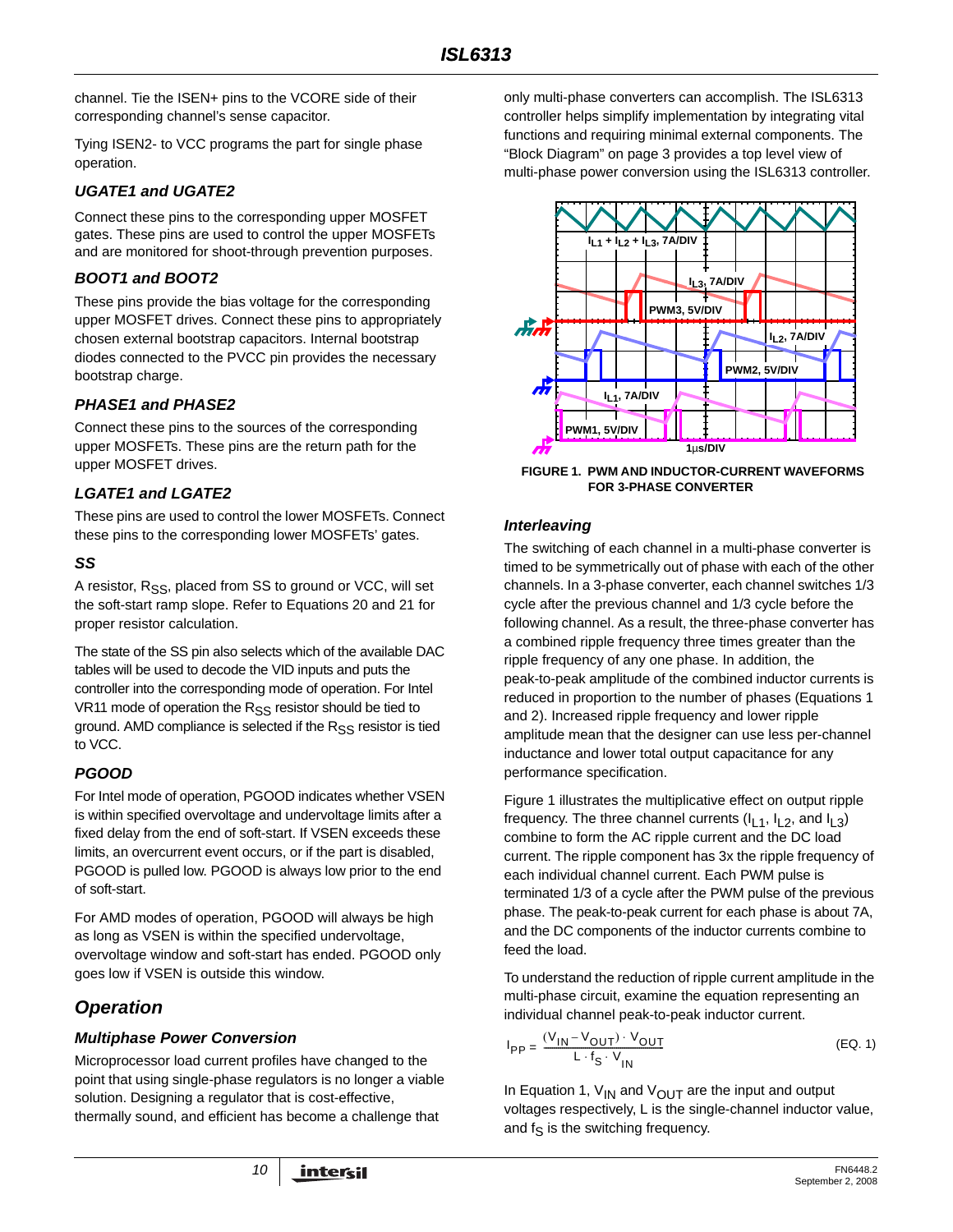The output capacitors conduct the ripple component of the inductor current. In the case of multi-phase converters, the capacitor current is the sum of the ripple currents from each of the individual channels. Compare Equation 1 to the expression for the peak-to-peak current after the summation of N symmetrically phase-shifted inductor currents in Equation 2. Peak-to-peak ripple current decreases by an amount proportional to the number of channels. Output voltage ripple is a function of capacitance, capacitor equivalent series resistance (ESR), and inductor ripple current. Reducing the inductor ripple current allows the designer to use fewer or less costly output capacitors.

$$
I_{C(P-P)} = \frac{(V_{1N} - N \cdot V_{OUT}) \cdot V_{OUT}}{L \cdot f_S \cdot V_{IN}}
$$
 (EQ. 2)

Another benefit of interleaving is to reduce input ripple current. Input capacitance is determined in part by the maximum input ripple current. Multiphase topologies can improve overall system cost and size by lowering input ripple current and allowing the designer to reduce the cost of input capacitance. The example in Figure 2 illustrates input currents from a three-phase converter combining to reduce the total input ripple current.

The converter depicted in Figure 2 delivers 1.5V to a 36A load from a 12V input. The RMS input capacitor current is 5.9A. Compare this to a single-phase converter also stepping down 12V to 1.5V at 36A. The single-phase converter has 11.9ARMS input capacitor current. The single-phase converter must use an input capacitor bank with twice the RMS current capacity as the equivalent three-phase converter.



#### *Active Pulse Positioning (APP) Modulated PWM Operation*

The ISL6313 uses a proprietary Active Pulse Positioning (APP) modulation scheme to control the internal PWM signals that command each channel's driver to turn their upper and lower MOSFETs on and off. The time interval in which a PWM signal can occur is generated by an internal clock, whose cycle time is the inverse of the switching frequency set by the resistor connected to the FS pin. The advantage of Intersil's proprietary Active Pulse Positioning (APP) modulator is that the PWM signal has the ability to turn on at any point during this PWM time interval, and turn off immediately after the PWM signal has transitioned high. This is important because it allows the controller to quickly respond to output voltage drops associated with current load spikes, while avoiding the ring back affects associated with other modulation schemes.

The PWM output state is driven by the position of the error amplifier output signal, V<sub>COMP</sub> minus the current correction signal relative to the proprietary modulator ramp waveform as illustrated in Figure 4. At the beginning of each PWM time interval, this modified V<sub>COMP</sub> signal is compared to the internal modulator waveform. As long as the modified V<sub>COMP</sub> voltage is lower then the modulator waveform voltage, the PWM signal is commanded low. The internal MOSFET driver detects the low state of the PWM signal and turns off the upper MOSFET and turns on the lower synchronous MOSFET. When the modified  $V_{\text{COMP}}$  voltage crosses the modulator ramp, the PWM output transitions high, turning off the synchronous MOSFET and turning on the upper MOSFET. The PWM signal will remain high until the modified V<sub>COMP</sub> voltage crosses the modulator ramp again. When this occurs the PWM signal will transition low again.

During each PWM time interval the PWM signal can only transition high once. Once PWM transitions high it can not transition high again until the beginning of the next PWM time interval. This prevents the occurrence of double PWM pulses occurring during a single period.



<span id="page-10-0"></span>**FIGURE 3. ADAPTIVE PHASE ALIGNMENT DETECTION**

### *Adaptive Phase Alignment (APA)*

To further improve the transient response, the ISL6313 also implements Intersil's proprietary Adaptive Phase Alignment (APA) technique, which turns on all of the channels together at the same time during large current step transient events.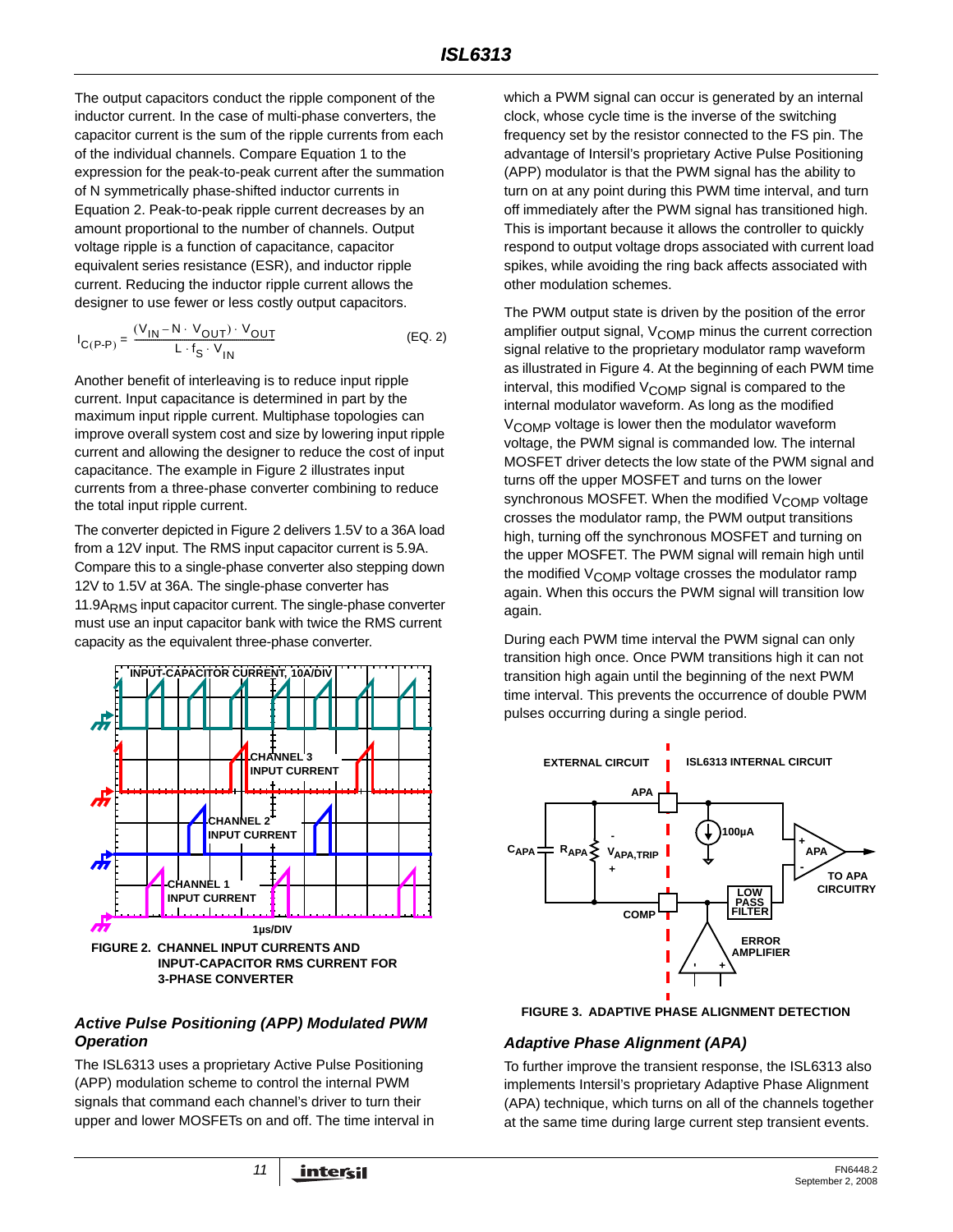As Figure [3](#page-10-0) shows, the APA circuitry works by monitoring the voltage on the APA pin and comparing it to a filtered copy of the voltage on the COMP pin. The voltage on the APA pin is a copy of the COMP pin voltage that has been negatively offset. If the APA pin exceeds the filtered COMP pin voltage an APA event occurs and all of the channels are forced on.

The APA trip level is the amount of DC offset between the COMP pin and the APA pin. This is the voltage excursion that the APA and COMP pin must have during a transient event to activate the Adaptive Phase Alignment circuitry. This APA trip level is set through a resistor,  $R_{APA}$ , that connects from the APA pin to the COMP pin. A 100µA current flows across  $R_{APA}$  into the APA pin to set the APA trip level as described in Equation [3.](#page-11-0) An APA trip level of 500mV is recommended for most applications. A 1000pF capacitor,  $C_{APA}$ , should also be placed across the  $R_{APA}$ resistor to help with noise immunity.

$$
V_{APA(TRIP)} = R_{APA} \cdot 100 \times 10^{-6}
$$
 (EQ. 3)

### *Number of Active Channels*

The default number of active channels on the ISL6313 is two for 2-phase operation. If single phase operation is desired the ISEN2- pin should be tied to the VCC pin. This will disable Channel 2, so only Channel 1 will fire. In single phase operation all of the Channel 2 pins should be left unconnected including the PHASE2, LGATE2, UGATE2, BOOT2, and ISEN2+ pins.

### *Channel-Current Balance*

One important benefit of multi-phase operation is the thermal advantage gained by distributing the dissipated heat over multiple devices and greater area. By doing this the designer avoids the complexity of driving parallel MOSFETs and the expense of using expensive heat sinks and exotic magnetic materials.

In order to realize the thermal advantage, it is important that each channel in a multi-phase converter be controlled to carry equal amounts of current at any load level. To achieve this, the currents through each channel must be sensed continuously every switching cycle. The sensed currents,  $I_n$ , from each active channel are summed together and divided by the number of active channels. The resulting cycle average current,  $I_{AVG}$ , provides a measure of the total load-current demand on the converter during each switching cycle. Channel-current balance is achieved by comparing the sensed current of each channel to the cycle average current, and making the proper adjustment to each channel pulse width based on the error. Intersil's patented current-balance method is illustrated in Figure 4, with error correction for Channel 1 represented. In the figure, the cycle average current,  $I_{AVG}$ , is compared with the Channel 1 sensed current,  $I_1$ , to create an error signal  $I_{FR}$ .



#### The filtered error signal modifies the pulse width **FIGURE 4. CHANNEL-1 PWM FUNCTION AND CURRENT-BALANCE ADJUSTMENT**

commanded by V<sub>COMP</sub> to correct any unbalance and force I<sub>ER</sub> toward zero. The same method for error signal correction is applied to each active channel.

<span id="page-11-0"></span>

**FIGURE 5. CONTINUOUS CURRENT SAMPLING**

### <span id="page-11-1"></span>*Continuous Current Sensing*

In order to realize proper current-balance, the currents in each channel are sensed continuously every switching cycle. During this time the current-sense amplifier uses the ISEN inputs to reproduce a signal proportional to the inductor current,  $I_1$ . This sensed current,  $I_{\text{SFN}}$ , is simply a scaled version of the inductor current.

The ISL6313 supports inductor DCR current sensing to continuously sense each channel's current for channel-current balance. The internal circuitry, shown in Figure 6 represents channel n of an N-Channel converter. This circuitry is repeated for each channel in the converter, but may not be active depending on how many channels are operating.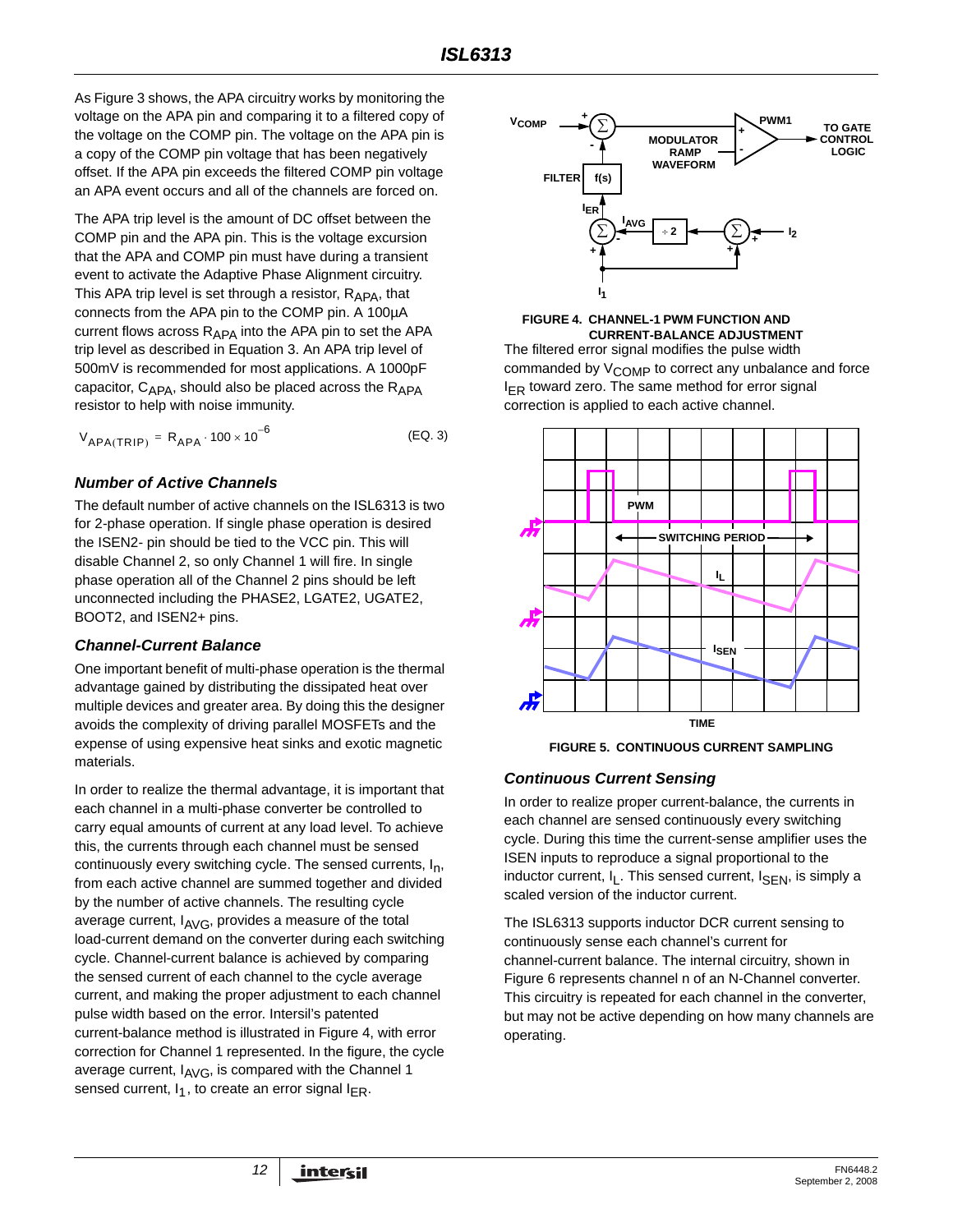

#### **FIGURE 6. INDUCTOR DCR CURRENT SENSING CONFIGURATION**

Inductor windings have a characteristic distributed resistance or DCR (Direct Current Resistance). For simplicity, the inductor DCR is considered as a separate lumped quantity, as shown in Figure 6. The channel current  $I<sub>L</sub>$ , flowing through the inductor, passes through the DCR. Equation 4 shows the s-domain equivalent voltage,  $V_1$ , across the inductor.

$$
V_{L}(s) = I_{L} \cdot (s \cdot L + DCR)
$$
 (EQ.4)

A simple R-C network across the inductor  $(R_1$  and C) extracts the DCR voltage, as shown in Figure 6. The voltage across the sense capacitor,  $V_C$ , can be shown to be proportional to the channel current  $I_1$ , shown in Equation 5.

$$
V_C(s) = \frac{\left(\frac{s \cdot L}{DCR} + 1\right)}{(s \cdot R_1 \cdot C_1 + 1)} \cdot DCR \cdot I_L
$$
 (EQ. 5)

If the  $R_1$ -C<sub>1</sub> network components are selected such that their time constant matches the inductor L/DCR time constant, then  $V_{\text{C}}$  is equal to the voltage drop across the DCR.

The capacitor voltage  $V_C$ , is then replicated across the effective internal sense resistance  $R_{\text{ISEN}}$ . This develops a current through R<sub>ISEN</sub> which is proportional to the inductor current. This current,  $I_{\text{SEN}}$ , is continuously sensed and is then used by the controller for load-line regulation, channel-current balancing, and overcurrent detection and limiting. Equation 6 shows that the proportion between the channel-current,  $I_L$ , and the sensed current,  $I_{\text{SEN}}$ , is driven by the value of the effective sense resistance,  $R_{\text{ISFN}}$ , and the DCR of the inductor.

$$
I_{\text{SEN}} = I_{\text{L}} \cdot \frac{\text{DCR}}{R_{\text{ISEN}}} \tag{Eq. 6}
$$

The effective internal  $R_{\text{ISEN}}$  resistance is important to the current sensing process because it sets the gain of the load line regulation loop as well as the gain of the channel-current balance loop and the overcurrent trip level. The effective internal R<sub>ISEN</sub> resistance is user programmable and is set through use of the RSET pin. Placing a single resistor,  $R_{\text{SET}}$ , from the RSET pin to the VCC pin programs the effective internal  $R_{\text{ISFN}}$  resistance according to Equation [7.](#page-12-1) It is important to note that the  $R_{\text{SET}}$  resistance value must be between 20kΩ and 80kΩ for Equation [7](#page-12-1) to be valid.

$$
R_{\text{ISEN}} = \frac{3}{400} \cdot R_{\text{SET}}
$$
 (EQ. 7)

<span id="page-12-1"></span>**\*Note: RSET must be between 20k**Ω **and 80k**Ω

#### *Output Voltage Setting*

The ISL6313 uses a digital to analog converter (DAC) to generate a reference voltage based on the logic signals at the VID pins. The DAC decodes the logic signals into one of the discrete voltages shown in Tables [2](#page-12-0), [3](#page-15-0) or [4](#page-15-1). In the Intel VR11 mode of operation, each VID pin is pulled up to an internal 1.2V voltage by a weak current source (40µA), which decreases to 0A as the voltage at the VID pin varies from 0 to the internal 1.2V pull-up voltage. In AMD modes of operation the VID pins are pulled low by a week 20µA current source. External pull-up resistors or active-high output stages can augment the pull-up current sources, up to a voltage of 5V.

. The ISL6313 accommodates three different DAC ranges: Intel VR11, AMD K8/K9 5-bit, and AMD 6-bit. The state of the SS and VID7 pins decide which DAC version is active. Refer to Table [1](#page-12-2) for a description of how to select the desired DAC version.

<span id="page-12-2"></span>

| <b>DAC VERSION</b> | <b>SS PIN</b>                                  | <b>VID7 PIN</b> |
|--------------------|------------------------------------------------|-----------------|
| <b>INTEL VR11</b>  | $R_{SS}$ resistor tied to<br><b>GND</b>        |                 |
| AMD 5-bit          | R <sub>SS</sub> resistor tied to<br><b>VCC</b> | high            |
| AMD 6-bit          | R <sub>SS</sub> resistor tied to<br>VCC.       | low             |

**TABLE 2. VR11 VOLTAGE IDENTIFICATION CODES**

<span id="page-12-0"></span>

| VID7     |   | VID6 VID5 | VID4 | VID3   VID2   VID1 |   |   | VID <sub>0</sub> | <b>VDAC</b> |
|----------|---|-----------|------|--------------------|---|---|------------------|-------------|
| 0        | 0 | $\Omega$  | 0    | 0                  | 0 | 0 | 0                | <b>OFF</b>  |
| 0        | 0 | 0         | 0    | 0                  | 0 | 0 |                  | <b>OFF</b>  |
| $\Omega$ | 0 | 0         | 0    | 0                  | 0 |   | 0                | 1.60000     |
| 0        | 0 | 0         | 0    | 0                  | 0 |   |                  | 1.59375     |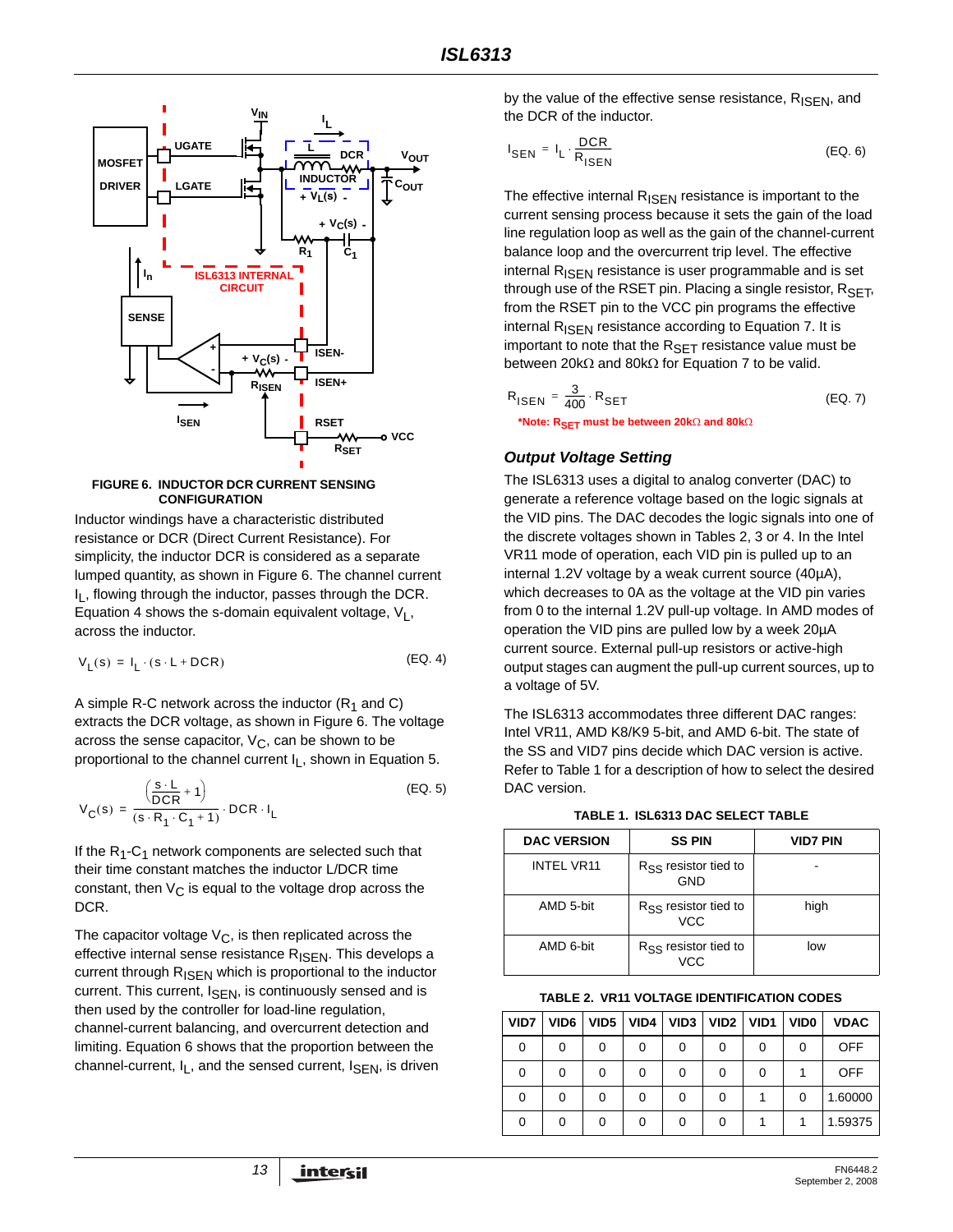#### **TABLE 2. VR11 VOLTAGE IDENTIFICATION CODES (Continued)**

| VID7        | VID <sub>6</sub> | VID <sub>5</sub> | VID4         | VID <sub>3</sub> | VID <sub>2</sub> | VID1 | VID <sub>0</sub> | <b>VDAC</b> |
|-------------|------------------|------------------|--------------|------------------|------------------|------|------------------|-------------|
| 0           | 0                | 0                | 0            | 0                | 1                | 0    | 0                | 1.58750     |
| 0           | 0                | 0                | 0            | $\mathbf 0$      | 1                | 0    | 1                | 1.58125     |
| 0           | 0                | 0                | 0            | 0                | $\mathbf{1}$     | 1    | 0                | 1.57500     |
| 0           | 0                | 0                | 0            | 0                | 1                | 1    | 1                | 1.56875     |
| 0           | 0                | 0                | 0            | 1                | 0                | 0    | 0                | 1.56250     |
| 0           | 0                | 0                | 0            | 1                | 0                | 0    | 1                | 1.55625     |
| 0           | 0                | 0                | 0            | 1                | 0                | 1    | 0                | 1.55000     |
| 0           | 0                | 0                | 0            | 1                | 0                | 1    | 1                | 1.54375     |
| 0           | 0                | 0                | 0            | 1                | 1                | 0    | 0                | 1.53750     |
| 0           | 0                | 0                | 0            | 1                | 1                | 0    | 1                | 1.53125     |
| 0           | 0                | 0                | 0            | 1                | 1                | 1    | 0                | 1.52500     |
| 0           | 0                | 0                | 0            | 1                | 1                | 1    | 1                | 1.51875     |
| 0           | 0                | $\pmb{0}$        | 1            | 0                | 0                | 0    | 0                | 1.51250     |
| 0           | 0                | 0                | 1            | 0                | 0                | 0    | 1                | 1.50625     |
| 0           | 0                | 0                | 1            | 0                | 0                | 1    | 0                | 1.50000     |
| 0           | 0                | 0                | 1            | 0                | 0                | 1    | 1                | 1.49375     |
| 0           | 0                | 0                | 1            | 0                | 1                | 0    | 0                | 1.48750     |
| 0           | 0                | 0                | 1            | 0                | 1                | 0    | 1                | 1.48125     |
| 0           | 0                | 0                | 1            | 0                | 1                | 1    | 0                | 1.47500     |
| 0           | 0                | 0                | 1            | 0                | 1                | 1    | 1                | 1.46875     |
| 0           | 0                | 0                | 1            | 1                | 0                | 0    | 0                | 1.46250     |
| 0           | 0                | 0                | 1            | 1                | 0                | 0    | 1                | 1.45625     |
| 0           | 0                | 0                | 1            | 1                | 0                | 1    | 0                | 1.45000     |
| 0           | 0                | 0                | 1            | 1                | 0                | 1    | 1                | 1.44375     |
| 0           | 0                | 0                | 1            | 1                | 1                | 0    | 0                | 1.43750     |
| 0           | 0                | 0                | 1            | 1                | 1                | 0    | 1                | 1.43125     |
| $\mathsf 0$ | 0                | 0                | $\mathbf{1}$ | 1                | $\mathbf{1}$     | 1    | 0                | 1.42500     |
| 0           | 0                | 0                | 1            | 1                | 1                | 1    | 1                | 1.41875     |
| 0           | 0                | 1                | 0            | 0                | 0                | 0    | 0                | 1.41250     |
| 0           | 0                | $\mathbf{1}$     | 0            | 0                | 0                | 0    | 1                | 1.40625     |
| 0           | 0                | 1                | 0            | 0                | 0                | 1    | 0                | 1.40000     |
| 0           | 0                | 1                | 0            | 0                | 0                | 1    | 1                | 1.39375     |
| 0           | 0                | $\mathbf{1}$     | 0            | 0                | $\mathbf{1}$     | 0    | 0                | 1.38750     |
| 0           | 0                | 1                | 0            | 0                | 1                | 0    | 1                | 1.38125     |
| 0           | 0                | 1                | 0            | 0                | 1                | 1    | 0                | 1.37500     |
| 0           | 0                | $\mathbf{1}$     | 0            | 0                | $\mathbf{1}$     | 1    | 1                | 1.36875     |
| 0           | 0                | 1                | 0            | 1                | 0                | 0    | 0                | 1.36250     |
| 0           | 0                | 1                | 0            | 1                | 0                | 0    | 1                | 1.35625     |
| 0           | 0                | $\mathbf{1}$     | 0            | $\mathbf{1}$     | 0                | 1    | 0                | 1.35000     |
| 0           | 0                | 1                | 0            | 1                | 0                | 1    | 1                | 1.34375     |

| TABLE 2. VR11 VOLTAGE IDENTIFICATION CODES (Continued) |  |
|--------------------------------------------------------|--|
|--------------------------------------------------------|--|

| VID7        | VID6         | VID <sub>5</sub> | VID4         | VID <sub>3</sub> | VID <sub>2</sub> | VID1         | VID <sub>0</sub> | <b>VDAC</b> |
|-------------|--------------|------------------|--------------|------------------|------------------|--------------|------------------|-------------|
| 0           | 0            | 1                | 0            | 1                | 1                | 0            | 0                | 1.33750     |
| $\mathbf 0$ | 0            | $\mathbf{1}$     | 0            | 1                | $\mathbf{1}$     | 0            | 1                | 1.33125     |
| 0           | 0            | 1                | 0            | $\mathbf{1}$     | $\mathbf{1}$     | $\mathbf{1}$ | 0                | 1.32500     |
| 0           | 0            | 1                | 0            | 1                | 1                | 1            | 1                | 1.31875     |
| 0           | 0            | $\mathbf{1}$     | 1            | 0                | 0                | 0            | 0                | 1.31250     |
| 0           | 0            | 1                | $\mathbf{1}$ | 0                | 0                | 0            | 1                | 1.30625     |
| 0           | 0            | 1                | 1            | 0                | 0                | 1            | 0                | 1.30000     |
| 0           | 0            | $\mathbf{1}$     | 1            | 0                | 0                | 1            | 1                | 1.29375     |
| 0           | 0            | 1                | $\mathbf{1}$ | 0                | $\mathbf{1}$     | 0            | 0                | 1.28750     |
| 0           | 0            | 1                | 1            | 0                | 1                | 0            | 1                | 1.28125     |
| 0           | 0            | $\mathbf{1}$     | 1            | 0                | 1                | 1            | 0                | 1.27500     |
| 0           | 0            | 1                | $\mathbf{1}$ | 0                | 1                | $\mathbf{1}$ | 1                | 1.26875     |
| 0           | 0            | 1                | 1            | 1                | 0                | 0            | 0                | 1.26250     |
| 0           | 0            | $\mathbf{1}$     | 1            | 1                | 0                | 0            | 1                | 1.25625     |
| 0           | 0            | 1                | $\mathbf{1}$ | $\mathbf{1}$     | 0                | $\mathbf{1}$ | 0                | 1.25000     |
| 0           | 0            | 1                | 1            | 1                | 0                | 1            | 1                | 1.24375     |
| 0           | 0            | $\mathbf{1}$     | 1            | 1                | $\mathbf{1}$     | 0            | 0                | 1.23750     |
| 0           | 0            | 1                | $\mathbf{1}$ | 1                | $\mathbf{1}$     | 0            | 1                | 1.23125     |
| 0           | 0            | 1                | 1            | 1                | 1                | 1            | 0                | 1.22500     |
| 0           | 0            | $\mathbf{1}$     | 1            | 1                | 1                | 1            | 1                | 1.21875     |
| 0           | $\mathbf{1}$ | 0                | 0            | 0                | 0                | 0            | 0                | 1.21250     |
| 0           | 1            | 0                | 0            | 0                | 0                | 0            | 1                | 1.20625     |
| 0           | 1            | 0                | 0            | 0                | 0                | 1            | 0                | 1.20000     |
| 0           | 1            | 0                | 0            | 0                | 0                | $\mathbf{1}$ | 1                | 1.19375     |
| 0           | 1            | 0                | 0            | 0                | 1                | 0            | 0                | 1.18750     |
| 0           | 1            | 0                | 0            | 0                | $\mathbf 1$      | 0            | $\mathbf{1}$     | 1.18125     |
| $\mathsf 0$ | 1            | 0                | 0            | 0                | 1                | 1            | 0                | 1.17500     |
| 0           | 1            | 0                | 0            | 0                | 1                | 1            | 1                | 1.16875     |
| 0           | 1            | 0                | 0            | 1                | 0                | 0            | 0                | 1.16250     |
| 0           | 1            | 0                | 0            | 1                | 0                | 0            | 1                | 1.15625     |
| 0           | 1            | 0                | 0            | 1                | 0                | 1            | 0                | 1.15000     |
| 0           | 1            | 0                | 0            | 1                | 0                | 1            | 1                | 1.14375     |
| 0           | 1            | 0                | 0            | 1                | 1                | 0            | 0                | 1.13750     |
| 0           | 1            | 0                | 0            | 1                | 1                | 0            | 1                | 1.13125     |
| 0           | 1            | 0                | 0            | 1                | 1                | 1            | 0                | 1.12500     |
| 0           | 1            | 0                | 0            | 1                | 1                | 1            | 1                | 1.11875     |
| 0           | 1            | 0                | 1            | 0                | 0                | 0            | 0                | 1.11250     |
| 0           | 1            | 0                | 1            | 0                | 0                | 0            | 1                | 1.10625     |
| 0           | 1            | 0                | 1            | 0                | 0                | 1            | 0                | 1.10000     |
| 0           | 1            | 0                | 1            | 0                | 0                | 1            | 1                | 1.09375     |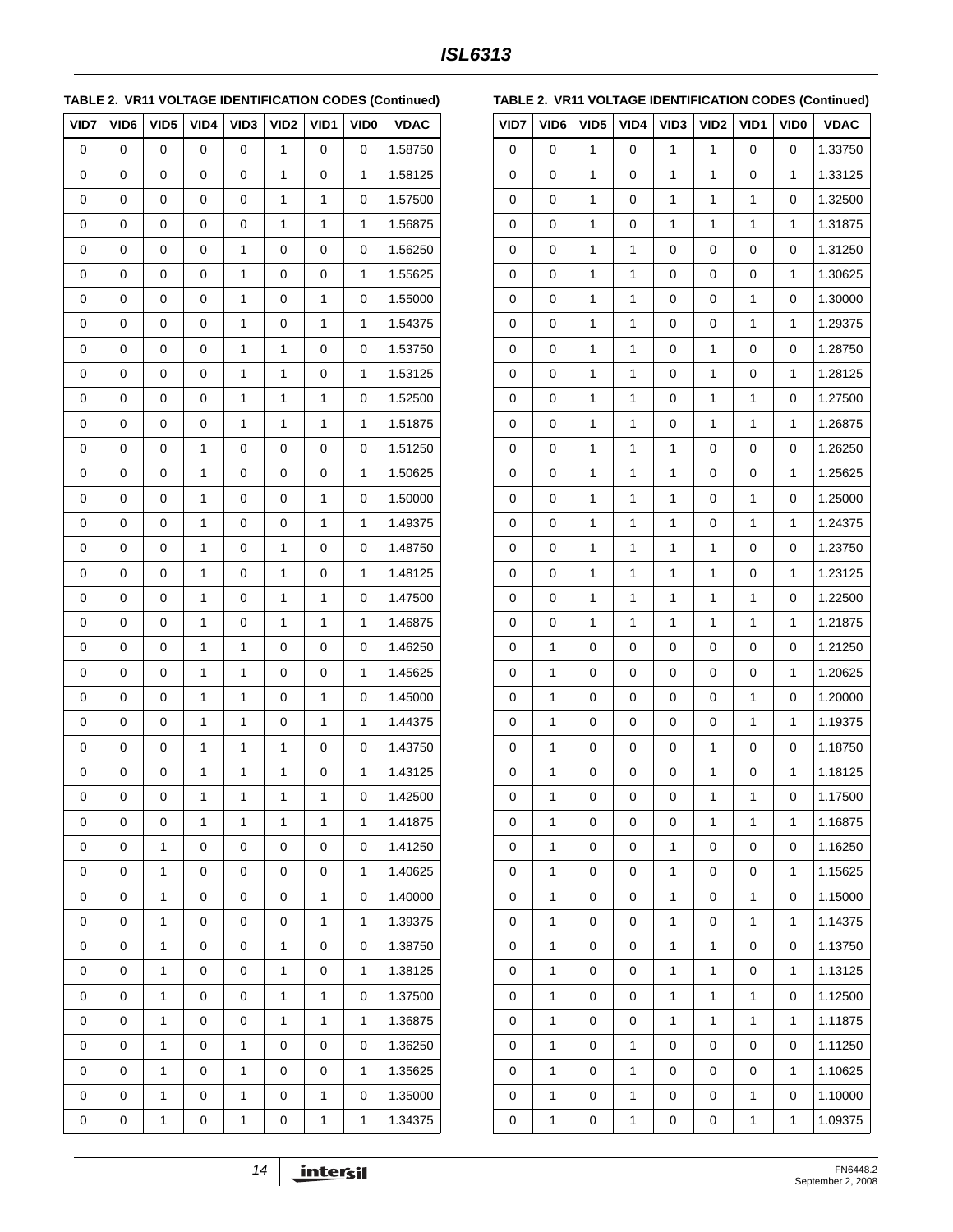#### **TABLE 2. VR11 VOLTAGE IDENTIFICATION CODES (Continued)**

| VID7        | VID <sub>6</sub> | VID <sub>5</sub> | VID4         | VID <sub>3</sub> | VID <sub>2</sub> | VID1         | VID <sub>0</sub> | <b>VDAC</b> |
|-------------|------------------|------------------|--------------|------------------|------------------|--------------|------------------|-------------|
| 0           | 1                | 0                | 1            | 0                | 1                | 0            | 0                | 1.08750     |
| $\mathbf 0$ | $\mathbf 1$      | 0                | $\mathbf{1}$ | 0                | $\mathbf{1}$     | $\mathbf 0$  | $\mathbf{1}$     | 1.08125     |
| 0           | 1                | 0                | 1            | 0                | 1                | $\mathbf{1}$ | 0                | 1.07500     |
| 0           | 1                | 0                | 1            | 0                | 1                | $\mathbf{1}$ | 1                | 1.06875     |
| 0           | 1                | 0                | 1            | 1                | 0                | $\mathbf 0$  | 0                | 1.06250     |
| 0           | 1                | 0                | 1            | 1                | 0                | 0            | 1                | 1.05625     |
| 0           | 1                | 0                | 1            | 1                | 0                | 1            | 0                | 1.05000     |
| 0           | 1                | 0                | 1            | $\mathbf 1$      | 0                | $\mathbf{1}$ | 1                | 1.04375     |
| 0           | 1                | 0                | 1            | 1                | 1                | 0            | 0                | 1.03750     |
| 0           | 1                | 0                | 1            | 1                | 1                | 0            | 1                | 1.03125     |
| 0           | 1                | 0                | 1            | 1                | 1                | $\mathbf{1}$ | 0                | 1.02500     |
| 0           | 1                | 0                | 1            | 1                | 1                | $\mathbf{1}$ | 1                | 1.01875     |
| 0           | 1                | 1                | 0            | 0                | 0                | 0            | 0                | 1.01250     |
| 0           | 1                | 1                | 0            | 0                | 0                | 0            | 1                | 1.00625     |
| 0           | 1                | 1                | 0            | 0                | 0                | 1            | 0                | 1.00000     |
| 0           | 1                | 1                | 0            | 0                | 0                | $\mathbf{1}$ | 1                | 0.99375     |
| 0           | 1                | 1                | 0            | 0                | 1                | $\pmb{0}$    | 0                | 0.98750     |
| 0           | 1                | 1                | 0            | 0                | 1                | 0            | 1                | 0.98125     |
| 0           | 1                | 1                | 0            | 0                | 1                | $\mathbf{1}$ | 0                | 0.97500     |
| 0           | 1                | 1                | 0            | 0                | $\mathbf 1$      | $\mathbf{1}$ | 1                | 0.96875     |
| 0           | 1                | 1                | 0            | 1                | 0                | 0            | 0                | 0.96250     |
| 0           | 1                | 1                | 0            | 1                | 0                | 0            | 1                | 0.95625     |
| 0           | 1                | 1                | 0            | 1                | 0                | $\mathbf{1}$ | 0                | 0.95000     |
| 0           | 1                | 1                | 0            | 1                | 0                | 1            | 1                | 0.94375     |
| 0           | 1                | 1                | 0            | 1                | 1                | 0            | 0                | 0.93750     |
| 0           | 1                | $\mathbf 1$      | 0            | $\mathbf 1$      | 1                | 0            | 1                | 0.93125     |
| 0           | 1                | 1                | 0            | $\mathbf 1$      | 1                | $\mathbf 1$  | 0                | 0.92500     |
| 0           | 1                | 1                | 0            | 1                | 1                | $\mathbf{1}$ | 1                | 0.91875     |
| 0           | 1                | 1                | 1            | 0                | 0                | 0            | 0                | 0.91250     |
| 0           | 1                | 1                | 1            | 0                | 0                | 0            | 1                | 0.90625     |
| 0           | 1                | 1                | 1            | 0                | 0                | 1            | 0                | 0.90000     |
| 0           | 1                | 1                | 1            | 0                | 0                | $\mathbf{1}$ | 1                | 0.89375     |
| 0           | 1                | 1                | 1            | 0                | 1                | 0            | 0                | 0.88750     |
| 0           | 1                | 1                | 1            | 0                | 1                | 0            | 1                | 0.88125     |
| 0           | 1                | 1                | 1            | 0                | 1                | $\mathbf{1}$ | 0                | 0.87500     |
| 0           | 1                | 1                | 1            | 0                | 1                | 1            | 1                | 0.86875     |
| 0           | 1                | 1                | 1            | 1                | 0                | 0            | 0                | 0.86250     |
| 0           | 1                | 1                | 1            | 1                | 0                | 0            | 1                | 0.85625     |
| 0           | 1                | 1                | 1            | 1                | 0                | 1            | 0                | 0.85000     |
| 0           | 1                | 1                | 1            | 1                | 0                | 1            | 1                | 0.84375     |

| :75 |  |  | $\Omega$ |
|-----|--|--|----------|
|     |  |  |          |

| TABLE 2. VR11 VOLTAGE IDENTIFICATION CODES (Continued) |
|--------------------------------------------------------|
|--------------------------------------------------------|

| VID7         | VID6 | VID <sub>5</sub> | VID4         | VID3        | VID <sub>2</sub> | VID1         | VID <sub>0</sub> | <b>VDAC</b> |
|--------------|------|------------------|--------------|-------------|------------------|--------------|------------------|-------------|
| 0            | 1    | 1                | 1            | 1           | 1                | 0            | 0                | 0.83750     |
| 0            | 1    | 1                | 1            | 1           | 1                | 0            | 1                | 0.83125     |
| 0            | 1    | 1                | 1            | $\mathbf 1$ | 1                | $\mathbf{1}$ | 0                | 0.82500     |
| 0            | 1    | 1                | 1            | 1           | 1                | 1            | 1                | 0.81875     |
| $\mathbf{1}$ | 0    | 0                | 0            | 0           | 0                | 0            | 0                | 0.81250     |
| 1            | 0    | 0                | 0            | 0           | 0                | 0            | 1                | 0.80625     |
| 1            | 0    | 0                | 0            | 0           | 0                | 1            | 0                | 0.80000     |
| $\mathbf{1}$ | 0    | 0                | 0            | 0           | 0                | 1            | 1                | 0.79375     |
| 1            | 0    | 0                | 0            | 0           | 1                | 0            | 0                | 0.78750     |
| 1            | 0    | 0                | 0            | 0           | 1                | 0            | 1                | 0.78125     |
| $\mathbf{1}$ | 0    | 0                | 0            | 0           | 1                | 1            | 0                | 0.77500     |
| 1            | 0    | 0                | 0            | 0           | 1                | $\mathbf 1$  | 1                | 0.76875     |
| 1            | 0    | 0                | 0            | 1           | 0                | 0            | 0                | 0.76250     |
| $\mathbf{1}$ | 0    | 0                | 0            | 1           | 0                | 0            | 1                | 0.75625     |
| 1            | 0    | 0                | 0            | 1           | 0                | $\mathbf 1$  | 0                | 0.75000     |
| 1            | 0    | 0                | 0            | 1           | 0                | $\mathbf{1}$ | 1                | 0.74375     |
| $\mathbf{1}$ | 0    | 0                | 0            | 1           | 1                | 0            | 0                | 0.73750     |
| 1            | 0    | 0                | 0            | 1           | 1                | 0            | 1                | 0.73125     |
| 1            | 0    | 0                | 0            | 1           | 1                | $\mathbf{1}$ | 0                | 0.72500     |
| $\mathbf{1}$ | 0    | 0                | 0            | 1           | 1                | 1            | 1                | 0.71875     |
| 1            | 0    | 0                | $\mathbf 1$  | 0           | 0                | 0            | 0                | 0.71250     |
| 1            | 0    | 0                | 1            | 0           | 0                | 0            | 1                | 0.70625     |
| $\mathbf{1}$ | 0    | 0                | 1            | 0           | 0                | 1            | 0                | 0.70000     |
| 1            | 0    | 0                | $\mathbf 1$  | 0           | 0                | $\mathbf 1$  | 1                | 0.69375     |
| 1            | 0    | 0                | 1            | 0           | 1                | 0            | 0                | 0.68750     |
| $\mathbf{1}$ | 0    | 0                | 1            | 0           | $\mathbf 1$      | 0            | 1                | 0.68125     |
| 1            | 0    | 0                | 1            | 0           | $\mathbf 1$      | $\mathbf{1}$ | 0                | 0.67500     |
| 1            | 0    | 0                | 1            | 0           | 1                | 1            | 1                | 0.66875     |
| 1            | 0    | 0                | 1            | 1           | 0                | 0            | 0                | 0.66250     |
| 1            | 0    | 0                | 1            | 1           | 0                | 0            | 1                | 0.65625     |
| 1            | 0    | 0                | 1            | 1           | 0                | 1            | 0                | 0.65000     |
| 1            | 0    | 0                | 1            | 1           | 0                | 1            | 1                | 0.64375     |
| 1            | 0    | 0                | 1            | 1           | 1                | 0            | 0                | 0.63750     |
| 1            | 0    | 0                | 1            | 1           | 1                | 0            | 1                | 0.63125     |
| 1            | 0    | 0                | $\mathbf{1}$ | 1           | 1                | 1            | 0                | 0.62500     |
| 1            | 0    | 0                | 1            | 1           | $\mathbf{1}$     | $\mathbf{1}$ | 1                | 0.61875     |
| 1            | 0    | 1                | 0            | 0           | 0                | 0            | 0                | 0.61250     |
| 1            | 0    | 1                | 0            | 0           | 0                | 0            | 1                | 0.60625     |
| 1            | 0    | 1                | 0            | 0           | 0                | 1            | 0                | 0.60000     |
| 1            | 0    | 1                | 0            | 0           | 0                | 1            | 1                | 0.59375     |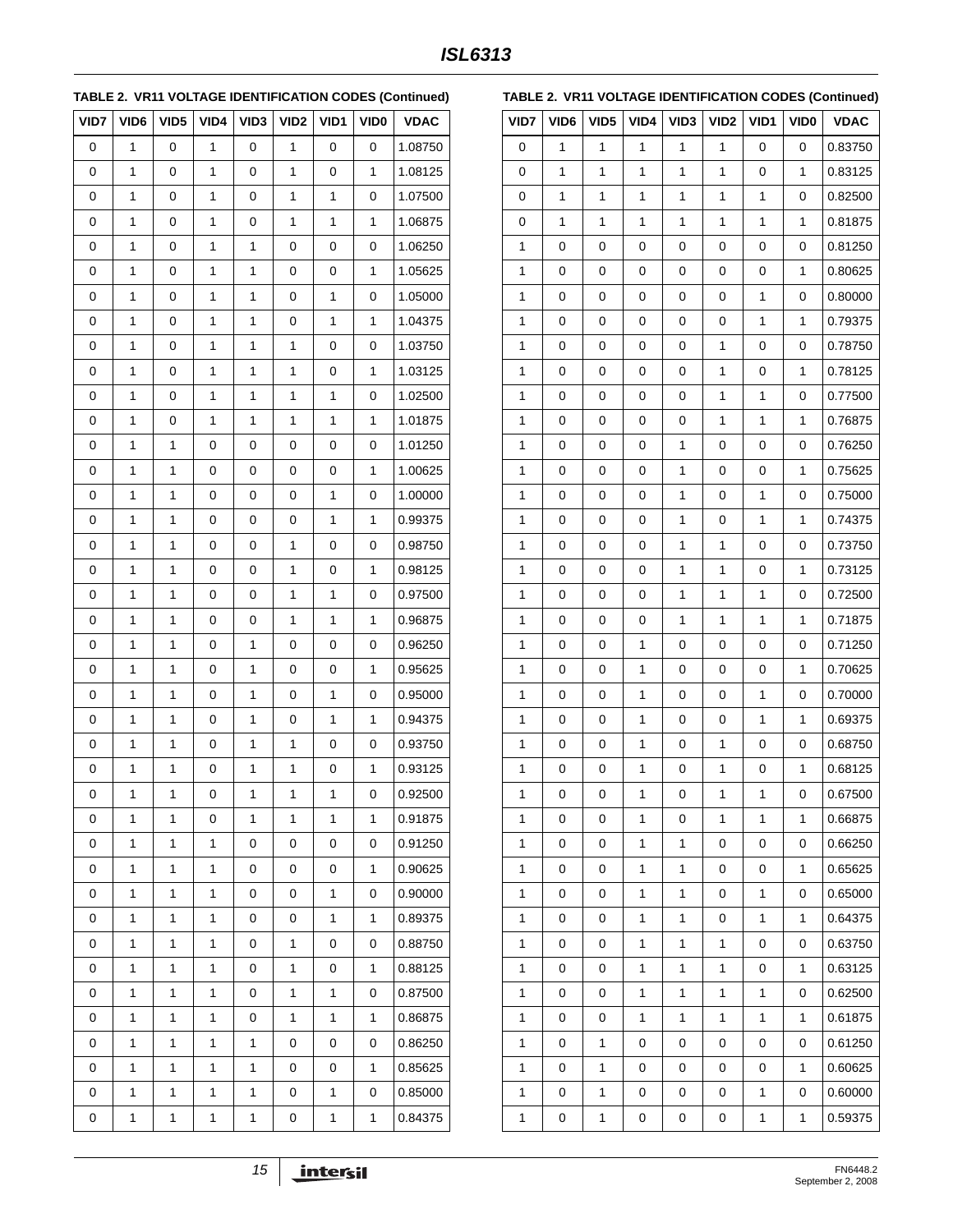## **TABLE 2. VR11 VOLTAGE IDENTIFICATION CODES (Continued)**

| VID7         | VID <sub>6</sub> | VID <sub>5</sub> | VID4 | VID <sub>3</sub> | VID <sub>2</sub> | VID1         | VID <sub>0</sub> | <b>VDAC</b> |
|--------------|------------------|------------------|------|------------------|------------------|--------------|------------------|-------------|
| 1            | 0                | 1                | 0    | 0                | 1                | 0            | $\mathbf 0$      | 0.58750     |
| 1            | 0                | 1                | 0    | 0                | 1                | 0            | 1                | 0.58125     |
| 1            | 0                | 1                | 0    | 0                | 1                | 1            | 0                | 0.57500     |
| 1            | $\Omega$         | 1                | 0    | $\Omega$         | 1                | 1            | 1                | 0.56875     |
| 1            | 0                | 1                | 0    | 1                | 0                | 0            | 0                | 0.56250     |
| 1            | $\Omega$         | 1                | 0    | 1                | 0                | $\Omega$     | 1                | 0.55625     |
| 1            | $\Omega$         | 1                | 0    | 1                | 0                | $\mathbf{1}$ | $\Omega$         | 0.55000     |
| 1            | 0                | 1                | 0    | 1                | 0                | $\mathbf{1}$ | 1                | 0.54375     |
| 1            | 0                | 1                | 0    | $\mathbf{1}$     | 1                | 0            | 0                | 0.53750     |
| 1            | 0                | 1                | 0    | 1                | 1                | 0            | 1                | 0.53125     |
| 1            | 0                | 1                | 0    | 1                | 1                | 1            | 0                | 0.52500     |
| 1            | 0                | 1                | 0    | 1                | 1                | 1            | 1                | 0.51875     |
| 1            | 0                | 1                | 1    | 0                | 0                | 0            | 0                | 0.51250     |
| 1            | $\Omega$         | 1                | 1    | 0                | 0                | 0            | 1                | 0.50625     |
| $\mathbf{1}$ | 0                | 1                | 1    | 0                | $\mathbf 0$      | 1            | $\mathbf 0$      | 0.50000     |
| 1            | 1                | 1                | 1    | 1                | 1                | 1            | $\mathbf 0$      | <b>OFF</b>  |
| 1            | 1                | 1                | 1    | 1                | 1                | 1            | 1                | <b>OFF</b>  |

<span id="page-15-0"></span>**TABLE 3. AMD 5-BIT VOLTAGE IDENTIFICATION CODES**

| VID4           | VID <sub>3</sub> | VID <sub>2</sub> | VID1         | VID <sub>0</sub> | <b>VDAC</b> |
|----------------|------------------|------------------|--------------|------------------|-------------|
| 1              | $\mathbf{1}$     | 1                | 1            | 1                | Off         |
| 1              | $\mathbf{1}$     | 1                | 1            | 0                | 0.800       |
| 1              | $\mathbf{1}$     | $\mathbf{1}$     | 0            | $\mathbf{1}$     | 0.825       |
| 1              | $\mathbf{1}$     | $\mathbf{1}$     | 0            | 0                | 0.850       |
| 1              | $\mathbf{1}$     | 0                | 1            | 1                | 0.875       |
| 1              | 1                | 0                | 1            | 0                | 0.900       |
| $\overline{1}$ | $\mathbf{1}$     | 0                | 0            | 1                | 0.925       |
| $\overline{1}$ | $\mathbf{1}$     | 0                | 0            | 0                | 0.950       |
| 1              | 0                | $\mathbf{1}$     | $\mathbf{1}$ | $\mathbf{1}$     | 0.975       |
| 1              | 0                | 1                | $\mathbf 1$  | 0                | 1.000       |
| 1              | $\mathbf 0$      | 1                | 0            | $\mathbf{1}$     | 1.025       |
| 1              | 0                | $\mathbf{1}$     | 0            | 0                | 1.050       |
| $\overline{1}$ | 0                | 0                | $\mathbf{1}$ | $\mathbf{1}$     | 1.075       |
| 1              | 0                | 0                | 1            | 0                | 1.100       |
| 1              | 0                | 0                | 0            | 1                | 1.125       |
| 1              | 0                | 0                | 0            | 0                | 1.150       |
| 0              | $\mathbf{1}$     | $\mathbf{1}$     | $\mathbf{1}$ | $\mathbf{1}$     | 1.175       |
| 0              | 1                | 1                | 1            | 0                | 1.200       |
| 0              | 1                | 1                | 0            | 1                | 1.225       |
| 0              | 1                | 1                | 0            | 0                | 1.250       |

#### **TABLE 3. AMD 5-BIT VOLTAGE IDENTIFICATION CODES (Continued)**

| VID4 | VID <sub>3</sub> | VID <sub>2</sub> | VID1 | VID <sub>0</sub> | <b>VDAC</b> |
|------|------------------|------------------|------|------------------|-------------|
| 0    | 1                | 0                | 1    | 1                | 1.275       |
| 0    | 1                | 0                | 1    | 0                | 1.300       |
| 0    | 1                | 0                | 0    | 1                | 1.325       |
| 0    | 1                | 0                | 0    | 0                | 1.350       |
| 0    | 0                | 1                | 1    | 1                | 1.375       |
| 0    | 0                | 1                | 1    | 0                | 1.400       |
| 0    | 0                | 1                | 0    | 1                | 1.425       |
| 0    | 0                | 1                | 0    | 0                | 1.450       |
| 0    | 0                | 0                | 1    | 1                | 1.475       |
| 0    | 0                | 0                | 1    | 0                | 1.500       |
| 0    | 0                | 0                | 0    | 1                | 1.525       |
| 0    | 0                | 0                | 0    | 0                | 1.550       |

#### <span id="page-15-1"></span>**TABLE 4. AMD 6-BIT VOLTAGE IDENTIFICATION CODES**

| VID <sub>5</sub> | VID4         | VID3         | VID <sub>2</sub> | VID1         | VID <sub>0</sub> | <b>VDAC</b> |
|------------------|--------------|--------------|------------------|--------------|------------------|-------------|
| 0                | 0            | 0            | 0                | 0            | 0                | 1.5500      |
| 0                | 0            | 0            | 0                | 0            | $\mathbf{1}$     | 1.5250      |
| 0                | 0            | 0            | 0                | $\mathbf{1}$ | 0                | 1.5000      |
| 0                | 0            | 0            | 0                | 1            | 1                | 1.4750      |
| 0                | 0            | 0            | 1                | 0            | 0                | 1.4500      |
| 0                | 0            | 0            | $\mathbf{1}$     | 0            | 1                | 1.4250      |
| 0                | 0            | 0            | 1                | 1            | 0                | 1.4000      |
| 0                | 0            | 0            | $\mathbf{1}$     | $\mathbf{1}$ | $\mathbf{1}$     | 1.3750      |
| 0                | 0            | $\mathbf{1}$ | 0                | 0            | 0                | 1.3500      |
| 0                | 0            | $\mathbf{1}$ | 0                | 0            | $\mathbf{1}$     | 1.3250      |
| 0                | 0            | $\mathbf{1}$ | 0                | $\mathbf{1}$ | 0                | 1.3000      |
| 0                | $\mathbf 0$  | $\mathbf{1}$ | 0                | $\mathbf{1}$ | 1                | 1.2750      |
| 0                | 0            | $\mathbf{1}$ | $\mathbf{1}$     | 0            | 0                | 1.2500      |
| 0                | 0            | 1            | $\mathbf{1}$     | 0            | $\mathbf{1}$     | 1.2250      |
| 0                | 0            | $\mathbf{1}$ | $\mathbf{1}$     | $\mathbf{1}$ | 0                | 1.2000      |
| 0                | 0            | 1            | 1                | 1            | 1                | 1.1750      |
| 0                | 1            | 0            | 0                | 0            | 0                | 1.1500      |
| 0                | 1            | 0            | 0                | 0            | 1                | 1.1250      |
| 0                | 1            | 0            | 0                | 1            | 0                | 1.1000      |
| 0                | 1            | 0            | 0                | 1            | 1                | 1.0750      |
| 0                | 1            | 0            | $\mathbf{1}$     | 0            | 0                | 1.0500      |
| 0                | $\mathbf{1}$ | 0            | $\mathbf{1}$     | 0            | $\mathbf{1}$     | 1.0250      |
| 0                | $\mathbf{1}$ | 0            | $\mathbf{1}$     | $\mathbf{1}$ | 0                | 1.0000      |
| $\mathbf 0$      | $\mathbf{1}$ | $\mathbf 0$  | $\mathbf{1}$     | $\mathbf{1}$ | $\mathbf{1}$     | 0.9750      |
| 0                | 1            | 1            | 0                | 0            | 0                | 0.9500      |
| 0                | 1            | 1            | 0                | 0            | 1                | 0.9250      |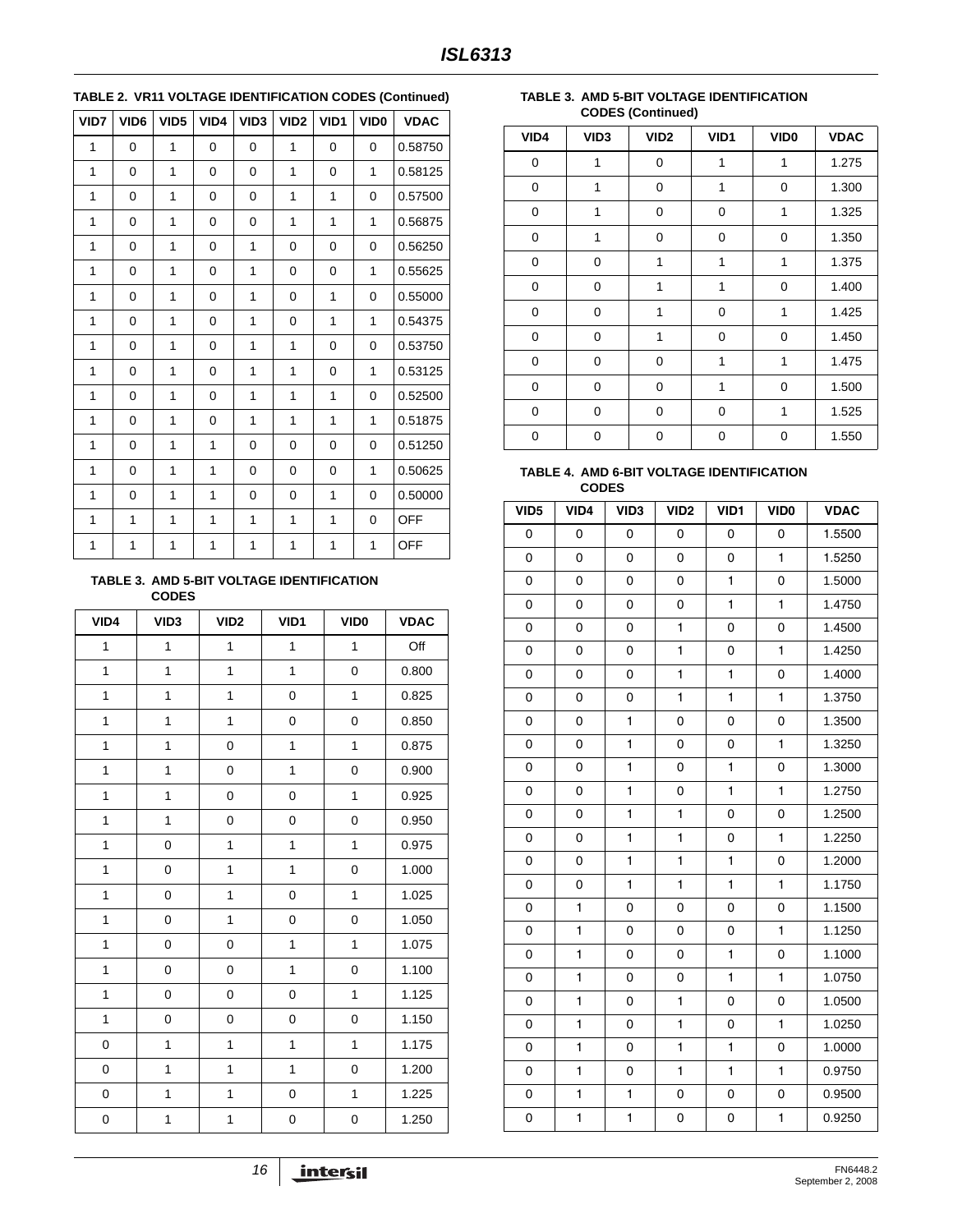| TABLE 4. AMD 6-BIT VOLTAGE IDENTIFICATION |
|-------------------------------------------|
| <b>CODES (Continued)</b>                  |

| VID <sub>5</sub> | VID4 | VID3 | VID <sub>2</sub> | VID1 | VID <sub>0</sub> | <b>VDAC</b> |
|------------------|------|------|------------------|------|------------------|-------------|
| 0                | 1    | 1    | 0                | 1    | 0                | 0.9000      |
| 0                | 1    | 1    | 0                | 1    | 1                | 0.8750      |
| 0                | 1    | 1    | 1                | 0    | 0                | 0.8500      |
| 0                | 1    | 1    | 1                | 0    | 1                | 0.8250      |
| 0                | 1    | 1    | 1                | 1    | 0                | 0.8000      |
| 0                | 1    | 1    | 1                | 1    | $\mathbf{1}$     | 0.7750      |
| 1                | 0    | 0    | 0                | 0    | 0                | 0.7625      |
| 1                | 0    | 0    | 0                | 0    | 1                | 0.7500      |
| 1                | 0    | 0    | 0                | 1    | 0                | 0.7375      |
| 1                | 0    | 0    | 0                | 1    | $\mathbf{1}$     | 0.7250      |
| 1                | 0    | 0    | 1                | 0    | 0                | 0.7125      |
| 1                | 0    | 0    | 1                | 0    | 1                | 0.7000      |
| 1                | 0    | 0    | 1                | 1    | 0                | 0.6875      |
| 1                | 0    | 0    | 1                | 1    | 1                | 0.6750      |
| 1                | 0    | 1    | 0                | 0    | 0                | 0.6625      |
| 1                | 0    | 1    | 0                | 0    | 1                | 0.6500      |
| 1                | 0    | 1    | 0                | 1    | 0                | 0.6375      |
| 1                | 0    | 1    | 0                | 1    | 1                | 0.6250      |
| 1                | 0    | 1    | 1                | 0    | 0                | 0.6125      |
| 1                | 0    | 1    | 1                | 0    | 1                | 0.6000      |
| 1                | 0    | 1    | 1                | 1    | 0                | 0.5875      |
| 1                | 0    | 1    | 1                | 1    | 1                | 0.5750      |
| 1                | 1    | 0    | 0                | 0    | 0                | 0.5625      |
| 1                | 1    | 0    | 0                | 0    | 1                | 0.5500      |
| 1                | 1    | 0    | 0                | 1    | 0                | 0.5375      |
| 1                | 1    | 0    | 0                | 1    | 1                | 0.5250      |
| 1                | 1    | 0    | 1                | 0    | 0                | 0.5125      |
| 1                | 1    | 0    | 1                | 0    | 1                | 0.5000      |
| 1                | 1    | 0    | 1                | 1    | 0                | 0.4875      |
| 1                | 1    | 0    | 1                | 1    | 1                | 0.4750      |
| 1                | 1    | 1    | 0                | 0    | $\mathsf 0$      | 0.4625      |
| 1                | 1    | 1    | 0                | 0    | 1                | 0.4500      |
| 1                | 1    | 1    | 0                | 1    | 0                | 0.4375      |
| 1                | 1    | 1    | 0                | 1    | 1                | 0.4250      |
| 1                | 1    | 1    | 1                | 0    | 0                | 0.4125      |
| 1                | 1    | 1    | 1                | 0    | 1                | 0.4000      |
| 1                | 1    | 1    | 1                | 1    | 0                | 0.3875      |
| 1                | 1    | 1    | 1                | 1    | 1                | 0.3750      |

#### *Voltage Regulation*

The integrating compensation network shown in Figure 7 insures that the steady-state error in the output voltage is limited only to the error in the reference voltage (output of the DAC) and offset errors in the OFS current source, remote-sense and error amplifiers. Intersil specifies the guaranteed tolerance of the ISL6313 to include the combined tolerances of each of these elements.

The output of the error amplifier,  $V_{\text{COMP}}$  is used by the modulator to generate the PWM signals. The PWM signals control the timing of the Internal MOSFET drivers and regulate the converter output so that the voltage at FB is equal to the voltage at REF. This will regulate the output voltage to be equal to Equation 8. The internal and external circuitry that controls voltage regulation is illustrated in Figure 7.

$$
V_{OUT} = V_{REF} - V_{OFS} - V_{DROOP}
$$
 (EQ. 8)

The ISL6313 incorporates differential remote-sense amplification in the feedback path. The differential sensing removes the voltage error encountered when measuring the output voltage relative to the controller ground reference point resulting in a more accurate means of sensing output voltage.



**FIGURE 7. OUTPUT VOLTAGE AND LOAD-LINE REGULATION WITH OFFSET ADJUSTMENT**

### *Load-Line (Droop) Regulation*

Some microprocessor manufacturers require a precisely-controlled output resistance. This dependence of output voltage on load current is often termed "droop" or "load line" regulation. By adding a well controlled output impedance, the output voltage can effectively be level shifted in a direction which works to achieve the load-line regulation required by these manufacturers.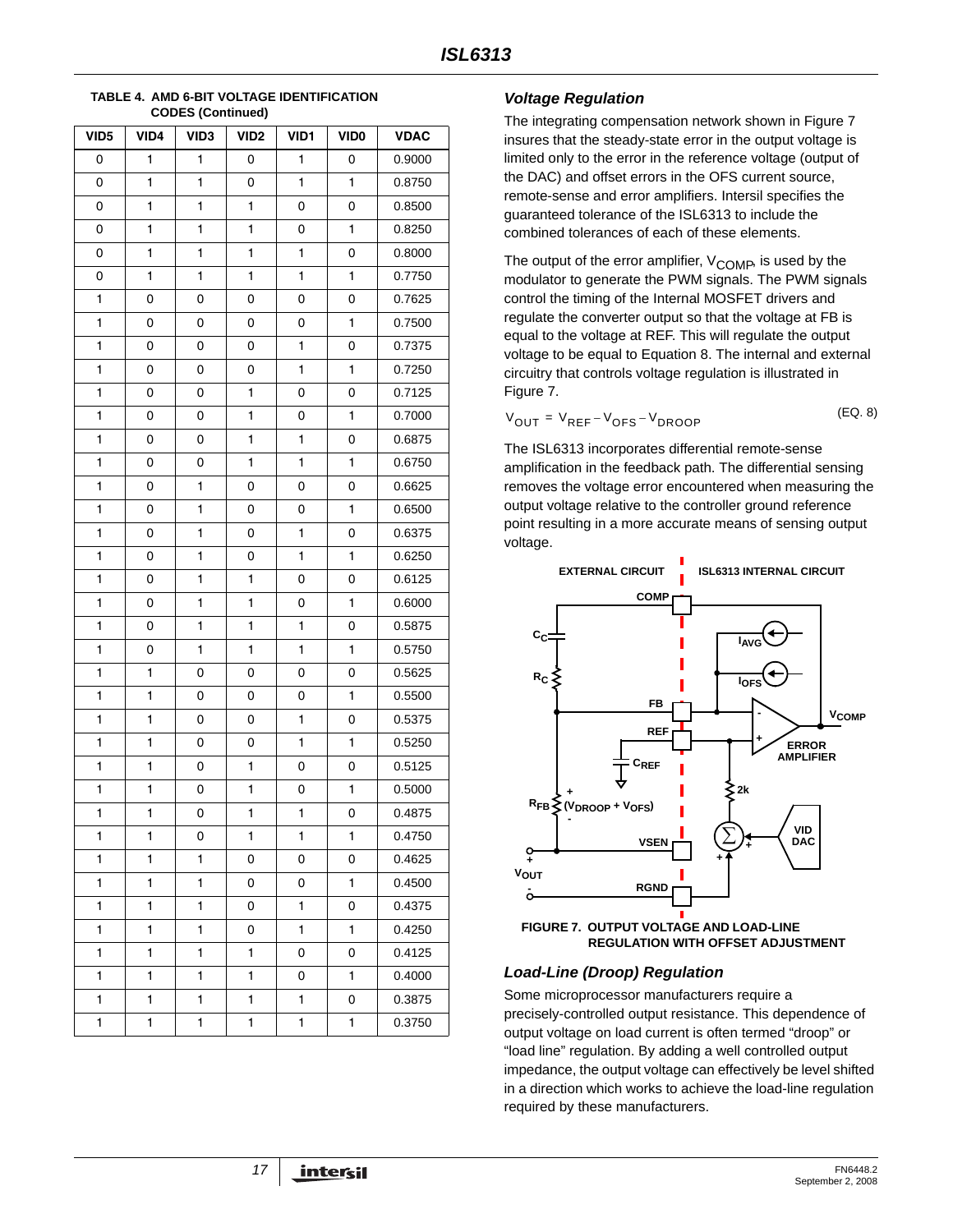In other cases, the designer may determine that a more cost-effective solution can be achieved by adding droop. Droop can help to reduce the output-voltage spike that results from fast load-current demand changes.

The magnitude of the spike is dictated by the ESR and ESL of the output capacitors selected. By positioning the no-load voltage level near the upper specification limit, a larger negative spike can be sustained without crossing the lower limit. By adding a well controlled output impedance, the output voltage under load can effectively be level shifted down so that a larger positive spike can be sustained without crossing the upper specification limit.

As shown in Figure 7, a current proportional to the average current of all active channels,  $I_{AVG}$ , flows from FB through a load-line regulation resistor  $R_{FB}$ . The resulting voltage drop across  $R_{FB}$  is proportional to the output current, effectively creating an output voltage droop with a steady-state value defined as Equation 9:

$$
V_{\text{DROOP}} = I_{\text{AVG}} \cdot R_{\text{FB}} \tag{EQ.9}
$$

The regulated output voltage is reduced by the droop voltage  $V_{\text{DROOP}}$ . The output voltage as a function of load current is derived by combining Equations 6, 8, and 9.

$$
V_{OUT} = V_{REF} - V_{OFS} - \left(\frac{I_{OUT}}{N} \cdot \frac{DCR}{R_{ISEN}} \cdot R_{FB}\right)
$$
 (EQ. 10)

In Equation 10,  $V_{REF}$  is the reference voltage,  $V_{OFF}$  is the programmed offset voltage,  $I_{\Omega UT}$  is the total output current of the converter,  $R_{\text{ISEN}}$  is the internal sense resistor connected to the ISEN+ pin,  $R_{FB}$  is the feedback resistor, N is the active channel number, and DCR is the Inductor DCR value.

Therefore the equivalent loadline impedance, i.e. droop impedance, is equal to:

$$
R_{LL} = \frac{R_{FB}}{N} \cdot \frac{DCR}{R_{ISEN}}
$$
 (EQ. 11)

#### *Output-Voltage Offset Programming*

The ISL6313 allows the designer to accurately adjust the offset voltage by connecting a resistor,  $R_{\text{OFS}}$ , from the OFS pin to VCC or GND. When R<sub>OFS</sub> is connected between OFS and VCC, the voltage across it is regulated to 1.6V. This causes a proportional current  $(I_{\text{OFS}})$  to flow into the OFS pin and out of the FB pin, providing a negative offset. If  $R_{\text{OFS}}$  is connected to ground, the voltage across it is regulated to 0.3V, and  $I<sub>OFS</sub>$  flows into the FB pin and out of the OFS pin, providing a positive offset. The offset current flowing through the resistor between VSEN and FB will generate the desired offset voltage which is equal to the product ( $I_{\text{OFS}}$  x R<sub>FB</sub>). These functions are shown in Figures [8](#page-17-0) and [9.](#page-17-1)

Once the desired output offset voltage has been determined, use Equations [12](#page-17-2) and [13](#page-17-3) to set R<sub>OFS</sub>:

For Negative Offset (connect  $R_{\text{OFS}}$  to VCC):

<span id="page-17-2"></span>
$$
R_{\text{OFS}} = \frac{1.6 \cdot R_{\text{FB}}}{V_{\text{OFFSET}}}
$$
 (EQ. 12)

For Positive Offset (connect R<sub>OFS</sub> to GND):

<span id="page-17-3"></span>
$$
R_{\text{OFS}} = \frac{0.3 \cdot R_{\text{FB}}}{V_{\text{OFFSET}}}
$$
 (EQ. 13)



<span id="page-17-0"></span>**FIGURE 8. POSITIVE OFFSET OUTPUT VOLTAGE PROGRAMMING** 



<span id="page-17-1"></span>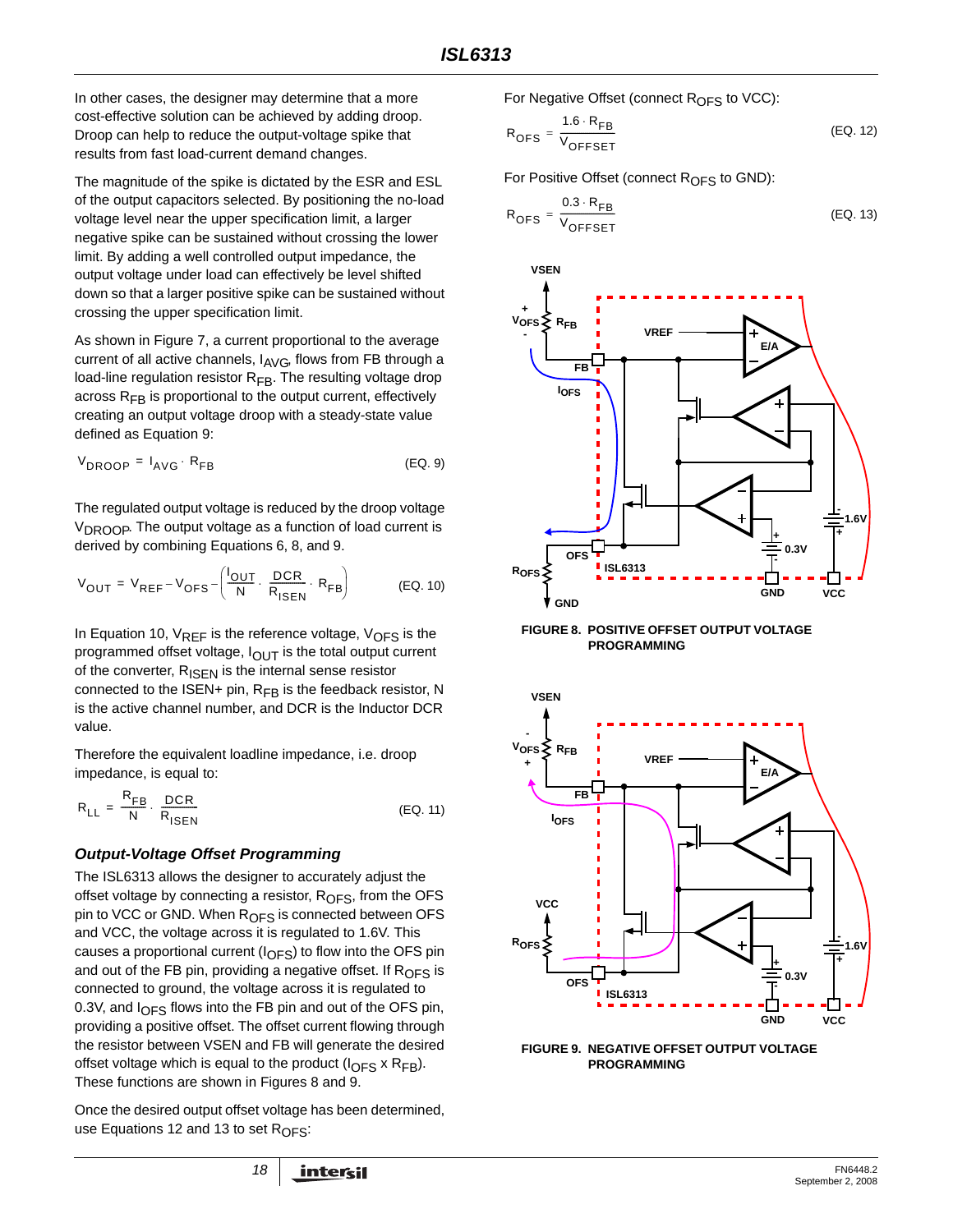## *Dynamic VID*

Modern microprocessors need to make changes to their core voltage as part of normal operation. They direct the ISL6313 to do this by making changes to the VID inputs. The ISL6313 is required to monitor the DAC inputs and respond to on-the-fly VID changes in a controlled manner, supervising a safe output voltage transition without discontinuity or disruption. The DAC mode the ISL6313 is operating in, determines how the controller responds to a dynamic VID change.

### **INTEL DYNAMIC VID TRANSITIONS**

When in Intel VR11 mode the ISL6313 checks the VID inputs on the positive edge of an internal 5.5MHz clock. If a new code is established and it remains stable for 3 consecutive readings (0.36µs to 0.54µs), the ISL6313 recognizes the new code and changes the internal DAC reference directly to the new level. The Intel processor controls the VID transitions and is responsible for incrementing or decrementing one VID step at a time. In VR11 mode, the ISL6313 will immediately change the internal DAC reference to the new requested value as soon as the request is validated, which means the fastest recommended rate at which a bit change can occur is once every 1µs. If the VID code is changed by more then one step at a time, the DAC will try to track it at a 5.5MHz step rate. This will likely cause an overcurrent or overvoltage fault.

### **AMD DYNAMIC VID TRANSITIONS**

When running in AMD 5-bit or 6-bit modes of operation, the ISL6313 responds differently to a dynamic VID change then when in Intel VR11 mode. In the AMD modes the ISL6313 still checks the VID inputs on the positive edge of an internal 5.5MHz clock. In these modes the VID code can be changed by more than a 1-bit step at a time. If a new code is established and it remains stable for 3 consecutive readings (0.36µs to 0.54µs), the ISL6313 recognizes the change and begins slewing the DAC in 6.25mV steps at a stepping frequency of 345kHz until the VID and DAC are equal. Thus, the total time required for a VID change,  $t<sub>DVID</sub>$ , is dependent only on the size of the VID change  $(\Delta V_{VID})$ .

The time required for a ISL6313-based converter in AMD 5-bit DAC configuration to make a 1.1V to 1.5V reference voltage change is about 186µs, as calculated using Equation 14.

$$
t_{\text{DVID}} = \frac{1}{345 \times 10^3} \cdot \left(\frac{\Delta V_{\text{VID}}}{0.00625}\right) \tag{Eq. 14}
$$

## **VID "OFF" DAC CODES**

Both the Intel VR11 and the AMD 5-bit VID tables include "Off" DAC codes, which indicate to the controller to disable all regulation. Recognition of these codes is slightly different in that they must be stable for 4 consecutive readings of a 5.5MHz clock (0.54µs to 0.72µs) to be recognized. Once an "Off" code is recognized the ISL6313 latches off, and must be reset by dropping the EN pin.

## *Compensating Dynamic VID Transitions*

During a VID transition, the resulting change in voltage on the FB pin and the COMP pin causes an AC current to flow through the error amplifier compensation components from the FB to the COMP pin. This current then flows through the feedback resistor,  $R_{FB}$ , and can cause the output voltage to overshoot or undershoot at the end of the VID transition. In order to ensure the smooth transition of the output voltage during a VID change, a VID-on-the-fly compensation network is required. This network is composed of a resistor and capacitor in series,  $R_{\text{DVC}}$  and  $C_{\text{DVC}}$ , between the DVC and the FB pin.



This VID-on-the-fly compensation network works by sourcing AC current into the FB node to offset the effects of the AC current flowing from the FB to the COMP pin during a VID transition. To create this compensation current the ISL6313 sets the voltage on the DVC pin to be 2x the voltage on the REF pin. Since the error amplifier forces the voltage on the FB pin and the REF pin to be equal, the resulting voltage across the series RC between DVC and FB is equal to the REF pin voltage. The RC compensation components,  $R_{\text{DVC}}$  and  $C_{\text{DVC}}$ , can then be selected to create the desired amount of compensation current.

The amount of compensation current required is dependant on the modulator gain of the system, K1, and the error amplifier R-C components,  $R_C$  and  $C_C$ , that are in series between the FB and COMP pins. Use Equations [15](#page-18-0), [16,](#page-18-1) and [17](#page-18-2) to calculate the RC component values,  $R_{\text{DVC}}$  and  $C_{\text{DVC}}$ , for the VID-on-the-fly compensation network. For these equations:  $V_{IN}$  is the input voltage for the power train;  $V_{P-P}$ is the oscillator ramp amplitude (1.5V); and  $R<sub>C</sub>$  and  $C<sub>C</sub>$  are the error amplifier R-C components between the FB and COMP pins.

<span id="page-18-0"></span>
$$
K1 = \frac{V_{1N}}{V_{P-P}} \qquad A = \frac{K1}{K1 - 1}
$$
 (EQ. 15)

$$
R_{\text{DVC}} = A \times R_{\text{C}} \tag{Eq. 16}
$$

<span id="page-18-2"></span><span id="page-18-1"></span>
$$
C_{\text{DVC}} = \frac{C_{\text{C}}}{A} \tag{Eq. 17}
$$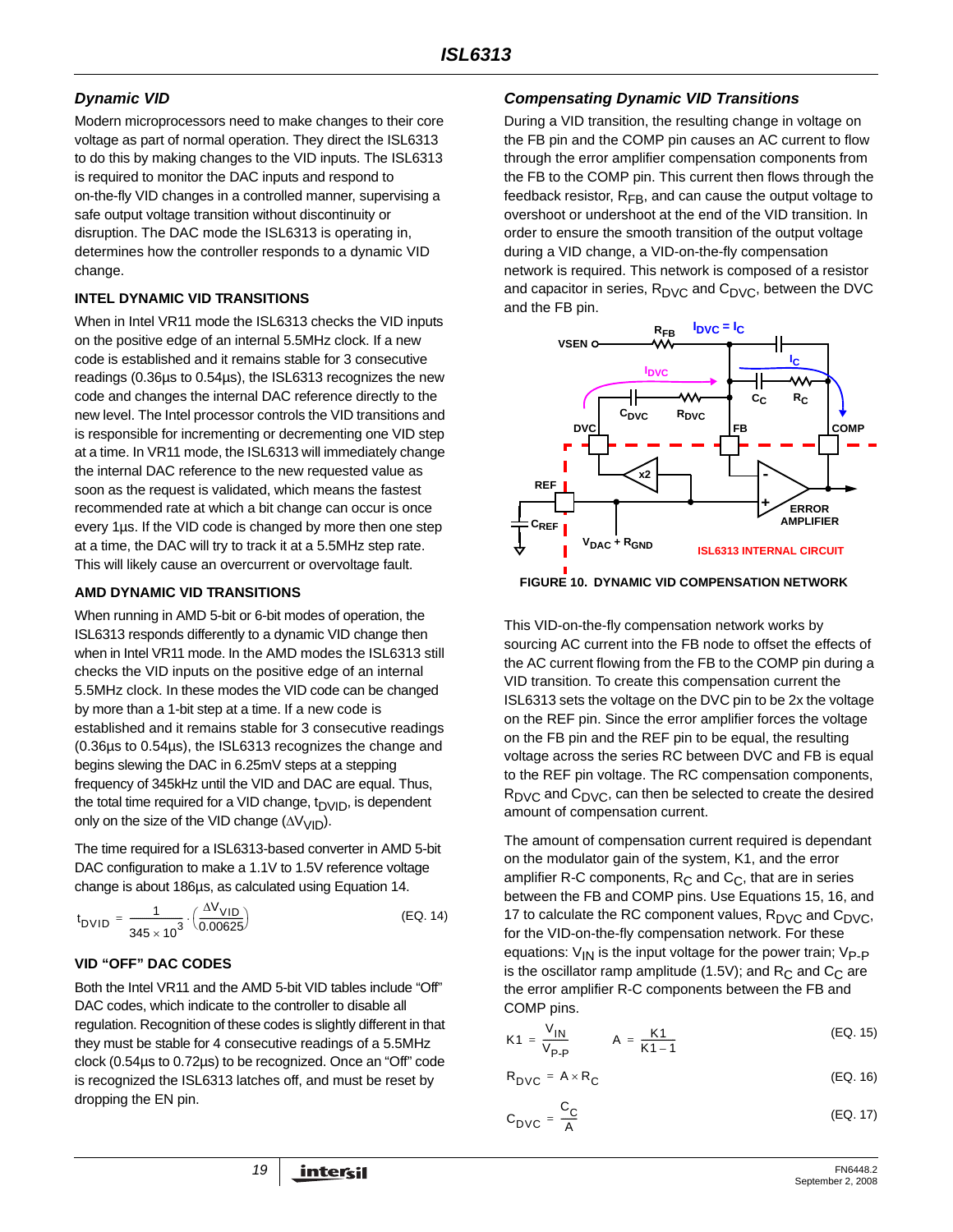#### *Advanced Adaptive Zero Shoot-Through Deadtime Control (Patent Pending)*

The integrated drivers incorporate a unique adaptive deadtime control technique to minimize deadtime, resulting in high efficiency from the reduced freewheeling time of the lower MOSFET body-diode conduction, and to prevent the upper and lower MOSFETs from conducting simultaneously. This is accomplished by ensuring either rising gate turns on its MOSFET with minimum and sufficient delay after the other has turned off.

During turn-off of the lower MOSFET, the PHASE voltage is monitored until it reaches a -0.3V/+0.8V (forward/reverse inductor current). At this time the UGATE is released to rise. An auto-zero comparator is used to correct the  $r_{DS(ON)}$  drop in the phase voltage preventing false detection of the -0.3V phase level during r<sub>DS(ON)</sub> conduction period. In the case of zero current, the UGATE is released after 35ns delay of the LGATE dropping below 0.5V. When LGATE first begins to transition low, this quick transition can disturb the PHASE node and cause a false trip, so there is 20ns of blanking time once LGATE falls until PHASE is monitored.

Once the PHASE is high, the advanced adaptive shoot-through circuitry monitors the PHASE and UGATE voltages during a PWM falling edge and the subsequent UGATE turn-off. If either the UGATE falls to less than 1.75V above the PHASE or the PHASE falls to less than +0.8V, the LGATE is released to turn-on.

#### *Internal Bootstrap Device*

All three integrated drivers feature an internal bootstrap schottky diode. Simply adding an external capacitor across the BOOT and PHASE pins completes the bootstrap circuit. The bootstrap function is also designed to prevent the bootstrap capacitor from overcharging due to the large negative swing at the PHASE node. This reduces voltage stress on the boot to phase pins.



**FIGURE 11. BOOTSTRAP CAPACITANCE vs BOOT RIPPLE VOLTAGE**

The bootstrap capacitor must have a maximum voltage rating above PVCC + 4V and its capacitance value can be chosen from Equation 18:

$$
C_{\text{BOOT}\_\text{CAP}} \geq \frac{Q_{\text{GATE}}}{\Delta V_{\text{BOOT}\_\text{CAP}}}
$$
\n
$$
Q_{\text{GATE}} = \frac{Q_{\text{G1}} \cdot \text{PVCC}}{V_{\text{GS1}}} \cdot N_{\text{Q1}}
$$
\n(EQ. 18)

where  $Q_{G1}$  is the amount of gate charge per upper MOSFET at  $V_{GS1}$  gate-source voltage and  $N_{Q1}$  is the number of control MOSFETs. The  $\Delta V_{\text{B}\cap\Omega T}$  CAP term is defined as the allowable droop in the rail of the upper gate drive.

#### *Gate Drive Voltage Versatility*

The ISL6313 provides the user flexibility in choosing the gate drive voltage for efficiency optimization. The controller ties the upper and lower drive rails together. Simply applying a voltage from 5V up to 12V on PVCC sets both gate drive rail voltages simultaneously.

## *Initialization*

Prior to initialization, proper conditions must exist on the EN, VCC, PVCC and the VID pins. When the conditions are met, the controller begins soft-start. Once the output voltage is within the proper window of operation, the controller asserts PGOOD.



#### **FUNCTION**

#### <span id="page-19-0"></span>*Enable and Disable*

While in shutdown mode, the LGATE and UGATE signals are held low to assure the MOSFETs remain off. The following input conditions must be met (for both Intel and AMD modes of operation) before the ISL6313 is released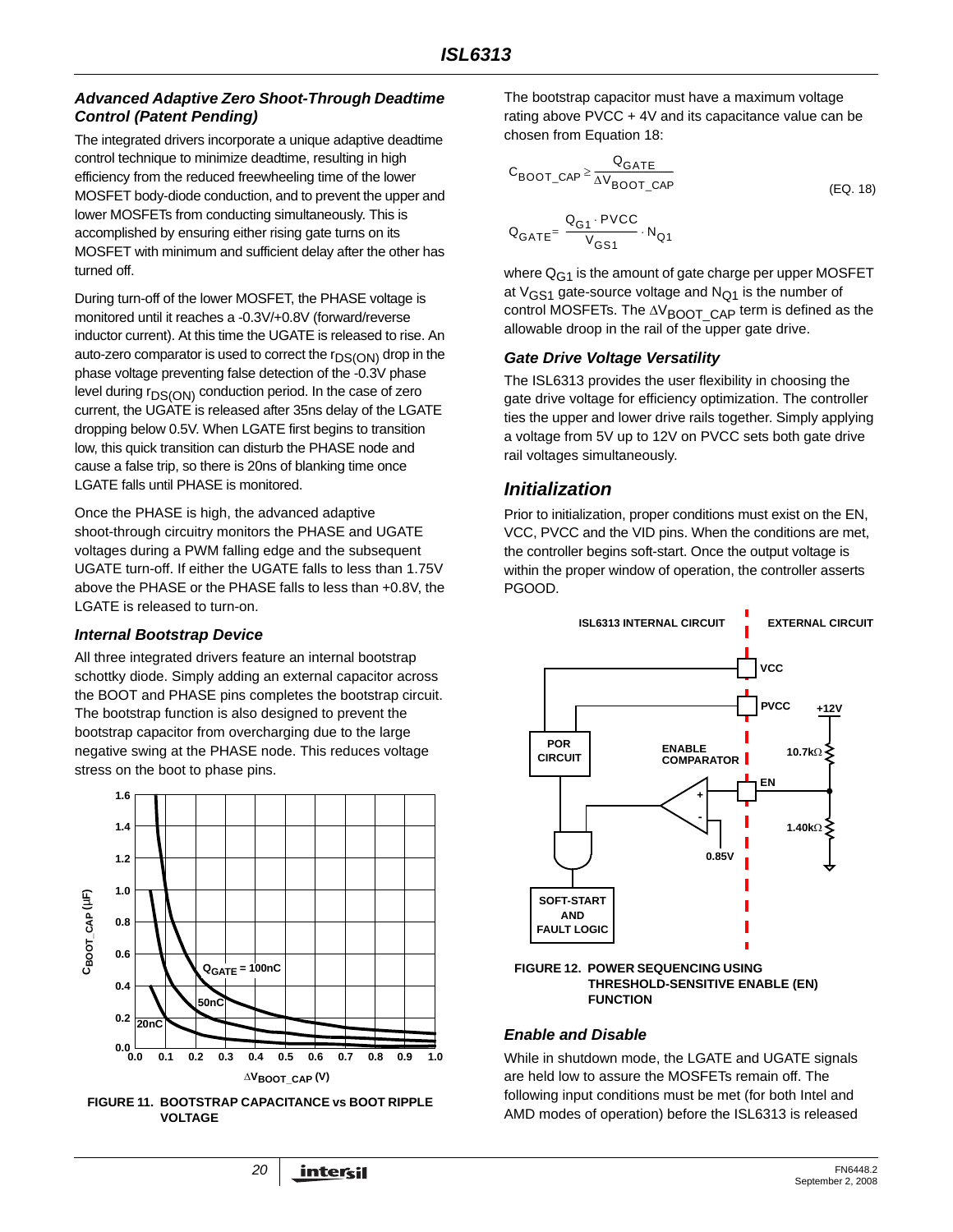from shutdown mode to begin the soft-start startup sequence:

- 1. The bias voltage applied at VCC must reach the internal power-on reset (POR) rising threshold. Once this threshold is reached, proper operation of all aspects of the ISL6313 is guaranteed. Hysteresis between the rising and falling thresholds assure that once enabled, the ISL6313 will not inadvertently turn off unless the bias voltage drops substantially (see "Electrical Specifications" on page [6\)](#page-5-2).
- 2. The voltage on EN must be above 0.85V. The EN input allows for power sequencing between the controller bias voltage and another voltage rail. The enable comparator holds the ISL6313 in shutdown until the voltage at EN rises above 0.85V. The enable comparator has 110mV of hysteresis to prevent bounce.
- 3. The driver bias voltage applied at the PVCC pin must reach the internal power-on reset (POR) rising threshold. Hysteresis between the rising and falling thresholds assure that once enabled, the ISL6313 will not inadvertently turn off unless the PVCC bias voltage drops substantially (see "Electrical Specifications" on page [6\)](#page-5-3).

For Intel VR11 and AMD 6-bit modes of operation these are the only conditions that must be met for the controller to immediately begin the soft-start sequence. If running in AMD 5-bit mode of operation there is one more condition that must be met:

4. The VID code must not be 11111 in AMD 5-bit mode. This code signals the controller that no load is present. The controller will not allow soft-start to begin if this VID code is present on the VID pins.

Once all of these conditions are met the controller will begin the soft-start sequence and will ramp the output voltage up to the user designated level.

#### *Intel Soft-Start*

The soft-start function allows the converter to bring up the output voltage in a controlled fashion, resulting in a linear ramp-up. The soft-start sequence for the Intel modes of operation is slightly different then the AMD soft-start sequence.

For the Intel VR11 mode of operation, the soft-start sequence if composed of four periods, as shown in Figure 13. Once the ISL6313 is released from shutdown and soft-start begins (as described in ["Enable and Disable" on](#page-19-0)  [page 20](#page-19-0)), the controller will have a fixed delay period TD1 of typically 1.10ms. After this delay period, the VR will begin first soft-start ramp until the output voltage reaches 1.1V VBOOT voltage. Then, the controller will regulate the VR voltage at 1.1V for another fixed delay period  $t_{d3}$ , of typically 93 $\mu$ s. At the end of t<sub>d3</sub> period, ISL6313 will read the VID signals. It is recommended that the VID codes be set no later then 50 $\mu$ s into period  $t_{d3}$ . If the VID code is valid, ISL6313 will initiate the second soft-start ramp until the

output voltage reaches the VID voltage plus/minus any offset or droop voltage.

The soft-start time is the sum of the 4 periods as shown in Equation 19.

$$
t_{SS} = t_{d1} + t_{d2} + t_{d3} + t_{d4}
$$
 (EQ. 19)



**FIGURE 13. SOFT-START WAVEFORMS**

During  $t_{d2}$  and  $t_{d4}$ , ISL6313 digitally controls the DAC voltage change at 6.25mV per step. The time for each step is determined by the frequency of the soft-start oscillator which is defined by the resistor R<sub>SS</sub> on the SS pin. The second soft-start ramp time  $t_{d2}$  and  $t_{d4}$  can be calculated based on Equations 20 and 21:

$$
t_{d2} = 1.1 \cdot R_{SS} \cdot 8 \cdot 10^{-3} (\mu s) \tag{Eq. 20}
$$

$$
t_{d4} = |V_{VID} - 1.1| \cdot R_{SS} \cdot 8 \cdot 10^{-3} (\mu s)
$$
 (EQ. 21)

For example, when VID is set to 1.5V and the  $R_{SS}$  is set at 100kΩ, the first soft-start ramp time t<sub>d2</sub> will be 880µs and the second soft-start ramp time  $t_{d4}$  will be 320µs.

After the DAC voltage reaches the final VID setting, PGOOD will be set to high with the fixed delay  $t_{\text{d5}}$ . The typical value for  $t_{\text{d5}}$  is 93µs.

### *AMD Soft-Start*

For the AMD 5-bit and 6-bit modes of operation, the soft-start sequence is composed of two periods, as shown in Figure 14. At the beginning of soft-start, the VID code is immediately obtained from the VID pins, followed by a fixed delay period  $t_{dA}$  of typically 1.10ms. After this delay period the ISL6313 will begin ramping the output voltage to the desired DAC level at a fixed rate of 6.25mV per step. The time for each step is determined by the frequency of the soft-start oscillator which is defined by the resistor  $R_{SS}$  on the SS pin. The amount of time required to ramp the output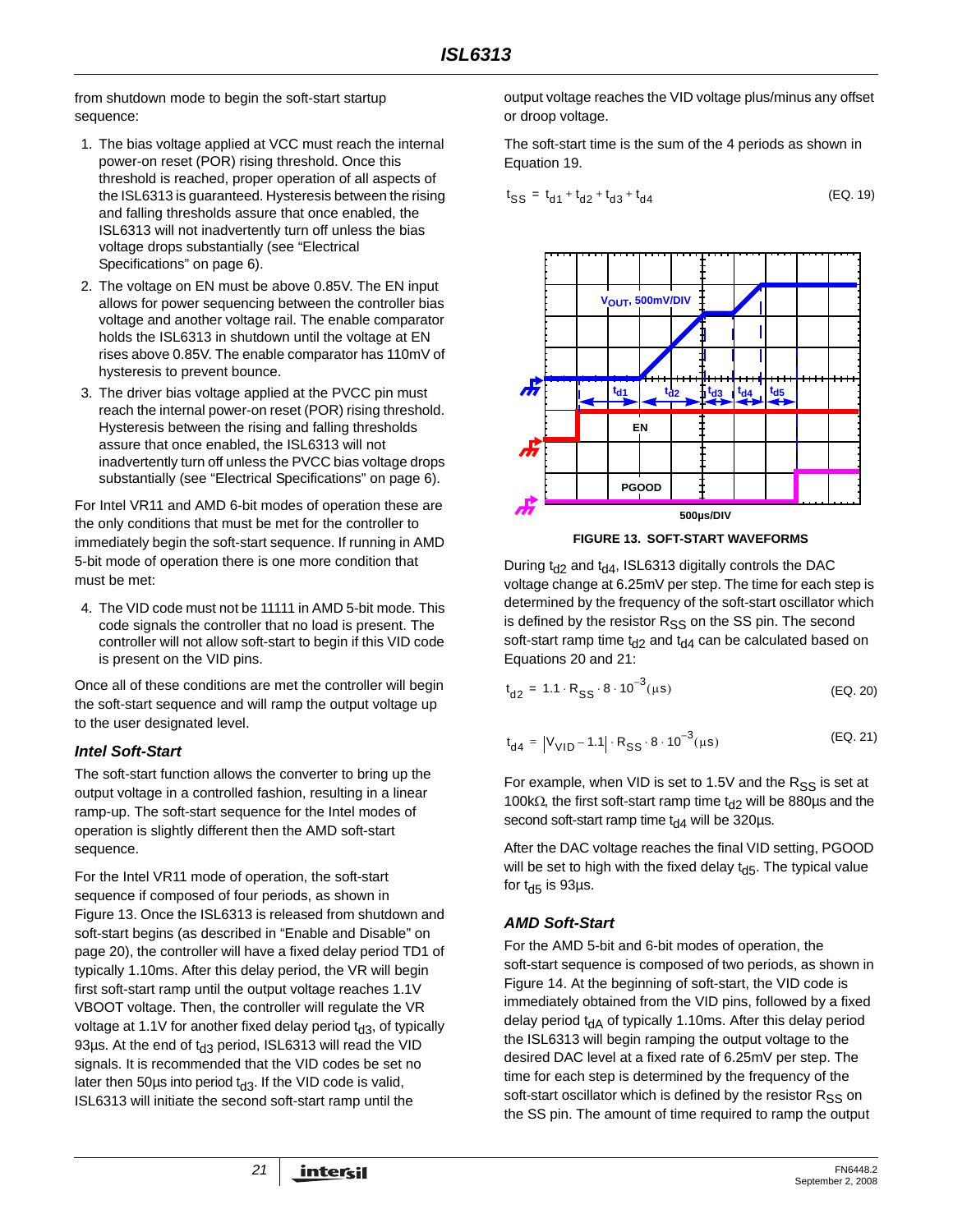voltage to the final DAC voltage is referred to as  $t_{dB}$ , and can be calculated as shown in Equation [22](#page-21-0):

tDB = 
$$
V_{VID} \cdot R_{SS} \cdot 8 \cdot 10^{-3} (\mu s)
$$
 (EQ. 22)

At the end of soft-start, PGOOD will immediately go high if the VSEN voltage is within the undervoltage and overvoltage limits.



**FIGURE 14. SOFT-START WAVEFORMS**

#### *Pre-Biased Soft-Start*

The ISL6313 also has the ability to start up into a pre-charged output, without causing any unnecessary disturbance. The FB pin is monitored during soft-start, and should it be higher than the equivalent internal ramping reference voltage, the output drives hold both MOSFETs off. Once the internal ramping



**FIGURE 15. SOFT-START WAVEFORMS FOR ISL6313-BASED MULTI-PHASE CONVERTER**

reference exceeds the FB pin potential, the output drives are enabled, allowing the output to ramp from the pre-charged level to the final level dictated by the DAC setting. Should the output be pre-charged to a level exceeding the DAC setting,

the output drives are enabled at the end of the soft-start period, leading to an abrupt correction in the output voltage down to the DAC-set level.

# <span id="page-21-0"></span>*Fault Monitoring and Protection*

The ISL6313 actively monitors output voltage and current to detect fault conditions. Fault monitors trigger protective measures to prevent damage to a microprocessor load. One common power good indicator is provided for linking to external system monitors. The schematic in Figure 16 outlines the interaction between the fault monitors and the power good signal.



#### *Power Good Signal*

The power good pin (PGOOD) is an open-drain logic output that signals whether or not the ISL6313 is regulating the output voltage within the proper levels, and whether any fault conditions exist. This pin should be tied through a resistor to a voltage source that's equal to or less then VCC.

For Intel mode of operation, PGOOD indicates whether VSEN is within specified overvoltage and undervoltage limits after a fixed delay from the end of soft-start. PGOOD transitions low when an undervoltage, overvoltage, or overcurrent condition is detected or when the controller is disabled by a reset from EN, POR, or one of the no-CPU VID codes. In the event of an overvoltage or overcurrent condition, or a no-CPU VID code, the controller latches off and PGOOD will not return high until EN is toggled and a successful soft-start is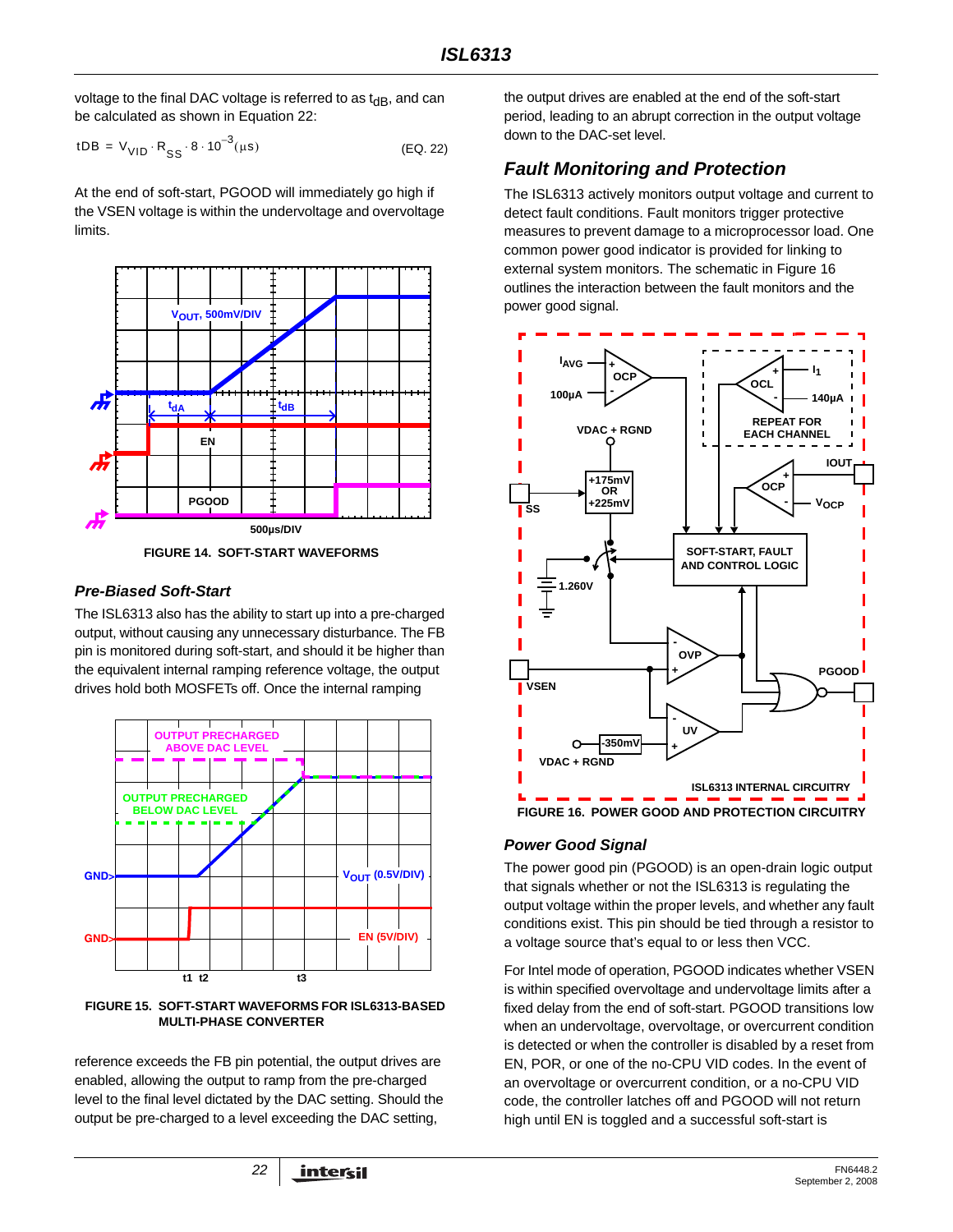completed. In the case of an undervoltage event, PGOOD will return high when the output voltage rises above the undervoltage hysteresis level. PGOOD is always low prior to the end of soft-start.

For AMD modes of operation, PGOOD will always be high as long as VSEN is within the specified undervoltage, overvoltage window and soft-start has ended. PGOOD only goes low if VSEN is outside this window. Even if the controller is shut down the PGOOD signal will still stay high until VSEN falls below the undervoltage threshold.

#### *Overvoltage Protection*

The ISL6313 constantly monitors the difference between the V<sub>SEN</sub> and R<sub>GND</sub> voltages to detect if an overvoltage event occurs. During soft-start, while the DAC is ramping up, the overvoltage trip level is the higher of a fixed voltage 1.260V or DAC + 175mV for Intel modes of operation and DAC + 225mV for AMD modes of operation. Upon successful soft-start, the overvoltage trip level is only DAC + 175mV or DAC + 225mV depending on whether the controller is running in Intel or AMD mode. When the output voltage rises above the OVP trip level actions are taken by the ISL6313 to protect the microprocessor load.

At the inception of an overvoltage event, L<sub>GATE1</sub> and L<sub>GATE2</sub> are commanded high and the PGOOD signal is driven low. This turns on the all of the lower MOSFETs and pulls the output voltage below a level that might cause damage to the load. The L<sub>GATE</sub> outputs remain high until V<sub>SFN</sub> falls 100mV below the OVP threshold that tripped the overvoltage protection circuitry. The ISL6313 will continue to protect the load in this fashion as long as the overvoltage condition recurs. Once an overvoltage condition ends the ISL6313 latches off, and must be reset by toggling EN, or through POR, before a soft-start can be reinitiated.

There is an OVP condition that exists that will not latch off the ISL6313. During a soft-start sequence, if the  $V_{\rm SFN}$  voltage is above the OVP threshold an overvoltage event will occur, but will be released once  $V_{\text{SEN}}$  falls 100mV below the OVP threshold. If  $V_{\text{SFN}}$  then rises above the OVP trip threshold a second time, the ISL6313 will be latched off and cannot be restarted until the controller is reset.

### *Pre-POR Overvoltage Protection*

Prior to  $P_{VCC}$  and VCC exceeding their POR levels, the ISL6313 is designed to protect the load from any overvoltage events that may occur. This is accomplished by means of an internal 10kΩ resistor tied from PHASE to LGATE, which turns on the lower MOSFET to control the output voltage until the overvoltage event ceases or the input power supply cuts off. For complete protection, the low side MOSFET should have a gate threshold well below the maximum voltage rating of the load/microprocessor.

In the event that during normal operation the  $P_{VCC}$  or VCC voltage falls back below the POR threshold, the pre-POR

overvoltage protection circuitry reactivates to protect from any more pre-POR overvoltage events.

#### *Undervoltage Detection*

The undervoltage threshold is set at DAC - 350mV of the VID code. When the output voltage ( $V_{\text{SEN}}$  -  $R_{\text{GND}}$ ) is below the undervoltage threshold, PGOOD gets pulled low. No other action is taken by the controller. PGOOD will return high if the output voltage rises above DAC - 250mV.

#### *Open Sense Line Prevention*

In the case that either of the remote sense lines, VSEN or GND, become open, the ISL6313 is designed to prevent the controller from regulating. This is accomplished by means of a small 5µA pull-up current on VSEN, and a pull-down current on RGND. If the sense lines are opened at any time, the voltage difference between  $V_{\text{SFN}}$  and  $R_{\text{GND}}$  will increase until an overvoltage event occurs, at which point overvoltage protection activates and the controller stops regulating. The ISL6313 will be latched off and cannot be restarted until the controller is reset.

#### *Overcurrent Protection*

The ISL6313 takes advantage of the proportionality between the load current and the average current,  $I_{AVG}$ , to detect an overcurrent condition. Two different methods of detecting overcurrent events are available on the ISL6313. The first method continually compares the average sense current with a constant 100µA OCP reference current as shown in Figure 16. Once the average sense current exceeds the OCP reference current, a comparator triggers the converter to begin overcurrent protection procedures.

For this first method the overcurrent trip threshold is dictated by the DCR of the inductors, the number of active channels, and the RSET pin resistor,  $R_{\text{SET}}$ . To calculate the overcurrent trip level,  $I_{OCP}$ , using this method use Equation 23, where N is the number of active channels, DCR is the individual inductor's DCR, and  $R_{\text{SET}}$  is the RSET pin resistor value.

$$
I_{OCP} = \frac{100 \cdot 10^{-6} \cdot R_{SET} \cdot N \cdot 3}{DCR \cdot 400}
$$
 (EQ. 23)

During VID-on-the-fly transitions the overcurrent trip level for this method is boosted to prevent false overcurrent trip events that can occur. Starting from the beginning of a dynamic VID transition, the overcurrent trip level is boosted to 140µA. The OCP level will stay at this boosted level until 50µs after the end of the dynamic VID transition, at which point it will return to the typical 100µA trip level.

The second method for detecting overcurrent events continuously compares the voltage on the IOUT pin,  $V_{10}U$ <sub>T</sub>, to the overcurrent protection voltage,  $V_{OCP}$ , as shown in Figure 16. The average channel sense current flows out the IOUT pin and through  $R_{\text{IOUT}}$ , creating the IOUT pin voltage which is proportional to the output current. When the IOUT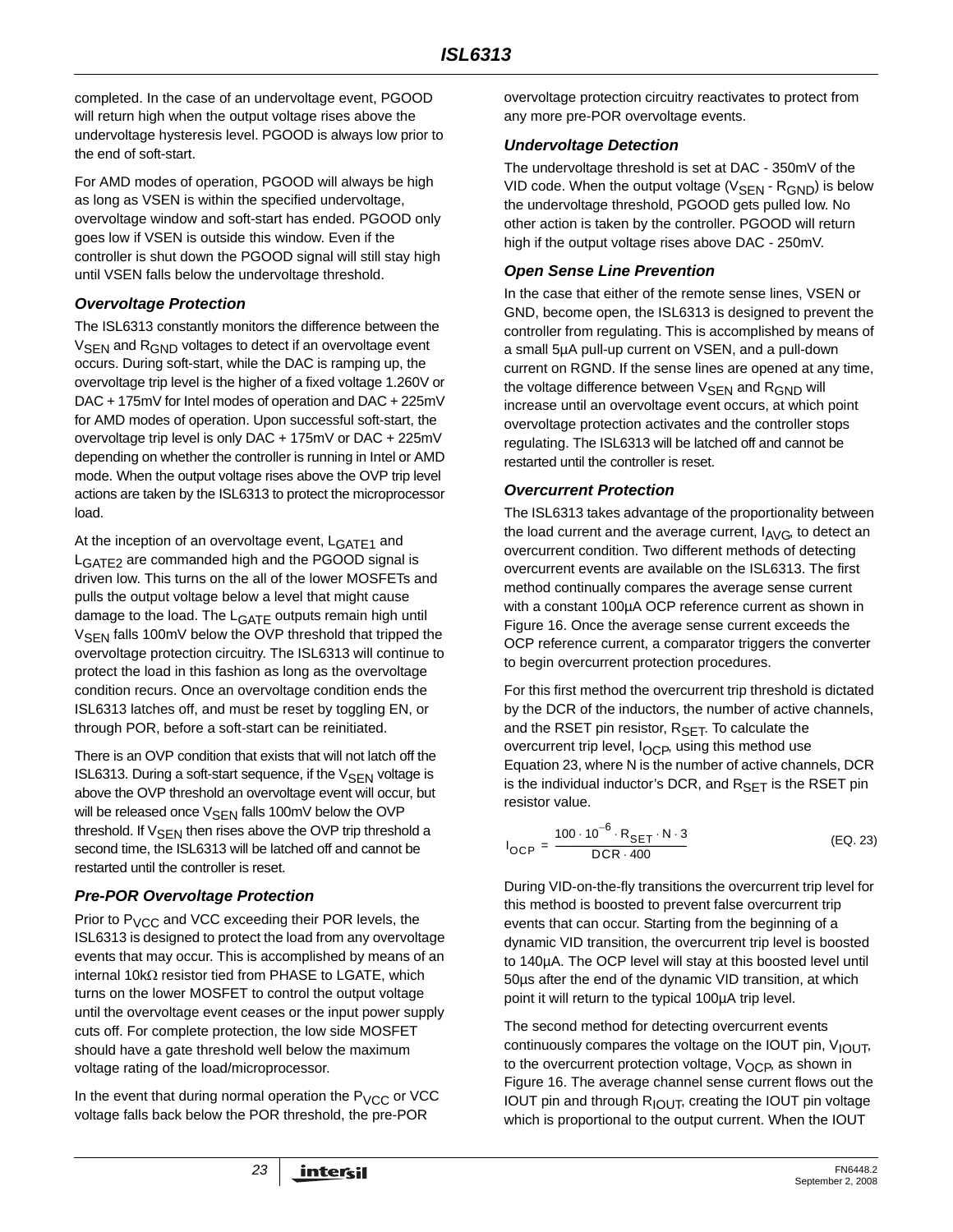pin voltage exceeds the  $V_{\text{OCP}}$  voltage of 2.0V, the overcurrent protection circuitry activates. Since the IOUT pin voltage is proportional to the output current, the overcurrent trip level, I<sub>OCP</sub>, can be set by selecting the proper value for  $R_{\text{IOU}}$ <sub>T</sub>, as shown in Equation 24.

$$
I_{OCP} = \frac{6 \cdot R_{SET} \cdot N}{DCR \cdot R_{IOUT} \cdot 400}
$$
 (EQ. 24)

Once the output current exceeds the overcurrent trip level,  $V_{\text{IOUT}}$  will exceed  $V_{\text{OCP}}$  and a comparator will trigger the converter to begin overcurrent protection procedures.

At the beginning of an overcurrent shutdown, the controller turns off both upper and lower MOSFETs and lowers PGOOD. The controller will then immediately attempt to softstart. If the overcurrent fault remains, the trip-retry cycles will continue until either the controller is disabled or the fault is cleared. If five overcurrent events occur without successfully completing soft-start, the controller will latch off after the fifth try and must be reset by toggling EN before a soft-start can be reinitiated. Note that the energy delivered during trip-retry cycling is much less than during full-load operation, so there is no thermal hazard.



#### <span id="page-23-0"></span>**FIGURE 17. OVERCURRENT BEHAVIOR IN HICCUP MODE**

#### *Individual Channel Overcurrent Limiting*

The ISL6313 has the ability to limit the current in each individual channel without shutting down the entire regulator. This is accomplished by continuously comparing the sensed currents of each channel with a constant 140µA OCL reference current as shown in Figure [17.](#page-23-0) If a channel's individual sensed current exceeds this OCL limit, the UGATE signal of that channel is immediately forced low, and the LGATE signal is forced high. This turns off the upper MOSFET(s), turns on the lower MOSFET(s), and stops the rise of current in that channel, forcing the current in the channel to decrease. That channel's UGATE signal will not be able to return high until the sensed channel current falls back below the 140µA reference.

During VID-on-the-fly transitions the OCL trip level is boosted to prevent false overcurrent limiting events that can occur. Starting from the beginning of a dynamic VID transition, the overcurrent trip level is boosted to 196µA. The OCL level will stay at this boosted level until 50µs after the end of the dynamic VID transition, at which point it will return to the typical 140µA trip level.

## *General Design Guide*

This design guide is intended to provide a high-level explanation of the steps necessary to create a multi-phase power converter. It is assumed that the reader is familiar with many of the basic skills and techniques referenced below. In addition to this guide, Intersil provides complete reference designs that include schematics, bills of materials, and example board layouts for all common microprocessor applications.

#### *Power Stages*

The first step in designing a multi-phase converter is to determine the number of phases. This determination depends heavily on the cost analysis which in turn depends on system constraints that differ from one design to the next. Principally, the designer will be concerned with whether components can be mounted on both sides of the circuit board, whether through-hole components are permitted, the total board space available for power-supply circuitry, and the maximum amount of load current. Generally speaking, the most economical solutions are those in which each phase handles between 25A and 30A. All surface-mount designs will tend toward the lower end of this current range. If through-hole MOSFETs and inductors can be used, higher per-phase currents are possible. In cases where board space is the limiting constraint, current can be pushed as high as 40A per phase, but these designs require heat sinks and forced air to cool the MOSFETs, inductors and heat-dissipating surfaces.

#### **MOSFETS**

The choice of MOSFETs depends on the current each MOSFET will be required to conduct, the switching frequency, the capability of the MOSFETs to dissipate heat, and the availability and nature of heat sinking and air flow.

#### **LOWER MOSFET POWER CALCULATION**

The calculation for power loss in the lower MOSFET is simple, since virtually all of the loss in the lower MOSFET is due to current conducted through the channel resistance  $(r_{DS(ON)})$ . In Equation 25,  $I_M$  is the maximum continuous output current, I<sub>P-P</sub> is the peak-to-peak inductor current (see Equation 1), and d is the duty cycle  $(V_{\text{OUT}}/V_{\text{IN}})$ .

$$
P_{LOW(1)} = r_{DS(ON)} \cdot \left[ \left( \frac{I_M}{N} \right)^2 \cdot (1 - d) + \frac{I_L(p \cdot p)^2 \cdot (1 - d)}{12} \right] \tag{EQ.25}
$$

An additional term can be added to the lower-MOSFET loss equation to account for additional loss accrued during the dead time when inductor current is flowing through the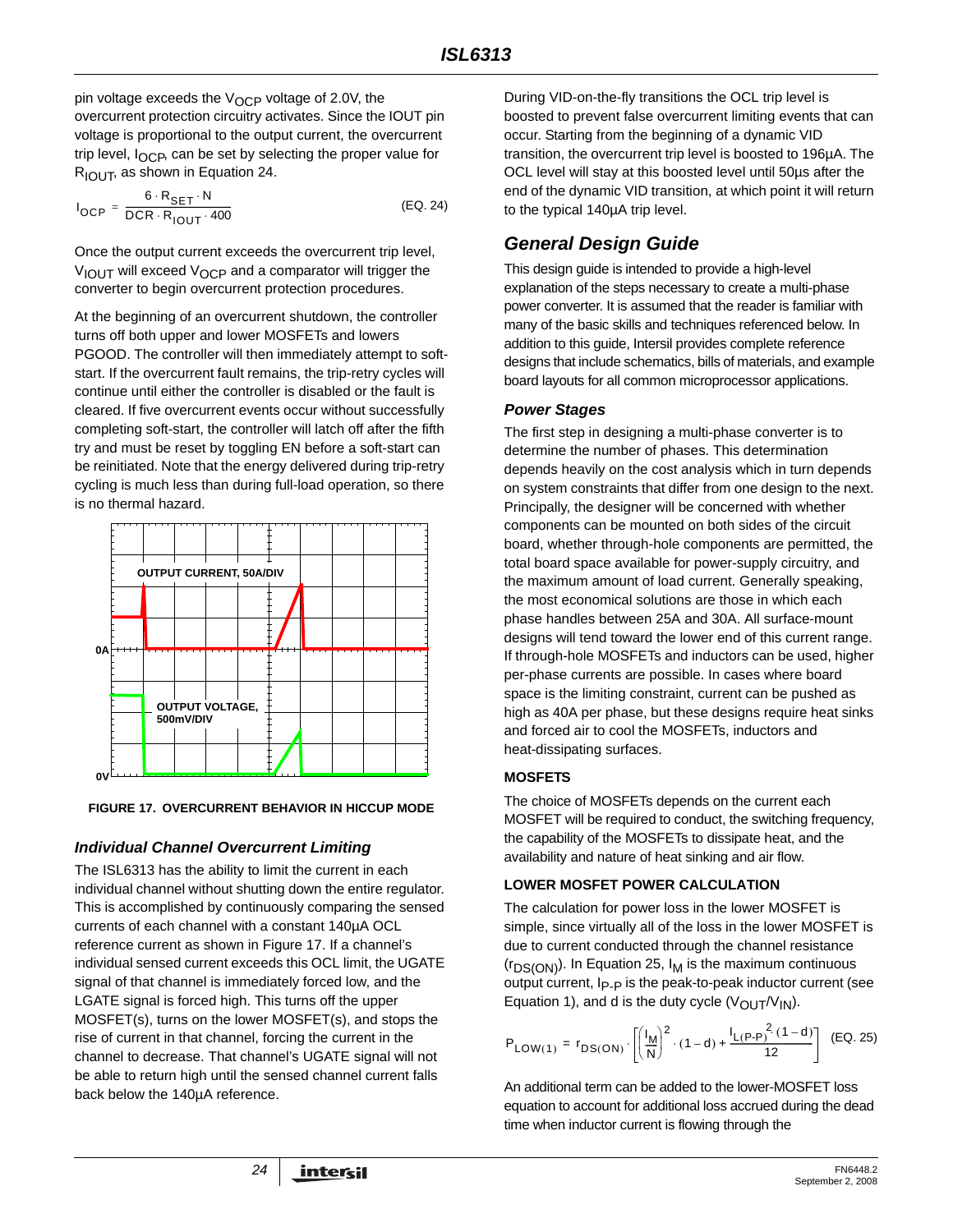lower-MOSFET body diode. This term is dependent on the diode forward voltage at  $I_M$ ,  $V_{D(ON)}$ , the switching frequency, fs, and the length of dead times,  $t_{d1}$  and  $t_{d2}$ , at the beginning and the end of the lower-MOSFET conduction interval respectively.

(EQ. 26) PLOW 2( ) VD ON ( ) <sup>f</sup> S I M N ------ <sup>I</sup> P-P <sup>2</sup> <sup>+</sup> ----------- ⎝ ⎠ ⎜ ⎟ ⎛ ⎞ t d1 <sup>⋅</sup> <sup>I</sup> M N ------ <sup>I</sup> P-P <sup>2</sup> – ----------- ⎝ ⎠ ⎜ ⎟ ⎜ ⎟ ⎛ ⎞ t d2 <sup>+</sup> <sup>⋅</sup> <sup>=</sup> ⋅ ⋅

The total maximum power dissipated in each lower MOSFET is approximated by the summation of  $P_{LOW(1)}$  and  $P_{LOW(2)}$ .

#### **UPPER MOSFET POWER CALCULATION**

In addition to r<sub>DS(ON)</sub> losses, a large portion of the upper-MOSFET losses are due to currents conducted across the input voltage  $(V_{\text{IN}})$  during switching. Since a substantially higher portion of the upper-MOSFET losses are dependent on switching frequency, the power calculation is more complex. Upper MOSFET losses can be divided into separate components involving the upper-MOSFET switching times, the lower-MOSFET body-diode reverse-recovery charge, Qrr, and the upper MOSFET  $r_{DS(ON)}$  conduction loss.

When the upper MOSFET turns off, the lower MOSFET does not conduct any portion of the inductor current until the voltage at the phase node falls below ground. Once the lower MOSFET begins conducting, the current in the upper MOSFET falls to zero as the current in the lower MOSFET ramps up to assume the full inductor current. In Equation 27, the required time for this commutation is  $t_1$  and the approximated associated power loss is  $P_{UP(1)}$ .

$$
P_{UP(1)} \approx V_{IN} \cdot \left(\frac{I_M}{N} + \frac{I_{P\text{-}P}}{2}\right) \cdot \left(\frac{t_1}{2}\right) \cdot f_S \tag{Eq. 27}
$$

At turn on, the upper MOSFET begins to conduct and this transition occurs over a time  $t<sub>2</sub>$ . In Equation 28, the approximate power loss is  $P_{UP(2)}$ .

$$
P_{UP(2)} \approx V_{1N} \cdot \left(\frac{I_M}{N} - \frac{I_{P-P}}{2}\right) \cdot \left(\frac{t_2}{2}\right) \cdot f_S
$$
 (EQ. 28)

A third component involves the lower MOSFET reverse-recovery charge,  $Q_{rr}$ . Since the inductor current has fully commutated to the upper MOSFET before the lower-MOSFET body diode can recover all of  $Q_{rr}$ , it is conducted through the upper MOSFET across VIN. The power dissipated as a result is  $P_{UP(3)}$ .

$$
P_{UP(3)} = V_{IN} \cdot Q_{rr} \cdot f_S
$$
 (EQ. 29)

Finally, the resistive part of the upper MOSFET is given in Equation 30 as  $P_{UP(4)}$ .

$$
P_{UP(4)} \approx r_{DS(ON)} \cdot d \cdot \left[ \left( \frac{I_M}{N} \right)^2 + \frac{I_{P-P}}{12} \right]
$$
 (EQ. 30)

The total power dissipated by the upper MOSFET at full load can now be approximated as the summation of the results from Equations 27, 28, 29 and 30. Since the power equations depend on MOSFET parameters, choosing the correct MOSFETs can be an iterative process involving repetitive solutions to the loss equations for different MOSFETs and different switching frequencies.

#### *Package Power Dissipation*

When choosing MOSFETs it is important to consider the amount of power being dissipated in the integrated drivers located in the controller. Since there are a total of three drivers in the controller package, the total power dissipated by all three drivers must be less than the maximum allowable power dissipation for the QFN package.

Calculating the power dissipation in the drivers for a desired application is critical to ensure safe operation. Exceeding the maximum allowable power dissipation level will push the IC beyond the maximum recommended operating junction temperature of +125°C. The maximum allowable IC power dissipation for the 6x6 QFN package is approximately 3.5W at room temperature. See ["Layout Considerations" on](#page-30-0)  [page 31](#page-30-0) for thermal transfer improvement suggestions.

When designing the ISL6313 into an application, it is recommended that the following calculation is used to ensure safe operation at the desired frequency for the selected MOSFETs. The total gate drive power losses, P<sub>Qg\_TOT</sub>, due to the gate charge of MOSFETs and the integrated driver's internal circuitry and their corresponding average driver current can be estimated with Equations 31 and 32, respectively.

$$
P_{Qg\_TOT} = P_{Qg\_Q1} + P_{Qg\_Q2} + I_Q \cdot VCC
$$
 (EQ. 31)

$$
\mathsf{P}_{\mathsf{Q} \mathsf{g\_Q1}} = \frac{3}{2} \cdot \mathsf{Q}_{\mathsf{G}1} \cdot \mathsf{PVCC} \cdot \mathsf{F}_{\mathsf{SW}} \cdot \mathsf{N}_{\mathsf{Q}1} \cdot \mathsf{N}_{\mathsf{PHASE}}
$$

$$
P_{Qg\_Q2} = Q_{G2} \cdot \text{PVCC} \cdot F_{SW} \cdot N_{Q2} \cdot N_{\text{PHASE}}
$$

$$
I_{DR} = \left(\frac{3}{2} \cdot Q_{G1} \cdot N_{Q1} + Q_{G2} \cdot N_{Q2}\right) \cdot N_{PHASE} \cdot F_{SW} + I_Q
$$
 (EQ. 32)

In Equations 31 and 32,  $P_{Qg_Q}$ <sub>1</sub> is the total upper gate drive power loss and  $P_{Qq-Q2}$  is the total lower gate drive power loss; the gate charge  $(Q_{G1}$  and  $Q_{G2})$  is defined at the particular gate to source drive voltage PVCC in the corresponding MOSFET data sheet;  $I<sub>O</sub>$  is the driver total quiescent current with no load at both drive outputs;  $N<sub>O1</sub>$  and  $N<sub>O2</sub>$  are the number of upper and lower MOSFETs per phase, respectively; N<sub>PHASE</sub> is the number of active phases. The  $I_{\Omega^*}$ VCC product is the quiescent power of the controller without capacitive load and is typically 75mW at 300kHz.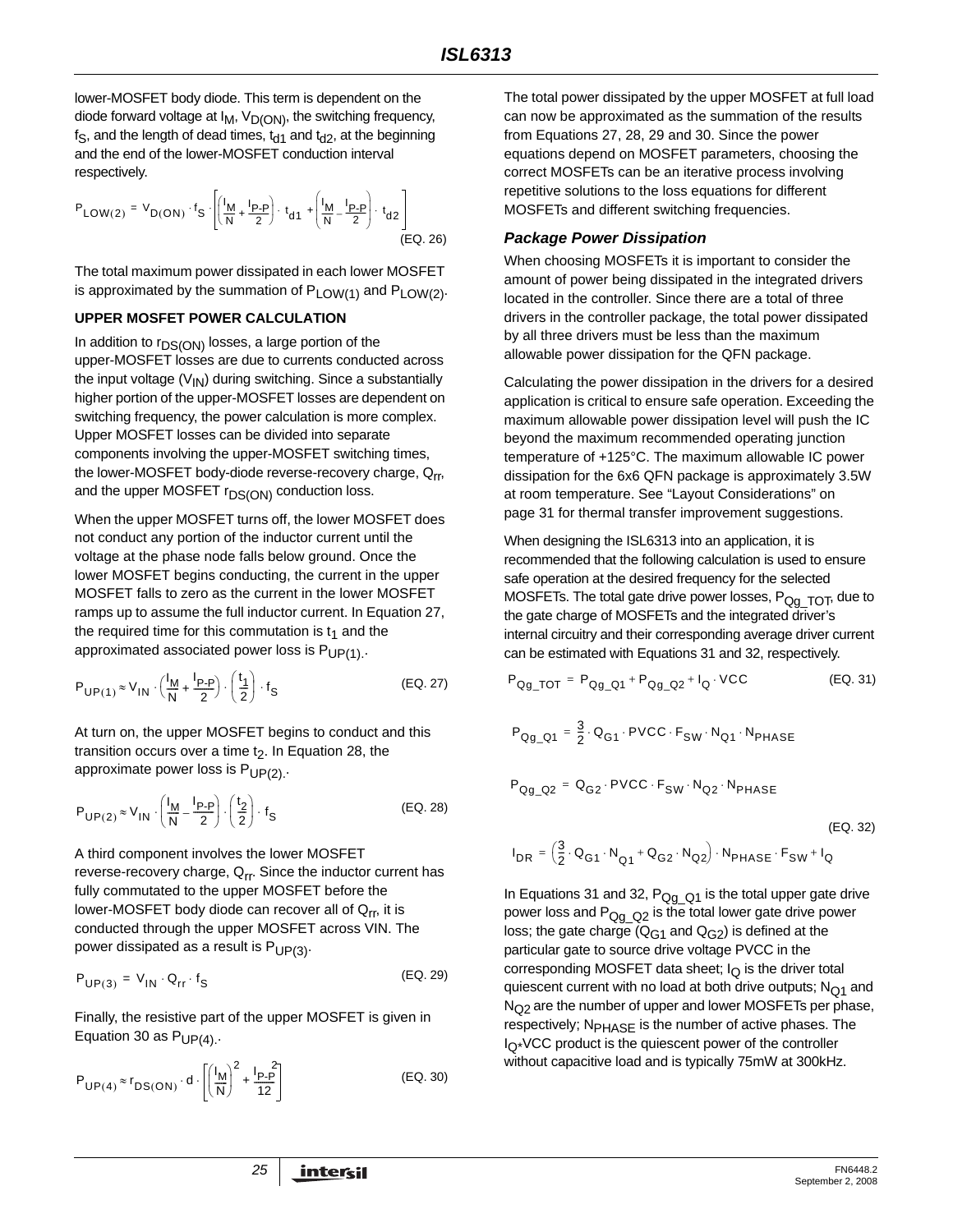

**FIGURE 18. TYPICAL UPPER-GATE DRIVE TURN-ON PATH**



**FIGURE 19. TYPICAL LOWER-GATE DRIVE TURN-ON PATH**

The total gate drive power losses are dissipated among the resistive components along the transition path and in the bootstrap diode. The portion of the total power dissipated in the controller itself is the power dissipated in the upper drive path resistance,  $P_{DR}$  Up, the lower drive path resistance, P<sub>DR UP</sub>, and in the boot strap diode, P<sub>BOOT</sub>. The rest of the power will be dissipated by the external gate resistors (R<sub>G1</sub> and  $R_{G2}$ ) and the internal gate resistors ( $R_{G11}$  and  $R_{G12}$ ) of the MOSFETs. Figures 18 and 19 show the typical upper and lower gate drives turn-on transition path. The total power dissipation in the controller itself,  $P_{DR}$ , can be roughly estimated as Equation [33](#page-25-0):

$$
P_{DR} = P_{DR\_UP} + P_{DR\_LOW} + P_{BOOT} + (I_Q \cdot VCC)
$$
 (EQ. 33)

$$
P_{BOOT} = \frac{P_{Qg\_Q1}}{3}
$$
\n
$$
P_{DR\_UP} = \left(\frac{R_{H11}}{R_{H11} + R_{EXT1}} + \frac{R_{LO1}}{R_{LO1} + R_{EXT1}}\right) \cdot \frac{P_{Qg\_Q1}}{3}
$$
\n
$$
P_{DR\_LOW} = \left(\frac{R_{H12}}{R_{H12} + R_{EXT2}} + \frac{R_{LO2}}{R_{LO2} + R_{EXT2}}\right) \cdot \frac{P_{Qg\_Q2}}{2}
$$
\n
$$
R_{EXT1} = R_{G1} + \frac{R_{G11}}{N_{Q1}}
$$
\n
$$
R_{EXT2} = R_{G2} + \frac{R_{G12}}{N_{Q2}}
$$

#### *Inductor DCR Current Sensing Component Selection*

The ISL6313 senses each individual channel's inductor current by detecting the voltage across the output inductor DCR of that channel (As described in the ["Continuous Current](#page-11-1)  [Sensing" on page 12](#page-11-1)). As Figure [20](#page-25-1) illustrates, an R-C network is required to accurately sense the inductor DCR voltage and convert this information into a current, which is proportional to the total output current. The time constant of this R-C network must match the time constant of the inductor L/DCR.

Follow the steps below to choose the component values for this RC network.

- 1. Choose an arbitrary value for  $C_1$ . The recommended value is 0.1µF.
- 2. Plug the inductor L and DCR component values, and the value for  $C_1$  chosen in step 1 into Equation 34, to calculate the value for  $R_1$ .

$$
R_1 = \frac{L}{DCR \cdot C_1}
$$
 (EQ. 34)

Once the R-C network components have been chosen, the effective internal R<sub>ISEN</sub> resistance must then be set. The R<sub>ISEN</sub> resistance sets the gain of the load line regulation loop as well as the gain of the channel-current balance loop and the overcurrent trip level. The effective internal  $R_{\text{ISEN}}$ resistance is set through a single resistor on the RSET pin, R<sub>SET</sub>.

<span id="page-25-0"></span>

**FIGURE 20. DCR SENSING CONFIGURATION**

<span id="page-25-1"></span>Use Equation [35](#page-26-0) to calculate the value of  $R_{\text{SET}}$ . In this equation, DCR is the DCR of the output inductor at room temperature,  $I_{OCP}$  is the desired overcurrent trip level, and N is the number of phases. It is recommended that the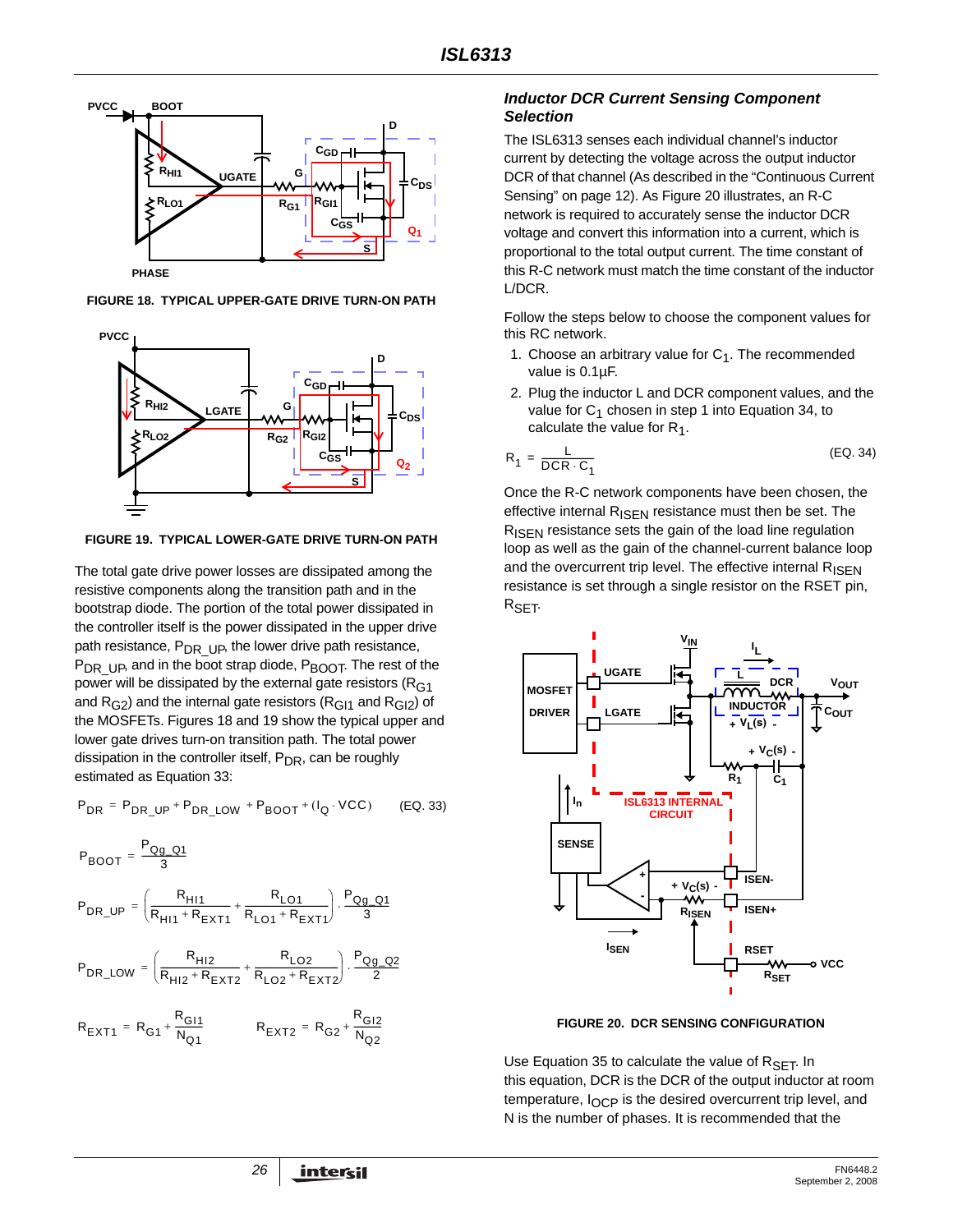desired overcurrent trip level,  $I_{OCP}$ , be chosen so that it's 30% larger then the maximum load current expected.

$$
R_{\text{SET}} = \frac{\text{DCR}}{100 \times 10^{-6}} \cdot \frac{10 \text{CP}}{\text{N}} \cdot \frac{400}{3}
$$
 (EQ. 35)

**\*Note: RSET must be between 20k**Ω **and 80k**Ω

Due to errors in the inductance or DCR it may be necessary to adjust the value of  $R_1$  to match the time constants correctly. The effects of time constant mismatch can be seen in the form of droop overshoot or undershoot during the initial load transient spike, as shown in Figure 21. Follow the steps below to ensure the R-C and inductor L/DCR time constants are matched accurately.

- 1. Capture a transient event with the oscilloscope set to about L/DCR/2 (sec/div). For example, with  $L = 1\mu H$  and DCR = 1m $\Omega$ , set the oscilloscope to 500 $\mu$ s/div.
- 2. Record ΔV1 and ΔV2 as shown in Figure 21.
- 3. Select new values,  $R_{1(NEW)}$ , for the time constant resistor based on the original value,  $R_{1(DLD)}$ , using Equation 36.

$$
R_{1(NEW)} = R_{1(OLD)} \cdot \frac{\Delta V_1}{\Delta V_2}
$$
 (EQ. 36)

4. Replace  $R_1$  with the new value and check to see that the error is corrected. Repeat the procedure if necessary.



**FIGURE 21. TIME CONSTANT MISMATCH BEHAVIOR**

#### *Loadline Regulation Resistor*

If loadline regulation is desired, the resistor on the FS pin,  $R<sub>T</sub>$ , should be connected to Ground in order for the internal average sense current to flow out across the loadline regulation resistor, labeled  $R_{FB}$  in Figure 7. This resistor's value sets the desired loadline required for the application. The desired loadline,  $R_{LL}$ , can be calculated by Equation 37 where V<sub>DROOP</sub> is the desired droop voltage at the full load current  $I_{\text{FI}}$ 

$$
R_{LL} = \frac{V_{DROOP}}{I_{FL}}
$$
 (EQ. 37)

<span id="page-26-0"></span>Based on the desired loadline, the loadline regulation resistor,  $R_{FB}$ , can be calculated from Equation 38.

$$
R_{FB} = \frac{R_{LL} \cdot N \cdot R_{SET}}{DCR} \cdot \frac{3}{400}
$$
 (EQ. 38)

<sup>\*</sup>Note: R<sub>FB</sub> must be not exceed 
$$
4.0k\Omega
$$

In Equation 38,  $R_{11}$  is the loadline resistance; N is the number of active channels; DCR is the DCR of the individual output inductors; and  $R_{\text{SFT}}$  is the RSET pin resistor.

If no loadline regulation is required, the resistor on the FS pin,  $R_T$ , should be connected to the VCC pin. To choose the value for  $R_{FR}$  in this situation, please refer to "Compensation" without load-line regulation" on page 28.

#### *IOUT Pin Resistor*

A copy of the average sense current flows out of the IOUT pin, and a resistor,  $R_{\text{IOUT}}$ , placed from this pin to ground can be used to set the overcurrent protection trip level. Based on the desired overcurrent trip threshold,  $I_{\Omega_{\text{CB}}}$  the IOUT pin resistor,  $R_{\text{IOUT}}$ , can be calculated from Equation 39.

$$
R_{\text{IOUT}} = \frac{R_{\text{SET}} \cdot N}{\text{DCR} \cdot I_{\text{OCP}}} \cdot \frac{6}{400}
$$
 (EQ. 39)

### *APA Pin Component Selection*

A 100 $\mu$ A current flows into the APA pin and across  $R_{APA}$  to set the APA trip level. A 1000pF capacitor, C<sub>APA</sub>, should also be placed across the  $R_{APA}$  resistor to help with noise immunity. Use Equation [40](#page-26-1) to set  $R_{APA}$  to get the desired APA trip level. An APA trip level of 500mV is recommended for most applications.

<span id="page-26-1"></span>
$$
R_{APA} = \frac{V_{APA(TRIP)}}{100 \times 10^{-6}} = \frac{500 \text{ mV}}{100 \times 10^{-6}} = 5 \text{k}\Omega
$$
 (EQ. 40)

### *Compensation*

The two opposing goals of compensating the voltage regulator are stability and speed. Depending on whether the regulator employs the optional load-line regulation as described in Load-Line Regulation, there are two distinct methods for achieving these goals.

#### **COMPENSATION WITH LOAD-LINE REGULATION**

The load-line regulated converter behaves in a similar manner to a peak current mode controller because the two poles at the output filter L-C resonant frequency split with the introduction of current information into the control loop. The final location of these poles is determined by the system function, the gain of the current signal, and the value of the compensation components,  $R_C$  and  $C_C$ .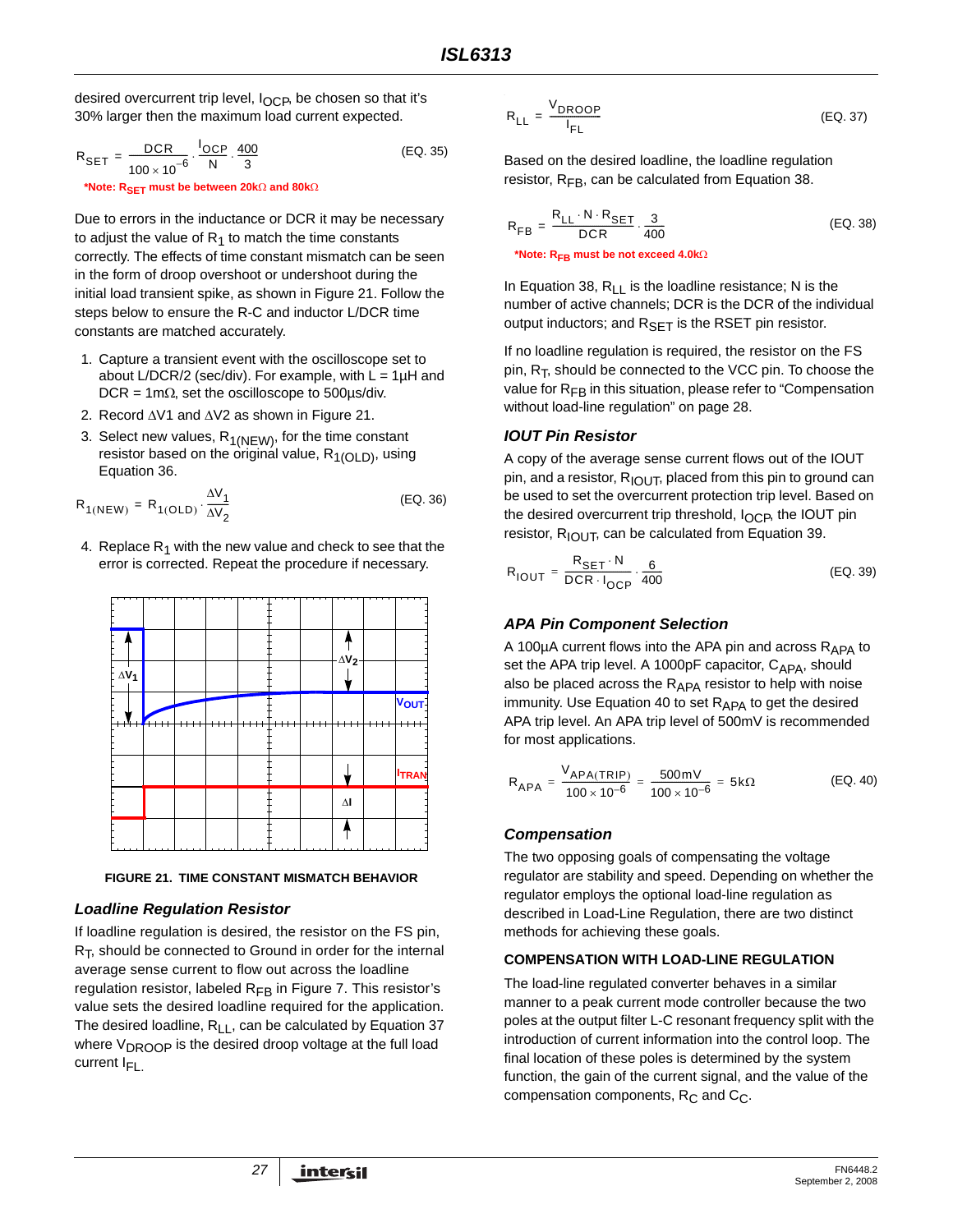



Since the system poles and zero are affected by the values of the components that are meant to compensate them, the solution to the system equation becomes fairly complicated. Fortunately, there is a simple approximation that comes very close to an optimal solution. Treating the system as though it were a voltage-mode regulator, by compensating the L-C poles and the ESR zero of the voltage mode approximation, yields a solution that is always stable with very close to ideal transient performance.

Select a target bandwidth for the compensated system,  $f_0$ . The target bandwidth must be large enough to assure adequate transient performance, but smaller than 1/3 of the per-channel switching frequency. The values of the compensation components depend on the relationships of  $f_0$ to the L-C pole frequency and the ESR zero frequency. For each of the following three, there is a separate set of equations for the compensation components.

In Equation 41, L is the per-channel filter inductance divided by the number of active channels; C is the sum total of all output capacitors; ESR is the equivalent series resistance of the bulk output filter capacitance; and  $V_{\text{P-P}}$  is the peak-to-peak sawtooth signal amplitude as described in the "Electrical Specifications" on page [6](#page-5-4).

Once selected, the compensation values in Equation 41 assure a stable converter with reasonable transient performance. In most cases, transient performance can be improved by making adjustments to  $R<sub>C</sub>$ . Slowly increase the value of  $R<sub>C</sub>$  while observing the transient performance on an oscilloscope until no further improvement is noted. Normally,  $C_{\text{C}}$  will not need adjustment. Keep the value of  $C_{\text{C}}$  from Equation 41 unless some performance issue is noted.

The optional capacitor  $C_2$ , is sometimes needed to bypass noise away from the PWM comparator (see Figure 22). Keep a position available for  $C_2$ , and be prepared to install a high-frequency capacitor of between 22pF and 150pF in case any leading edge jitter problem is noted.

Case 1:

$$
\frac{1}{2 \cdot \pi \cdot \sqrt{L \cdot C}} > f_0
$$
  
R<sub>C</sub> = R<sub>FB</sub>  $\cdot \frac{2 \cdot \pi \cdot f_0 \cdot V_{p.p} \cdot \sqrt{L \cdot C}}{V_{IN}}$   
C<sub>C</sub> =  $\frac{V_{IN}}{2 \cdot \pi \cdot V_{p.p} \cdot R_{FB} \cdot f_0}$ 

 $\frac{1}{2 \cdot \pi \cdot \sqrt{L \cdot C}} \leq f_0 < \frac{1}{2 \cdot \pi \cdot C \cdot ESR}$ 

Case 2:

$$
R_{C} = R_{FB} \cdot \frac{V_{p.p} \cdot (2 \cdot \pi)^{2} \cdot f_{0}^{2} \cdot L \cdot C}{V_{IN}}
$$
\n
$$
C_{C} = \frac{V_{IN}}{(2 \cdot \pi)^{2} \cdot f_{0}^{2} \cdot V_{p.p} \cdot R_{FB} \cdot \sqrt{L \cdot C}}
$$
\n(EQ. 41)

Case 3:

$$
t_0 > \frac{1}{2 \cdot \pi \cdot C \cdot ESR}
$$
  
\n
$$
R_C = R_{FB} \cdot \frac{2 \cdot \pi \cdot t_0 \cdot V_{P\cdot P} \cdot L}{V_{IN} \cdot ESR}
$$
  
\n
$$
C_C = \frac{V_{IN} \cdot ESR \cdot \sqrt{C}}{2 \cdot \pi \cdot V_{P\cdot P} \cdot R_{FB} \cdot t_0 \cdot \sqrt{L}}
$$

#### **COMPENSATION WITHOUT LOAD-LINE REGULATION**

The non load-line regulated converter is accurately modeled as a voltage-mode regulator with two poles at the L-C resonant frequency and a zero at the ESR frequency. A type III controller, as shown in Figure [23,](#page-27-0) provides the necessary compensation.



#### <span id="page-27-0"></span>**FIGURE 23. COMPENSATION CIRCUIT WITHOUT LOAD-LINE REGULATION**

The first step, is to choose the desired bandwidth,  $f_0$ , of the compensated system. Choose a frequency high enough to assure adequate transient performance but not higher than 1/3 of the switching frequency. The type-III compensator has an extra high-frequency pole,  $f_{HF}$ . This pole can be used for added noise rejection or to assure adequate attenuation at the error-amplifier high-order pole and zero frequencies. A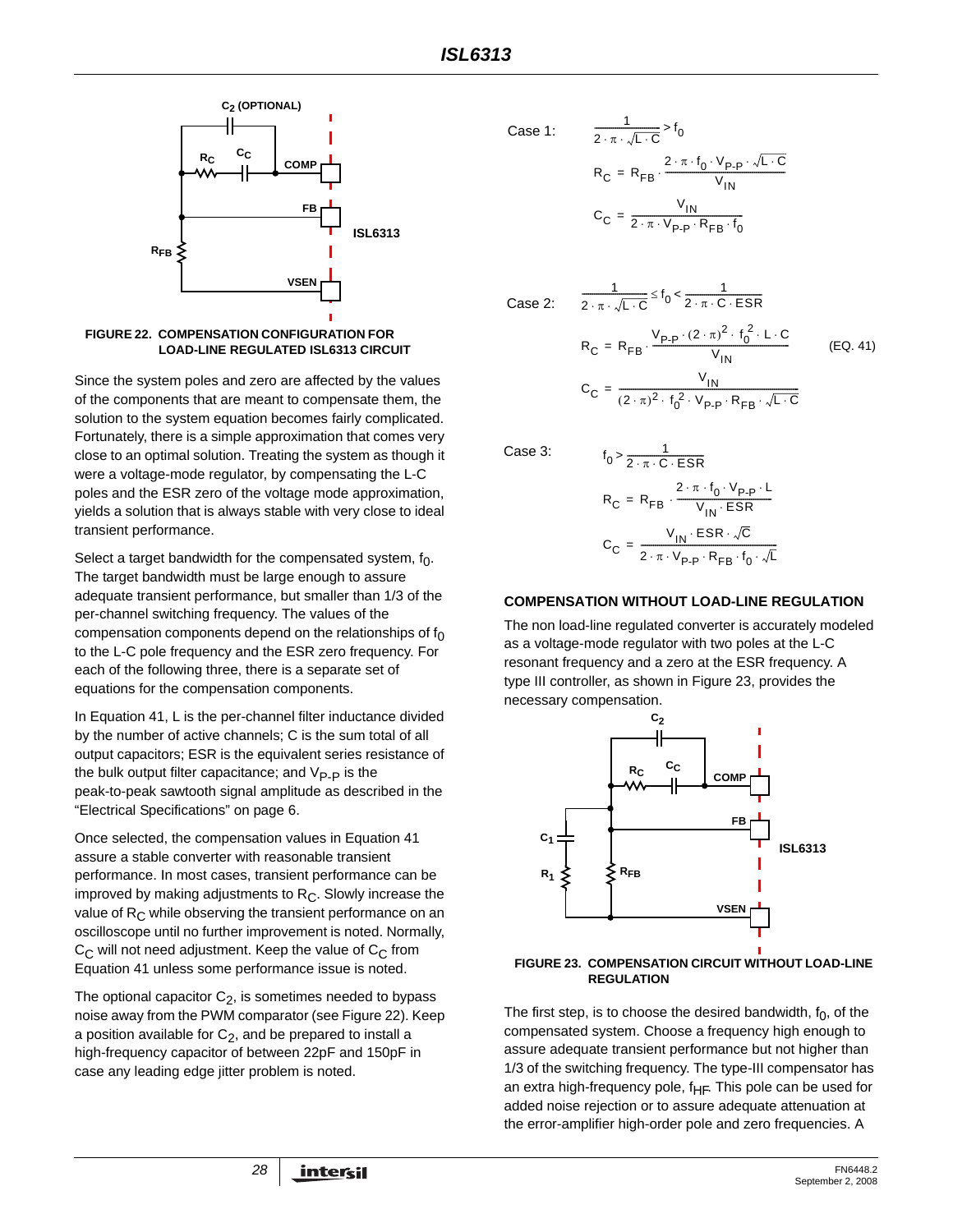good general rule is to choose  $f_{HF} = 10f_0$ , but it can be higher if desired. Choosing  $f_{HF}$  to be lower than 10 $f_0$  can cause problems with too much phase shift below the system bandwidth.

$$
R_{1} = R_{FB} \cdot \frac{C \cdot ESR}{\sqrt{L \cdot C} - C \cdot ESR}
$$
\n
$$
C_{1} = \frac{\sqrt{L \cdot C} - C \cdot ESR}{R_{FB}}
$$
\n
$$
C_{2} = \frac{V_{IN}}{(2 \cdot \pi)^{2} \cdot f_{0} \cdot f_{HF} \cdot (\sqrt{L \cdot C}) \cdot R_{FB} \cdot V_{P\cdot P}}
$$
\n(EQ. 42)

$$
R_C = \frac{V_{P-P} \cdot (2\pi)^2 \cdot f_0 \cdot f_{HF} \cdot L \cdot C \cdot R_{FB}}{V_{IN} \cdot (2 \cdot \pi \cdot f_{HF} \cdot \sqrt{L \cdot C} - 1)}
$$

$$
C_C = \frac{V_{IN} \cdot (2 \cdot \pi \cdot f_{HF} \cdot \sqrt{L \cdot C} - 1)}{(2 \cdot \pi)^2 \cdot f_0 \cdot f_{HF} \cdot (\sqrt{L \cdot C}) \cdot R_{FB} \cdot V_{p,p}}
$$

In the solutions to the compensation equations, there is a single degree of freedom. For the solutions presented in Equation 41,  $R_{FB}$  is selected arbitrarily. The remaining compensation components are then selected in Equation [42](#page-28-0).

In Equation [42,](#page-28-0) L is the per-channel filter inductance divided by the number of active channels; C is the sum total of all output capacitors; ESR is the equivalent-series resistance of the bulk output-filter capacitance; and  $V_{\text{P-P}}$  is the peak-to-peak sawtooth signal amplitude as described in the Electrical Specifications on page [6](#page-5-4).

#### *Output Filter Design*

The output inductors and the output capacitor bank together to form a low-pass filter responsible for smoothing the pulsating voltage at the phase nodes. The output filter also must provide the transient energy until the regulator can respond. Because it has a low bandwidth compared to the switching frequency, the output filter limits the system transient response. The output capacitors must supply or sink load current while the current in the output inductors increases or decreases to meet the demand.

In high-speed converters, the output capacitor bank is usually the most costly (and often the largest) part of the circuit. Output filter design begins with minimizing the cost of this part of the circuit. The critical load parameters in choosing the output capacitors are the maximum size of the load step, ΔI, the load-current slew rate, di/dt, and the maximum allowable output-voltage deviation under transient loading, ΔV<sub>MAX</sub>. Capacitors are characterized according to their capacitance, ESR, and ESL (equivalent series inductance).

At the beginning of the load transient, the output capacitors supply all of the transient current. The output voltage will

initially deviate by an amount approximated by the voltage drop across the ESL. As the load current increases, the voltage drop across the ESR increases linearly until the load current reaches its final value. The capacitors selected must have sufficiently low ESL and ESR so that the total output-voltage deviation is less than the allowable maximum. Neglecting the contribution of inductor current and regulator response, the output voltage initially deviates by an amount as shown in Equation [43.](#page-28-1)

<span id="page-28-1"></span>
$$
\Delta V \approx ESL \cdot \frac{di}{dt} + ESR \cdot \Delta I
$$
 (EQ. 43)

<span id="page-28-0"></span>The filter capacitor must have sufficiently low ESL and ESR so that  $\Delta V < \Delta V_{MAX}$ .

Most capacitor solutions rely on a mixture of high frequency capacitors with relatively low capacitance in combination with bulk capacitors having high capacitance but limited high-frequency performance. Minimizing the ESL of the high-frequency capacitors allows them to support the output voltage as the current increases. Minimizing the ESR of the bulk capacitors allows them to supply the increased current with less output voltage deviation.

The ESR of the bulk capacitors also creates the majority of the output-voltage ripple. As the bulk capacitors sink and source the inductor AC ripple current (see "Interleaving" on page 10 and Equation 2), a voltage develops across the bulk capacitor ESR equal to  $I_{C(P-P)}(ESR)$ . Thus, once the output capacitors are selected, the maximum allowable ripple voltage,  $V_{P-P(MAX)}$ , determines the lower limit on the inductance as shown in Equation [44.](#page-28-2)

<span id="page-28-2"></span>
$$
L \geq ESR \cdot \frac{\left(V_{IN} - N \cdot V_{OUT}\right) \cdot V_{OUT}}{f_S \cdot V_{IN} \cdot V_{P\cdot P(MAX)}}
$$
 (EQ. 44)

Since the capacitors are supplying a decreasing portion of the load current while the regulator recovers from the transient, the capacitor voltage becomes slightly depleted. The output inductors must be capable of assuming the entire load current before the output voltage decreases more than  $\Delta V_{MAX}$ . This places an upper limit on inductance.

Equation 45 gives the upper limit on L for the cases when the trailing edge of the current transient causes a greater output-voltage deviation than the leading edge. Equation 46 addresses the leading edge. Normally, the trailing edge dictates the selection of L because duty cycles are usually less than 50%. Nevertheless, both inequalities should be evaluated, and L should be selected based on the lower of the two results. In each equation, L is the per-channel inductance, C is the total output capacitance, and N is the number of active channels.

$$
L \leq \frac{2 \cdot N \cdot C \cdot V_O}{(\Delta I)^2} \cdot \left[ \Delta V_{MAX} - (\Delta I \cdot ESR) \right]
$$
 (EQ. 45)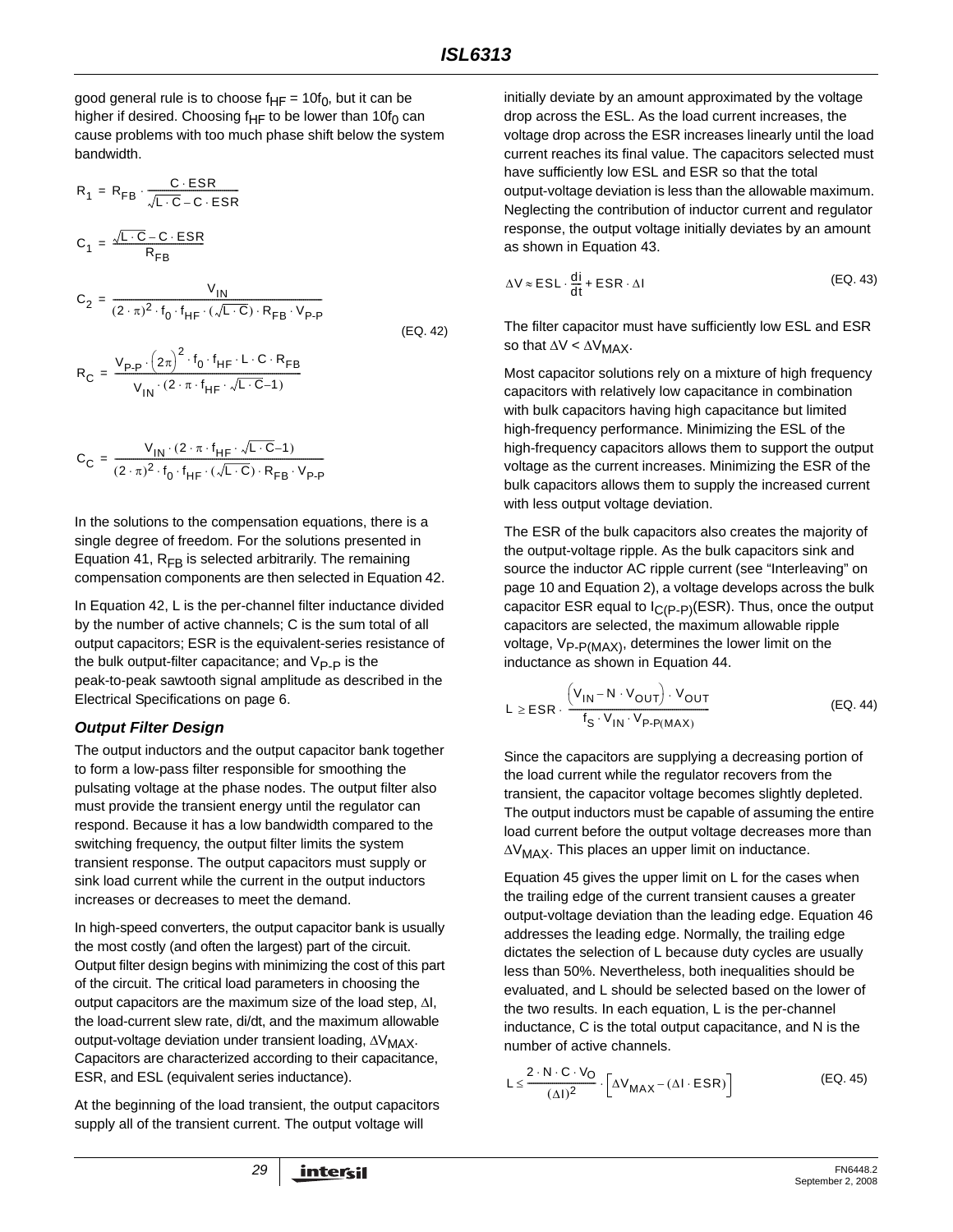$$
L \leq \frac{1.25 \cdot N \cdot C}{(\Delta I)^2} \cdot \left[ \Delta V_{MAX} - (\Delta I \cdot ESR) \right] \cdot \left( V_{IN} - V_O \right) \quad \quad (EQ.46)
$$

#### *Switching Frequency*

There are a number of variables to consider when choosing the switching frequency, as there are considerable effects on the upper MOSFET loss calculation. These effects are outlined in "MOSFETs" on page 24, and they establish the upper limit for the switching frequency. The lower limit is established by the requirement for fast transient response and small output-voltage ripple. Choose the lowest switching frequency that allows the regulator to meet the transient-response requirements.

Switching frequency is determined by the selection of the frequency-setting resistor, R<sub>S</sub>. Figure 24 and Equation 47 are provided to assist in selecting the correct value for R<sub>S</sub>.



#### *Input Capacitor Selection*

The input capacitors are responsible for sourcing the AC component of the input current flowing into the upper MOSFETs. Their RMS current capacity must be sufficient to handle the AC component of the current drawn by the upper MOSFETs which is related to duty cycle and the number of active phases.

For a two-phase design, use Figure [25](#page-29-0) to determine the input-capacitor RMS current requirement set by the duty cycle, maximum sustained output current  $(I<sub>O</sub>)$ , and the ratio of the peak-to-peak inductor current  $(I_L(p-p))$  to  $I_O$ .



<span id="page-29-0"></span>

Select a bulk capacitor with a ripple current rating which will minimize the total number of input capacitors required to support the RMS current calculated. The voltage rating of the capacitors should also be at least 1.25x greater than the maximum input voltage. Figure 26 provides the same input RMS current information for single-phase designs. Use the same approach for selecting the bulk capacitor type and number.





Low capacitance, high-frequency ceramic capacitors are needed in addition to the input bulk capacitors to suppress leading and falling edge voltage spikes. The spikes result from the high current slew rate produced by the upper MOSFET turn on and off. Select low ESL ceramic capacitors and place one as close as possible to each upper MOSFET drain to minimize board parasitics and maximize suppression.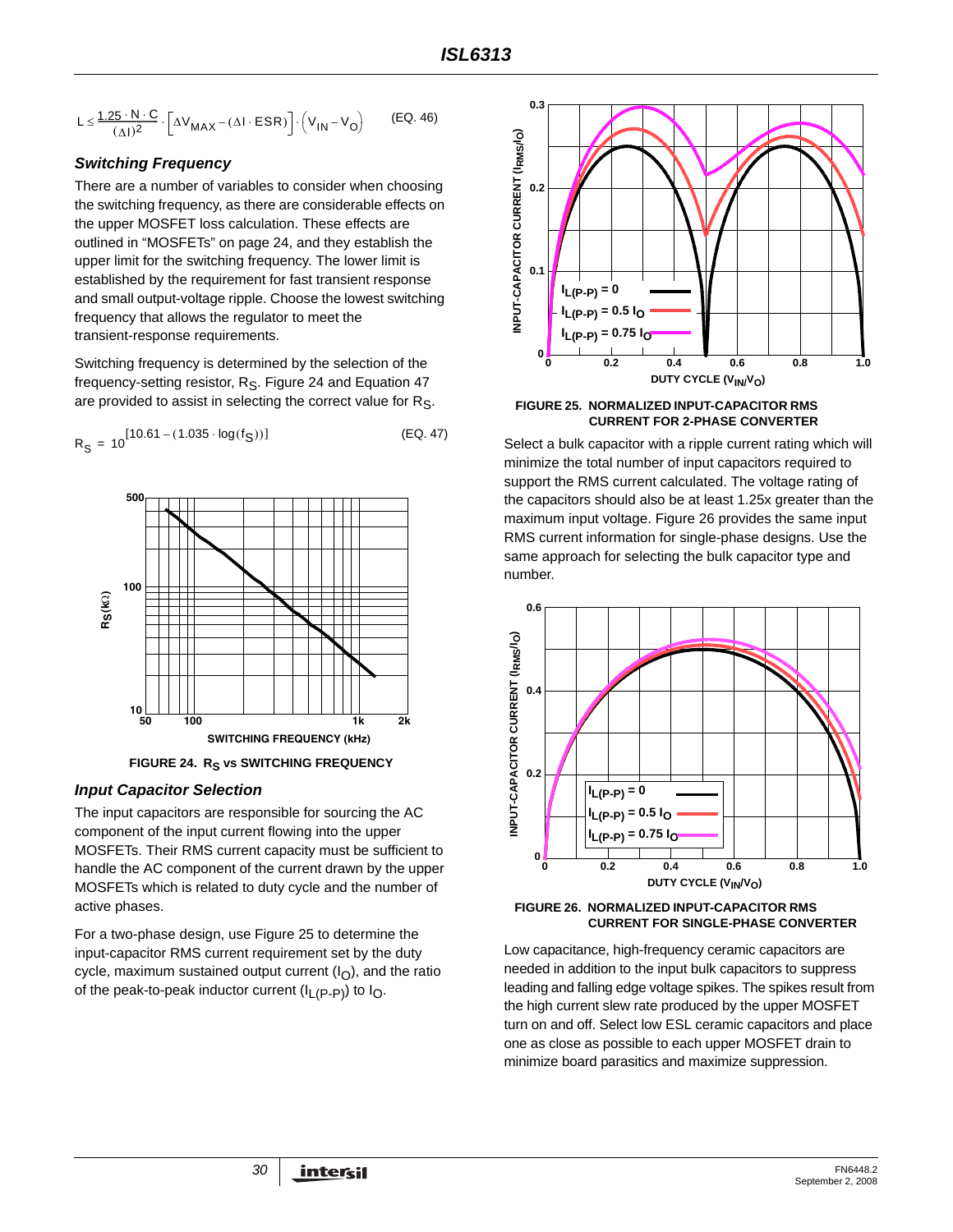# <span id="page-30-0"></span>*Layout Considerations*

MOSFETs switch very fast and efficiently. The speed with which the current transitions from one device to another causes voltage spikes across the interconnecting impedances and parasitic circuit elements. These voltage spikes can degrade efficiency, radiate noise into the circuit and lead to device overvoltage stress. Careful component selection, layout, and placement minimizes these voltage spikes. Consider, as an example, the turnoff transition of the upper PWM MOSFET. Prior to turnoff, the upper MOSFET was carrying channel current. During the turnoff, current stops flowing in the upper MOSFET and is picked up by the lower MOSFET. Any inductance in the switched current path generates a large voltage spike during the switching interval. Careful component selection, tight layout of the critical components, and short, wide circuit traces minimize the magnitude of voltage spikes.

There are two sets of critical components in a DC/DC converter using a ISL6313 controller. The power components are the most critical because they switch large amounts of energy. Next are small signal components that connect to sensitive nodes or supply critical bypassing current and signal coupling.

The power components should be placed first, which include the MOSFETs, input and output capacitors, and the inductors. It is important to have a symmetrical layout for each power train, preferably with the controller located equidistant from each. Symmetrical layout allows heat to be dissipated equally across all power trains. Equidistant placement of the controller to the power trains it controls through the integrated drivers helps keep the gate drive traces equally short, resulting in equal trace impedances and similar drive capability of all sets of MOSFETs.

When placing the MOSFETs try to keep the source of the upper FETs and the drain of the lower FETs as close as thermally possible. Input Bulk capacitors should be placed close to the drain of the upper FETs and the source of the lower FETs. Locate the output inductors and output capacitors between the MOSFETs and the load. The high-frequency input and output decoupling capacitors (ceramic) should be placed as close as practicable to the decoupling target, making use of the shortest connection paths to any internal planes, such as vias to GND next or on the capacitor solder pad.

The critical small components include the bypass capacitors for VCC and PVCC, and many of the components surrounding the controller including the feedback network and current sense components. Locate the VCC/PVCC bypass capacitors as close to the ISL6313 as possible. It is especially important to locate the components associated with the feedback circuit close to their respective controller pins, since they belong to a high-impedance circuit loop, sensitive to EMI pick-up.

A multi-layer printed circuit board is recommended. Figure 27 shows the connections of the critical components for the converter. Note that capacitors  $C_{XX(1N)}$  and  $C_{XX(OUT)}$  could each represent numerous physical capacitors. Dedicate one solid layer, usually the one underneath the component side of the board, for a ground plane and make all critical component ground connections with vias to this layer.

Dedicate another solid layer as a power plane and break this plane into smaller islands of common voltage levels. Keep the metal runs from the PHASE terminal to output inductors short. The power plane should support the input power and output power nodes. Use copper filled polygons on the top and bottom circuit layers for the phase nodes. Use the remaining printed circuit layers for small signal wiring.

#### *Routing UGATE, LGATE, and PHASE Traces*

Great attention should be paid to routing the UGATE, LGATE, and PHASE traces since they drive the power train MOSFETs using short, high current pulses. It is important to size them as large and as short as possible to reduce their overall impedance and inductance. They should be sized to carry at least one ampere of current (0.02" to 0.05"). Going between layers with vias should also be avoided, but if so, use two vias for interconnection when possible.

Extra care should be given to the LGATE traces in particular since keeping their impedance and inductance low helps to significantly reduce the possibility of shoot-through. It is also important to route each channels UGATE and PHASE traces in as close proximity as possible to reduce their inductances.

#### *Current Sense Component Placement and Trace Routing*

One of the most critical aspects of the ISL6313 regulator layout is the placement of the inductor DCR current sense components and traces. The R-C current sense components must be placed as close to their respective ISEN+ and ISEN- pins on the ISL6313 as possible.

The sense traces that connect the R-C sense components to each side of the output inductors should be routed on the bottom of the board, away from the noisy switching components located on the top of the board. These traces should be routed side by side, and they should be very thin traces. It's important to route these traces as far away from any other noisy traces or planes as possible. These traces should pick up as little noise as possible.

#### *Thermal Management*

For maximum thermal performance in high current, high switching frequency applications, connecting the thermal GND pad of the ISL6313 to the ground plane with multiple vias is recommended. This heat spreading allows the part to achieve its full thermal potential. It is also recommended that the controller be placed in a direct path of airflow if possible to help thermally manage the part.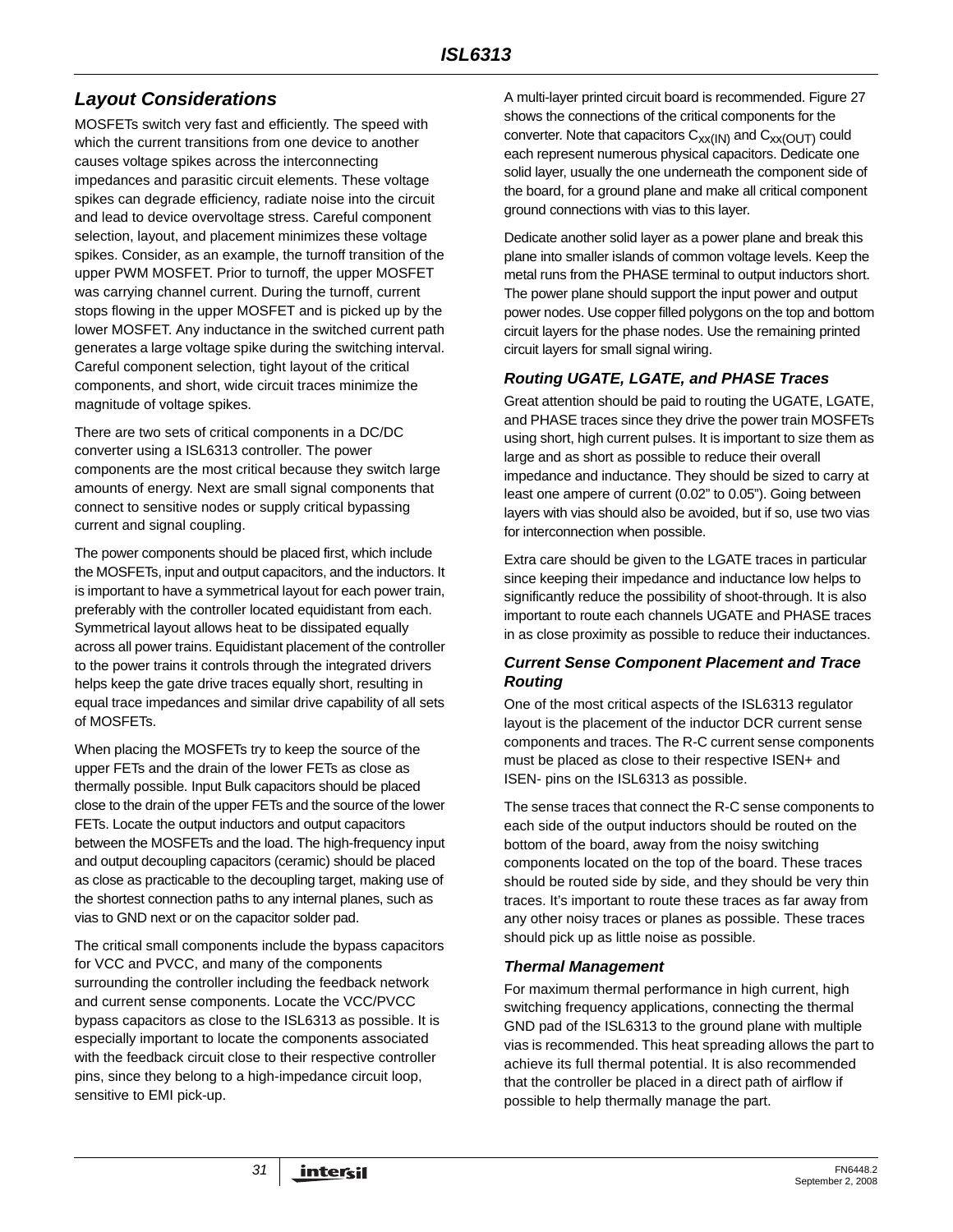

#### **FIGURE 27. PRINTED CIRCUIT BOARD POWER PLANES AND ISLANDS**

All Intersil U.S. products are manufactured, assembled and tested utilizing ISO9000 quality systems. Intersil Corporation's quality certifications can be viewed at www.intersil.com/design/quality

*Intersil products are sold by description only. Intersil Corporation reserves the right to make changes in circuit design, software and/or specifications at any time without notice. Accordingly, the reader is cautioned to verify that data sheets are current before placing orders. Information furnished by Intersil is believed to be accurate and* reliable. However, no responsibility is assumed by Intersil or its subsidiaries for its use; nor for any infringements of patents or other rights of third parties which may result *from its use. No license is granted by implication or otherwise under any patent or patent rights of Intersil or its subsidiaries.*

For information regarding Intersil Corporation and its products, see www.intersil.com